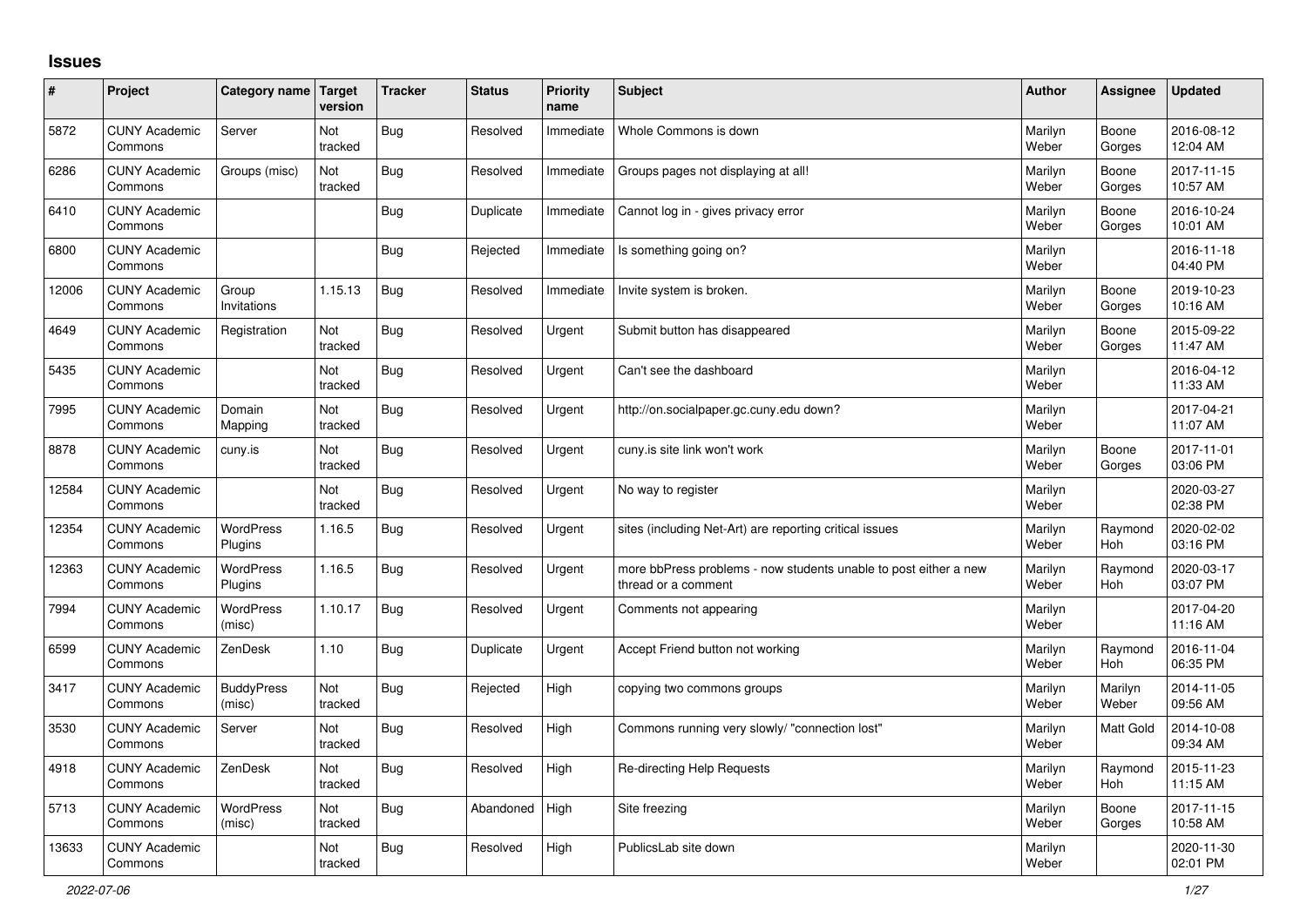| #     | Project                         | Category name   Target     | version        | <b>Tracker</b> | <b>Status</b> | <b>Priority</b><br>name | <b>Subject</b>                                                                          | <b>Author</b>    | Assignee              | <b>Updated</b>         |
|-------|---------------------------------|----------------------------|----------------|----------------|---------------|-------------------------|-----------------------------------------------------------------------------------------|------------------|-----------------------|------------------------|
| 13715 | <b>CUNY Academic</b><br>Commons |                            | Not<br>tracked | Bug            | Resolved      | High                    | https://ulysses.commons.gc.cuny.edu down                                                | Marilyn<br>Weber |                       | 2020-12-22<br>03:02 PM |
| 6101  | <b>CUNY Academic</b><br>Commons | <b>Public Portfolio</b>    |                | Bug            | Resolved      | High                    | Profile update problems                                                                 | Marilyn<br>Weber | Boone<br>Gorges       | 2016-12-01<br>03:50 PM |
| 6107  | <b>CUNY Academic</b><br>Commons |                            |                | <b>Bug</b>     | Resolved      | High                    | site redirect?                                                                          | Marilyn<br>Weber | Boone<br>Gorges       | 2016-09-29<br>03:45 PM |
| 9276  | <b>CUNY Academic</b><br>Commons |                            |                | Bug            | Resolved      | High                    | problem adding a member to a group - wrong username?                                    | Marilyn<br>Weber |                       | 2018-02-25<br>12:47 PM |
| 13656 | <b>CUNY Academic</b><br>Commons |                            |                | Bug            | Resolved      | High                    | site down                                                                               | Marilyn<br>Weber |                       | 2020-12-11<br>12:50 PM |
| 14008 | <b>CUNY Academic</b><br>Commons |                            |                | Bug            | Resolved      | High                    | invisible user                                                                          | Marilyn<br>Weber |                       | 2021-02-18<br>05:53 PM |
| 14526 | <b>CUNY Academic</b><br>Commons | Registration               | 1.18.12        | Bug            | Resolved      | High                    | registration interface won't show a space to enter nonCUNY code                         | Marilyn<br>Weber |                       | 2021-06-03<br>04:02 PM |
| 13675 | <b>CUNY Academic</b><br>Commons | Group Library              | 1.18.1         | Bug            | Resolved      | High                    | broken Library                                                                          | Marilyn<br>Weber |                       | 2020-12-09<br>05:02 PM |
| 13227 | <b>CUNY Academic</b><br>Commons | Group Library              | 1.17.2         | Bug            | Resolved      | High                    | folder not appearing in library                                                         | Marilyn<br>Weber |                       | 2020-08-21<br>04:22 PM |
| 12483 | <b>CUNY Academic</b><br>Commons |                            | 1.16.7         | Bug            | Resolved      | High                    | post error                                                                              | Marilyn<br>Weber |                       | 2020-02-28<br>02:44 PM |
| 9828  | <b>CUNY Academic</b><br>Commons | Domain<br>Mapping          | 1.13.3         | Bug            | Resolved      | High                    | redirecting problem                                                                     | Marilyn<br>Weber | Raymond<br>Hoh        | 2018-05-24<br>02:39 PM |
| 9768  | <b>CUNY Academic</b><br>Commons |                            | 1.13.2         | Bug            | Resolved      | High                    | search function on the Directory page                                                   | Marilyn<br>Weber | Boone<br>Gorges       | 2018-05-14<br>08:45 PM |
| 8917  | <b>CUNY Academic</b><br>Commons | <b>Group Files</b>         | 1.12.3         | Bug            | Resolved      | High                    | Files not downloading from Groups properly                                              | Marilyn<br>Weber | Boone<br>Gorges       | 2017-11-29<br>10:04 PM |
| 8620  | <b>CUNY Academic</b><br>Commons | ZenDesk                    | 1.11.11        | <b>Bug</b>     | Resolved      | High                    | 'Send us a message" not working                                                         | Marilyn<br>Weber | Raymond<br><b>Hoh</b> | 2017-08-29<br>04:13 PM |
| 8125  | <b>CUNY Academic</b><br>Commons | WordPress<br><b>Themes</b> | 1.10.19        | <b>Bug</b>     | Resolved      | High                    | careerplan admin page failing to load with "currently unable to handle<br>this request" | Marilyn<br>Weber |                       | 2017-07-13<br>12:54 PM |
| 7684  | <b>CUNY Academic</b><br>Commons | Reply By Email             | 1.10.12        | <b>Bug</b>     | Resolved      | High                    | trying to post too often error                                                          | Marilyn<br>Weber | Raymond<br>Hoh        | 2017-02-28<br>12:43 PM |
| 7100  | <b>CUNY Academic</b><br>Commons | WordPress<br>Plugins       | 1.10.5         | Bug            | Resolved      | High                    | Cincopa plugin problem                                                                  | Marilyn<br>Weber | Boone<br>Gorges       | 2016-12-19<br>10:32 AM |
| 6602  | <b>CUNY Academic</b><br>Commons | ZenDesk                    | 1.10           | Bug            | Resolved      | High                    | Add Friend button not working                                                           | Marilyn<br>Weber | Raymond<br><b>Hoh</b> | 2016-11-04<br>12:14 PM |
| 6039  | <b>CUNY Academic</b><br>Commons | Membership                 | .9.28          | Bug            | Resolved      | High                    | User cannot change her email                                                            | Marilyn<br>Weber |                       | 2016-09-19<br>03:03 PM |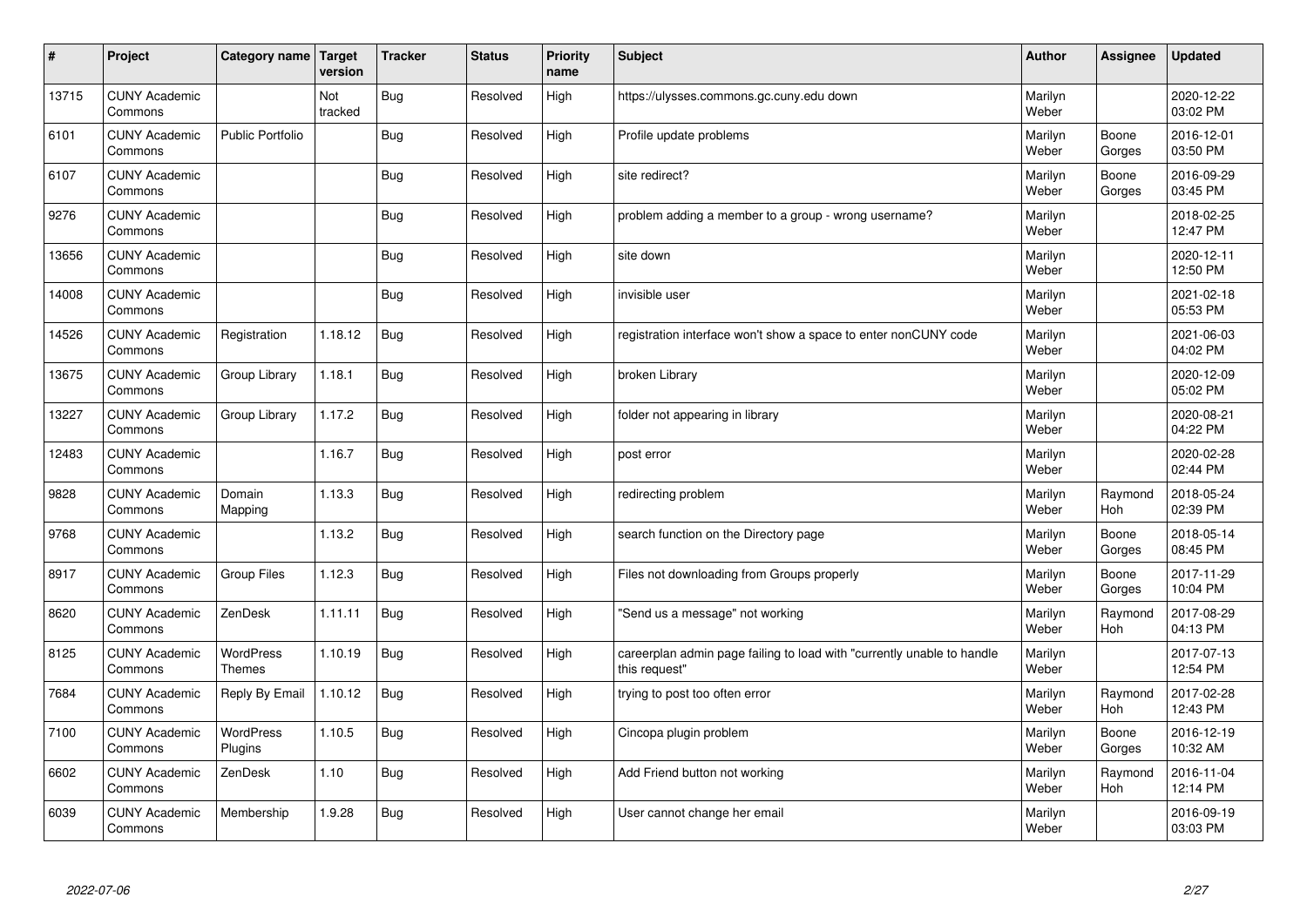| $\sharp$ | Project                         | Category name   Target            | version        | <b>Tracker</b> | <b>Status</b> | <b>Priority</b><br>name | <b>Subject</b>                                        | <b>Author</b>    | <b>Assignee</b>       | <b>Updated</b>         |
|----------|---------------------------------|-----------------------------------|----------------|----------------|---------------|-------------------------|-------------------------------------------------------|------------------|-----------------------|------------------------|
| 4657     | <b>CUNY Academic</b><br>Commons | Group Forums                      | 1.8.18         | <b>Bug</b>     | Resolved      | High                    | Submit button disappears in new post mode in forum    | Marilyn<br>Weber | Raymond<br><b>Hoh</b> | 2015-12-01<br>11:15 PM |
| 4962     | <b>CUNY Academic</b><br>Commons | Events                            | 1.8.18         | Bug            | Resolved      | High                    | Problems with text entry field in the Events Calendar | Marilyn<br>Weber | Raymond<br>Hoh        | 2015-12-01<br>06:57 PM |
| 4734     | <b>CUNY Academic</b><br>Commons | <b>BuddyPress</b><br><b>Docs</b>  | 1.8.13         | Bug            | Resolved      | High                    | Problems with "Create New Doc"                        | Marilyn<br>Weber | Boone<br>Gorges       | 2015-10-09<br>07:53 AM |
| 3593     | <b>CUNY Academic</b><br>Commons | Registration                      | 1.7.2          | Bug            | Resolved      | High                    | registration problems                                 | Marilyn<br>Weber | Boone<br>Gorges       | 2014-11-01<br>02:57 PM |
| 3121     | <b>CUNY Academic</b><br>Commons | <b>WordPress</b><br><b>Themes</b> | 1.5.21         | Bug            | Resolved      | High                    | Add Academica theme?                                  | Marilyn<br>Weber | Boone<br>Gorges       | 2014-03-24<br>11:04 AM |
| 2994     | <b>CUNY Academic</b><br>Commons | <b>BuddyPress</b><br>(misc)       | 1.5.16         | Bug            | Resolved      | High                    | "My forums" link gives "page not found" error         | Marilyn<br>Weber | Boone<br>Gorges       | 2014-01-29<br>03:44 PM |
| 2777     | <b>CUNY Academic</b><br>Commons | <b>WordPress</b><br>(misc)        | Not<br>tracked | Bug            | Resolved      | Normal                  | Hero slide access                                     | Marilyn<br>Weber | Boone<br>Gorges       | 2013-09-07<br>12:26 PM |
| 3138     | <b>CUNY Academic</b><br>Commons | Documentation                     | Not<br>tracked | Bug            | Resolved      | Normal                  | Codex documentation                                   | Marilyn<br>Weber | scott voth            | 2016-03-04<br>08:49 AM |
| 3620     | <b>CUNY Academic</b><br>Commons | Groups (misc)                     | Not<br>tracked | Bug            | Resolved      | Normal                  | admins of The Group for Group Admins                  | Marilyn<br>Weber |                       | 2014-11-03<br>08:38 AM |
| 4577     | <b>CUNY Academic</b><br>Commons | Registration                      | Not<br>tracked | Bug            | Resolved      | Normal                  | New users are not getting their email verification    | Marilyn<br>Weber | Boone<br>Gorges       | 2016-01-26<br>03:30 PM |
| 4881     | <b>CUNY Academic</b><br>Commons | ZenDesk                           | Not<br>tracked | Bug            | Resolved      | Normal                  | ZenDesk emails not being sent                         | Marilyn<br>Weber |                       | 2015-12-07<br>01:34 AM |
| 5059     | <b>CUNY Academic</b><br>Commons |                                   | Not<br>tracked | Bug            | Resolved      | Normal                  | Instagram embed?                                      | Marilyn<br>Weber |                       | 2016-01-26<br>12:05 AM |
| 5319     | <b>CUNY Academic</b><br>Commons |                                   | Not<br>tracked | Bug            | Resolved      | Normal                  | <b>Broken URL</b>                                     | Marilyn<br>Weber | Marilyn<br>Weber      | 2017-11-15<br>05:46 PM |
| 5436     | <b>CUNY Academic</b><br>Commons |                                   | Not<br>tracked | Bug            | Resolved      | Normal                  | Trying to change email settings for                   | Marilyn<br>Weber | Boone<br>Gorges       | 2016-04-21<br>10:12 PM |
| 5684     | <b>CUNY Academic</b><br>Commons | <b>Group Files</b>                | Not<br>tracked | Bug            | Resolved      | Normal                  | Making Group files appear as Blog entries             | Marilyn<br>Weber | Boone<br>Gorges       | 2017-11-20<br>03:28 PM |
| 5875     | <b>CUNY Academic</b><br>Commons | WordPress<br>Plugins              | Not<br>tracked | Bug            | Resolved      | Normal                  | Events Calendar garbled in IE                         | Marilyn<br>Weber | Marilyn<br>Weber      | 2017-11-15<br>05:45 PM |
| 5968     | <b>CUNY Academic</b><br>Commons | Membership                        | Not<br>tracked | Bug            | Resolved      | Normal                  | Deleting account without knowing password             | Marilyn<br>Weber | Matt Gold             | 2017-11-15<br>06:19 PM |
| 6025     | <b>CUNY Academic</b><br>Commons | Search                            | Not<br>tracked | Bug            | Resolved      | Normal                  | Search function not working                           | Marilyn<br>Weber | Boone<br>Gorges       | 2016-10-12<br>09:41 AM |
| 6091     | <b>CUNY Academic</b><br>Commons | Group<br>Invitations              | Not<br>tracked | Bug            | Resolved      | Normal                  | User cannot re-join a group                           | Marilyn<br>Weber | Boone<br>Gorges       | 2016-09-28<br>01:47 PM |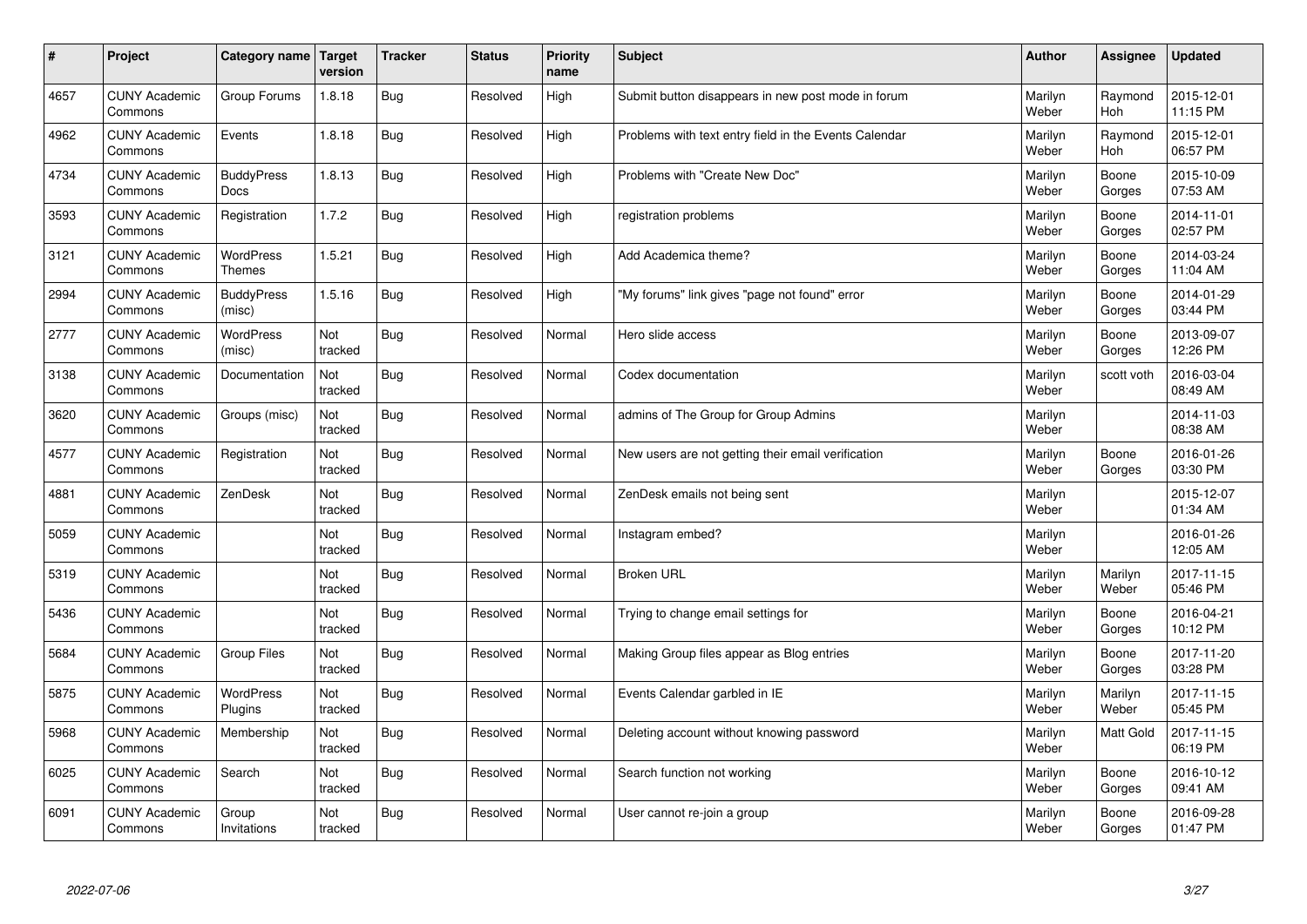| $\vert$ # | Project                         | Category name Target        | version        | <b>Tracker</b> | <b>Status</b> | <b>Priority</b><br>name | <b>Subject</b>                                     | <b>Author</b>    | <b>Assignee</b>       | <b>Updated</b>         |
|-----------|---------------------------------|-----------------------------|----------------|----------------|---------------|-------------------------|----------------------------------------------------|------------------|-----------------------|------------------------|
| 6106      | <b>CUNY Academic</b><br>Commons | Server                      | Not<br>tracked | Bug            | Resolved      | Normal                  | 504 error                                          | Marilyn<br>Weber |                       | 2017-11-15<br>01:55 PM |
| 7223      | <b>CUNY Academic</b><br>Commons | Membership                  | Not<br>tracked | Bug            | Resolved      | Normal                  | User with two profiles would like to merge them    | Marilyn<br>Weber | Boone<br>Gorges       | 2017-01-10<br>02:07 PM |
| 7226      | <b>CUNY Academic</b><br>Commons | Registration                | Not<br>tracked | <b>Bug</b>     | Abandoned     | Normal                  | Community college student cannot register?         | Marilyn<br>Weber |                       | 2017-11-15<br>01:55 PM |
| 7328      | <b>CUNY Academic</b><br>Commons | <b>WordPress</b><br>Plugins | Not<br>tracked | <b>Bug</b>     | Resolved      | Normal                  | technical issue with the Events Manager plugin     | Marilyn<br>Weber | Raymond<br><b>Hoh</b> | 2017-11-15<br>06:19 PM |
| 7337      | <b>CUNY Academic</b><br>Commons | Membership                  | Not<br>tracked | Bug            | Resolved      | Normal                  | User with new email                                | Marilyn<br>Weber |                       | 2017-01-06<br>11:05 AM |
| 7349      | <b>CUNY Academic</b><br>Commons | Membership                  | Not<br>tracked | Bug            | Resolved      | Normal                  | <b>LACUNY</b> Institute website                    | Marilyn<br>Weber | Boone<br>Gorges       | 2017-01-11<br>04:26 PM |
| 7767      | <b>CUNY Academic</b><br>Commons |                             | Not<br>tracked | <b>Bug</b>     | Resolved      | Normal                  | Site loading problems                              | Marilyn<br>Weber |                       | 2017-03-21<br>09:57 PM |
| 7770      | <b>CUNY Academic</b><br>Commons | <b>WordPress</b><br>Plugins | Not<br>tracked | Bug            | Abandoned     | Normal                  | Timeline.js problem                                | Marilyn<br>Weber |                       | 2017-11-15<br>01:43 PM |
| 8098      | <b>CUNY Academic</b><br>Commons | <b>Public Portfolio</b>     | Not<br>tracked | Bug            | Abandoned     | Normal                  | Widget in profile not working                      | Marilyn<br>Weber |                       | 2017-11-15<br>01:28 PM |
| 8200      | <b>CUNY Academic</b><br>Commons | Groups (misc)               | Not<br>tracked | Bug            | Resolved      | Normal                  | Announcements has disappeared                      | Marilyn<br>Weber | Boone<br>Gorges       | 2017-05-26<br>04:04 PM |
| 8259      | <b>CUNY Academic</b><br>Commons |                             | Not<br>tracked | Bug            | Resolved      | Normal                  | missing dashboard                                  | Marilyn<br>Weber |                       | 2017-11-15<br>01:28 PM |
| 8661      | <b>CUNY Academic</b><br>Commons | Group Blogs                 | Not<br>tracked | Bug            | Resolved      | Normal                  | new group, old site, can't link?                   | Marilyn<br>Weber |                       | 2017-11-15<br>01:26 PM |
| 8937      | <b>CUNY Academic</b><br>Commons |                             | Not<br>tracked | <b>Bug</b>     | Resolved      | Normal                  | videos gone                                        | Marilyn<br>Weber |                       | 2017-12-01<br>11:27 AM |
| 9062      | <b>CUNY Academic</b><br>Commons |                             | Not<br>tracked | <b>Bug</b>     | Resolved      | Normal                  | re-add me as admin of https://commons.gc.cuny.edu/ | Marilyn<br>Weber |                       | 2018-01-08<br>12:03 PM |
| 9130      | <b>CUNY Academic</b><br>Commons | Homepage<br>Slides          | Not<br>tracked | <b>Bug</b>     | Resolved      | Normal                  | too many redirects                                 | Marilyn<br>Weber |                       | 2018-01-29<br>10:27 AM |
| 9919      | <b>CUNY Academic</b><br>Commons |                             | Not<br>tracked | <b>Bug</b>     | Resolved      | Normal                  | admin of https://sphcurriculum.commons.gc.cuny.edu | Marilyn<br>Weber |                       | 2018-06-12<br>09:37 PM |
| 10035     | <b>CUNY Academic</b><br>Commons |                             | Not<br>tracked | <b>Bug</b>     | Resolved      | Normal                  | Reconnecting user to site                          | Marilyn<br>Weber |                       | 2018-07-23<br>11:55 AM |
| 10176     | <b>CUNY Academic</b><br>Commons | Documentation               | Not<br>tracked | <b>Bug</b>     | Resolved      | Normal                  | domain mapping requests                            | Marilyn<br>Weber | scott voth            | 2018-08-29<br>05:30 PM |
| 10537     | <b>CUNY Academic</b><br>Commons |                             | Not<br>tracked | Bug            | Resolved      | Normal                  | jpegs not showing                                  | Marilyn<br>Weber |                       | 2018-10-23<br>10:51 AM |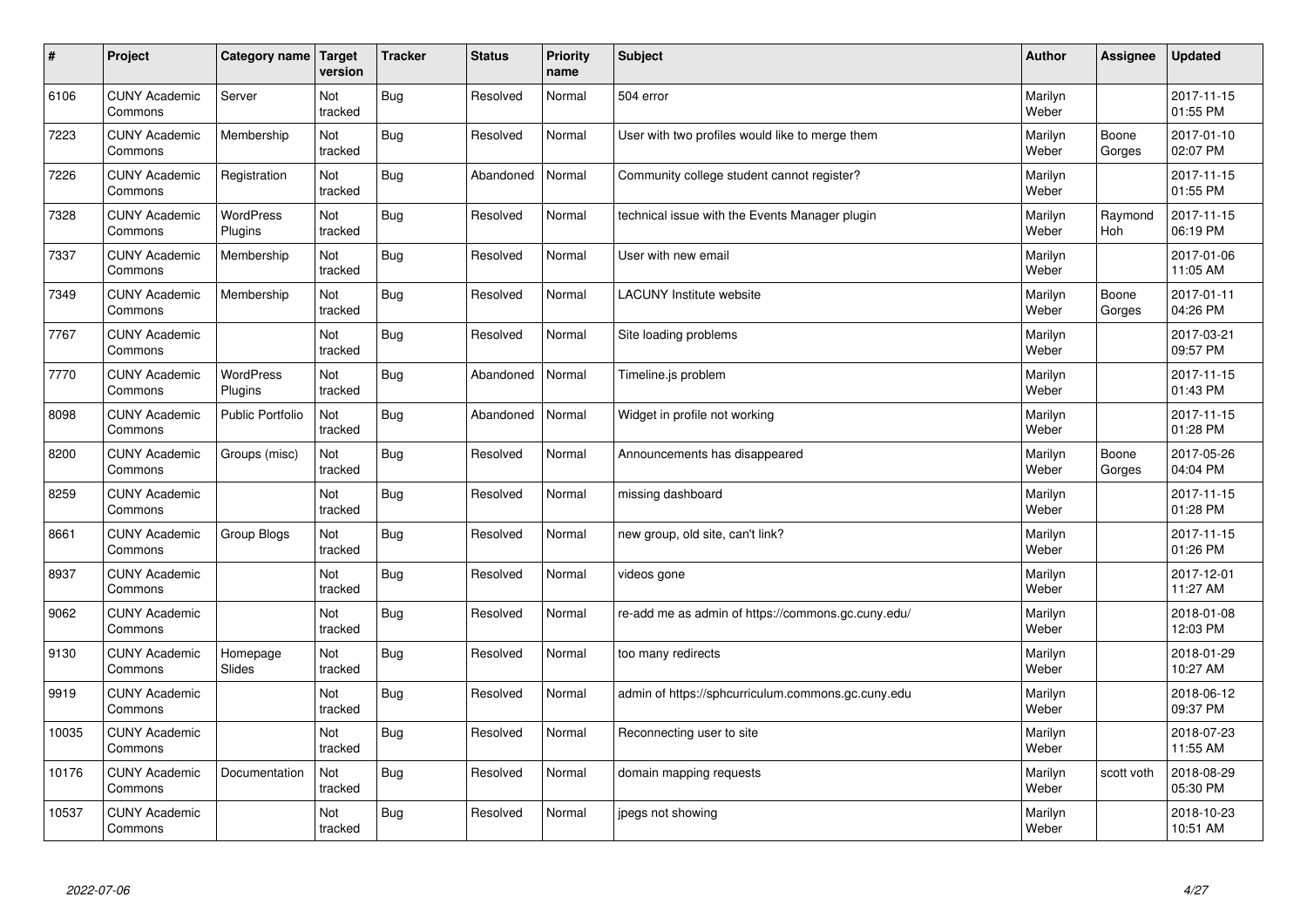| $\sharp$ | Project                         | Category name   Target            | version           | <b>Tracker</b> | <b>Status</b>        | <b>Priority</b><br>name | <b>Subject</b>                                                                             | <b>Author</b>    | Assignee              | <b>Updated</b>         |
|----------|---------------------------------|-----------------------------------|-------------------|----------------|----------------------|-------------------------|--------------------------------------------------------------------------------------------|------------------|-----------------------|------------------------|
| 11088    | <b>CUNY Academic</b><br>Commons | Group Blogs                       | Not<br>tracked    | Bug            | Resolved             | Normal                  | no notification for comments                                                               | Marilyn<br>Weber |                       | 2019-02-15<br>03:30 PM |
| 11634    | <b>CUNY Academic</b><br>Commons | <b>WordPress</b><br>(misc)        | Not<br>tracked    | Bug            | Rejected             | Normal                  | 'Insert Read More Tag" working oddly                                                       | Marilyn<br>Weber | Raymond<br>Hoh        | 2019-07-15<br>11:48 PM |
| 12360    | <b>CUNY Academic</b><br>Commons | <b>WordPress</b><br><b>Themes</b> | Not<br>tracked    | Bug            | Reporter<br>Feedback | Normal                  | site just says "DANTE We are currently in maintenance mode, please<br>check back shortly." | Marilyn<br>Weber |                       | 2020-02-04<br>12:13 PM |
| 13013    | <b>CUNY Academic</b><br>Commons |                                   | Not<br>tracked    | Bug            | Resolved             | Normal                  | an invite to Group Admins from Brian Foote?!                                               | Marilyn<br>Weber |                       | 2020-07-07<br>02:36 PM |
| 13328    | <b>CUNY Academic</b><br>Commons | Group Forums                      | Not<br>tracked    | Bug            | Reporter<br>Feedback | Normal                  | cross-posting in two related groups                                                        | Marilyn<br>Weber | Raymond<br>Hoh        | 2020-09-15<br>10:39 PM |
| 13768    | <b>CUNY Academic</b><br>Commons | Domain<br>Mapping                 | Not<br>tracked    | Bug            | Resolved             | Normal                  | patricksweeney.commons.gc.cuny.edu down                                                    | Marilyn<br>Weber | Raymond<br><b>Hoh</b> | 2021-01-12<br>10:47 AM |
| 14075    | <b>CUNY Academic</b><br>Commons | WordPress<br>Plugins              | Not<br>tracked    | Bug            | Resolved             | Normal                  | sludigitalportfolios.commons.gc.cuny.edu                                                   | Marilyn<br>Weber | Boone<br>Gorges       | 2021-03-01<br>10:46 AM |
| 14448    | <b>CUNY Academic</b><br>Commons | Password<br>Reset                 | Not<br>tracked    | <b>Bug</b>     | Rejected             | Normal                  | password reset weirdness                                                                   | Marilyn<br>Weber | Raymond<br>Hoh        | 2021-05-12<br>01:34 PM |
| 15252    | <b>CUNY Academic</b><br>Commons | Layout                            | Not<br>tracked    | Bug            | Resolved             | Normal                  | visual glitch with the Segal Center webpage                                                | Marilyn<br>Weber | Raymond<br><b>Hoh</b> | 2022-02-03<br>04:56 PM |
| 5282     | <b>CUNY Academic</b><br>Commons | Social Paper                      | Future<br>release | Bug            | <b>New</b>           | Normal                  | Replying via email directs to paper but not individual comment.                            | Marilyn<br>Weber | Raymond<br>Hoh        | 2016-03-02<br>01:48 PM |
| 9835     | <b>CUNY Academic</b><br>Commons | Group Forums                      | Future<br>release | <b>Bug</b>     | Assigned             | Normal                  | add a "like" function?                                                                     | Marilyn<br>Weber | Erik<br>Trainer       | 2018-06-05<br>01:49 PM |
| 3093     | <b>CUNY Academic</b><br>Commons | <b>WordPress</b><br>Plugins       |                   | Bug            | Rejected             | Normal                  | <b>Custom Google Maps</b>                                                                  | Marilyn<br>Weber | Boone<br>Gorges       | 2014-05-02<br>10:52 AM |
| 3116     | <b>CUNY Academic</b><br>Commons | <b>WordPress</b><br>(Permissions) |                   | Bug            | Resolved             | Normal                  | Updating the FAQ page                                                                      | Marilyn<br>Weber | Boone<br>Gorges       | 2014-04-01<br>10:12 PM |
| 3136     | <b>CUNY Academic</b><br>Commons | WordPress<br>Plugins              |                   | Bug            | Rejected             | Normal                  | The Easy Rotator                                                                           | Marilyn<br>Weber | Boone<br>Gorges       | 2014-04-01<br>10:26 PM |
| 3673     | <b>CUNY Academic</b><br>Commons |                                   |                   | <b>Bug</b>     | Rejected             | Normal                  | CBox pagination issue with the Wiki                                                        | Marilyn<br>Weber |                       | 2014-11-20<br>04:08 PM |
| 3674     | <b>CUNY Academic</b><br>Commons |                                   |                   | Bug            | Rejected             | Normal                  | CBox pagination issue with the Wiki                                                        | Marilyn<br>Weber |                       | 2014-11-20<br>05:03 PM |
| 4013     | <b>CUNY Academic</b><br>Commons |                                   |                   | <b>Bug</b>     | Duplicate            | Normal                  | Math question?                                                                             | Marilyn<br>Weber |                       | 2015-04-22<br>04:05 PM |
| 4834     | <b>CUNY Academic</b><br>Commons | <b>Blogs</b><br>(BuddyPress)      |                   | Bug            | Resolved             | Normal                  | Admin invite problem                                                                       | Marilyn<br>Weber | Boone<br>Gorges       | 2015-11-13<br>12:25 PM |
| 5184     | <b>CUNY Academic</b><br>Commons | Social Paper                      |                   | Bug            | Rejected             | Normal                  | Problem linking SP to a group                                                              | Marilyn<br>Weber | Boone<br>Gorges       | 2016-02-21<br>12:27 PM |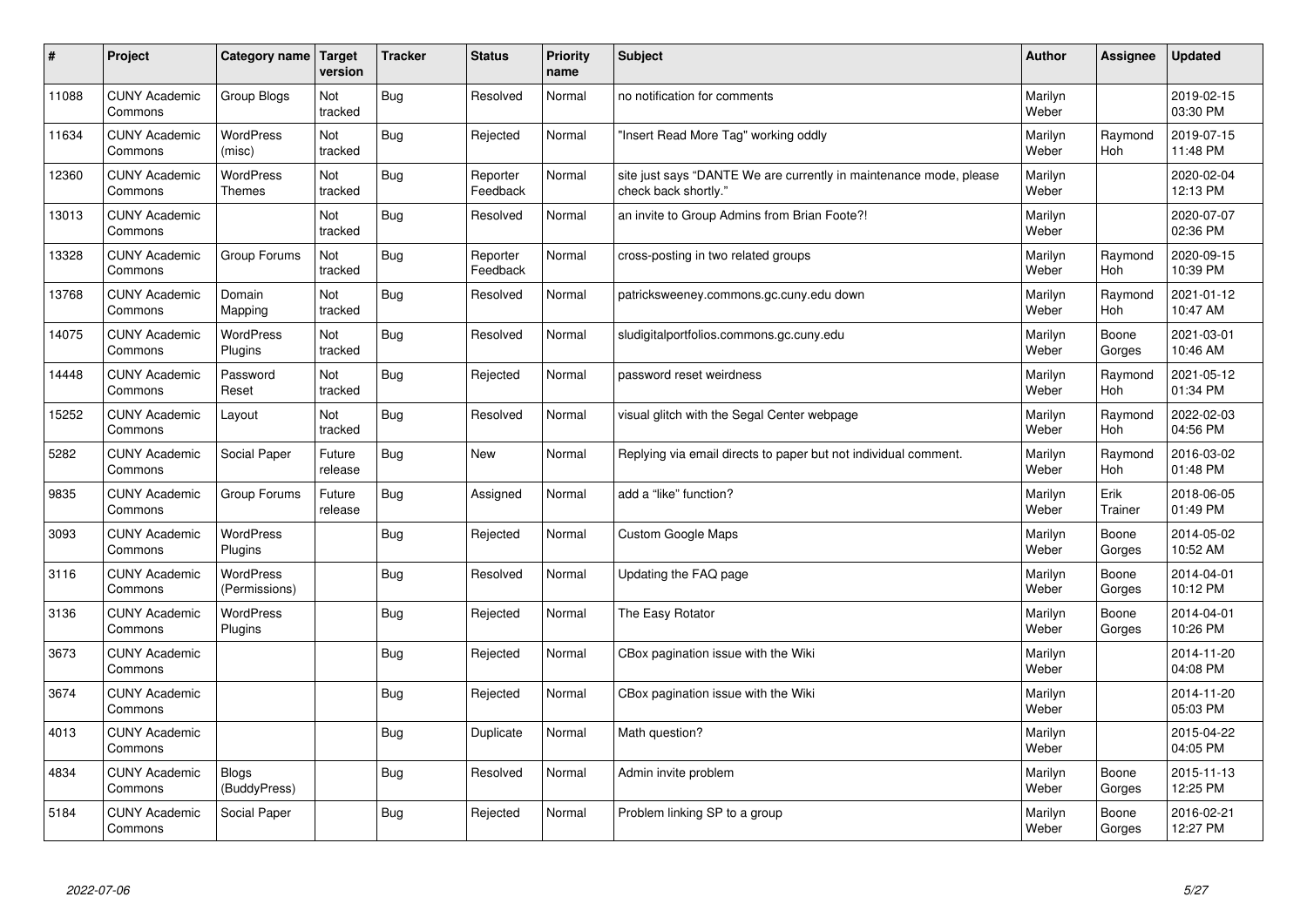| $\sharp$ | Project                         | Category name   Target        | version | <b>Tracker</b> | <b>Status</b> | <b>Priority</b><br>name | <b>Subject</b>                                                              | <b>Author</b>    | Assignee              | <b>Updated</b>         |
|----------|---------------------------------|-------------------------------|---------|----------------|---------------|-------------------------|-----------------------------------------------------------------------------|------------------|-----------------------|------------------------|
| 5834     | <b>CUNY Academic</b><br>Commons |                               |         | Bug            | Resolved      | Normal                  | My access to cdev                                                           | Marilyn<br>Weber | Boone<br>Gorges       | 2016-07-25<br>03:12 PM |
| 6313     | <b>CUNY Academic</b><br>Commons | Groups (misc)                 |         | Bug            | Duplicate     | Normal                  | group member no longer in group, can't rejoin.                              | Marilyn<br>Weber |                       | 2016-10-14<br>09:27 PM |
| 6338     | <b>CUNY Academic</b><br>Commons |                               |         | <b>Bug</b>     | Rejected      | Normal                  | Multiple email notifications for each blog post                             | Marilyn<br>Weber | Boone<br>Gorges       | 2016-10-18<br>08:45 PM |
| 6575     | <b>CUNY Academic</b><br>Commons | Groups (misc)                 |         | <b>Bug</b>     | Rejected      | Normal                  | No papers link for the group "social paper"                                 | Marilyn<br>Weber |                       | 2016-11-02<br>10:39 PM |
| 6893     | <b>CUNY Academic</b><br>Commons | Group Forums                  |         | Bug            | Resolved      | Normal                  | Forum for CUNY Academic Commons Team is gone                                | Marilyn<br>Weber | Boone<br>Gorges       | 2016-12-01<br>08:08 AM |
| 7376     | <b>CUNY Academic</b><br>Commons | Email<br><b>Notifications</b> |         | Bug            | Rejected      | Normal                  | automatic forwarding of blog posts not working                              | Marilyn<br>Weber | Boone<br>Gorges       | 2017-05-01<br>10:36 PM |
| 7803     | <b>CUNY Academic</b><br>Commons |                               |         | Bug            | Resolved      | Normal                  | user email change                                                           | Marilyn<br>Weber |                       | 2017-03-16<br>11:58 AM |
| 9470     | <b>CUNY Academic</b><br>Commons |                               |         | Bug            | Resolved      | Normal                  | Users not appearing via "Add New"                                           | Marilyn<br>Weber |                       | 2018-03-22<br>07:44 PM |
| 10260    | <b>CUNY Academic</b><br>Commons |                               |         | Bug            | Rejected      | Normal                  | bad activation email                                                        | Marilyn<br>Weber |                       | 2018-08-30<br>01:25 PM |
| 10562    | <b>CUNY Academic</b><br>Commons |                               |         | <b>Bug</b>     | Rejected      | Normal                  | Commons is down                                                             | Marilyn<br>Weber |                       | 2018-10-23<br>10:49 AM |
| 15279    | <b>CUNY Academic</b><br>Commons |                               |         | <b>Bug</b>     | Rejected      | Normal                  | big delay - cloning the history site                                        | Marilyn<br>Weber |                       | 2022-02-09<br>01:49 PM |
| 16172    | <b>CUNY Academic</b><br>Commons | <b>WordPress</b><br>(misc)    | 2.0.2   | Bug            | Resolved      | Normal                  | 'Lost your password" link not in error messge                               | Marilyn<br>Weber | Raymond<br>Hoh        | 2022-06-14<br>09:21 PM |
| 16198    | <b>CUNY Academic</b><br>Commons |                               | 2.0.1   | Bug            | Resolved      | Normal                  | Change role to                                                              | Marilyn<br>Weber | Boone<br>Gorges       | 2022-06-14<br>11:35 AM |
| 14885    | <b>CUNY Academic</b><br>Commons | WordPress<br>Plugins          | 1.18.22 | Bug            | Resolved      | Normal                  | Long Loading Times -- Wordpress Admin Site                                  | Marilyn<br>Weber | Raymond<br><b>Hoh</b> | 2021-10-26<br>12:28 PM |
| 14509    | <b>CUNY Academic</b><br>Commons | <b>WordPress</b><br>Plugins   | 1.18.12 | <b>Bug</b>     | Resolved      | Normal                  | Elementor Editor problem                                                    | Marilyn<br>Weber |                       | 2021-06-08<br>09:55 AM |
| 14410    | <b>CUNY Academic</b><br>Commons |                               | 1.18.10 | <b>Bug</b>     | Resolved      | Normal                  | events calendar problem?                                                    | Marilyn<br>Weber |                       | 2021-05-10<br>04:45 PM |
| 14411    | <b>CUNY Academic</b><br>Commons | WordPress<br>Themes           | 1.18.10 | Bug            | Resolved      | Normal                  | logo problems                                                               | Marilyn<br>Weber |                       | 2021-05-03<br>04:37 PM |
| 14304    | <b>CUNY Academic</b><br>Commons | Group Library                 | 1.18.8  | <b>Bug</b>     | Resolved      | Normal                  | Library items change folders when adding subsequent items in new<br>folders | Marilyn<br>Weber | Boone<br>Gorges       | 2021-04-13<br>11:21 AM |
| 14019    | <b>CUNY Academic</b><br>Commons | <b>WordPress</b><br>Plugins   | 1.18.5  | Bug            | Resolved      | Normal                  | smorales.commons.gc.cuny.edu                                                | Marilyn<br>Weber | Boone<br>Gorges       | 2021-02-23<br>11:06 AM |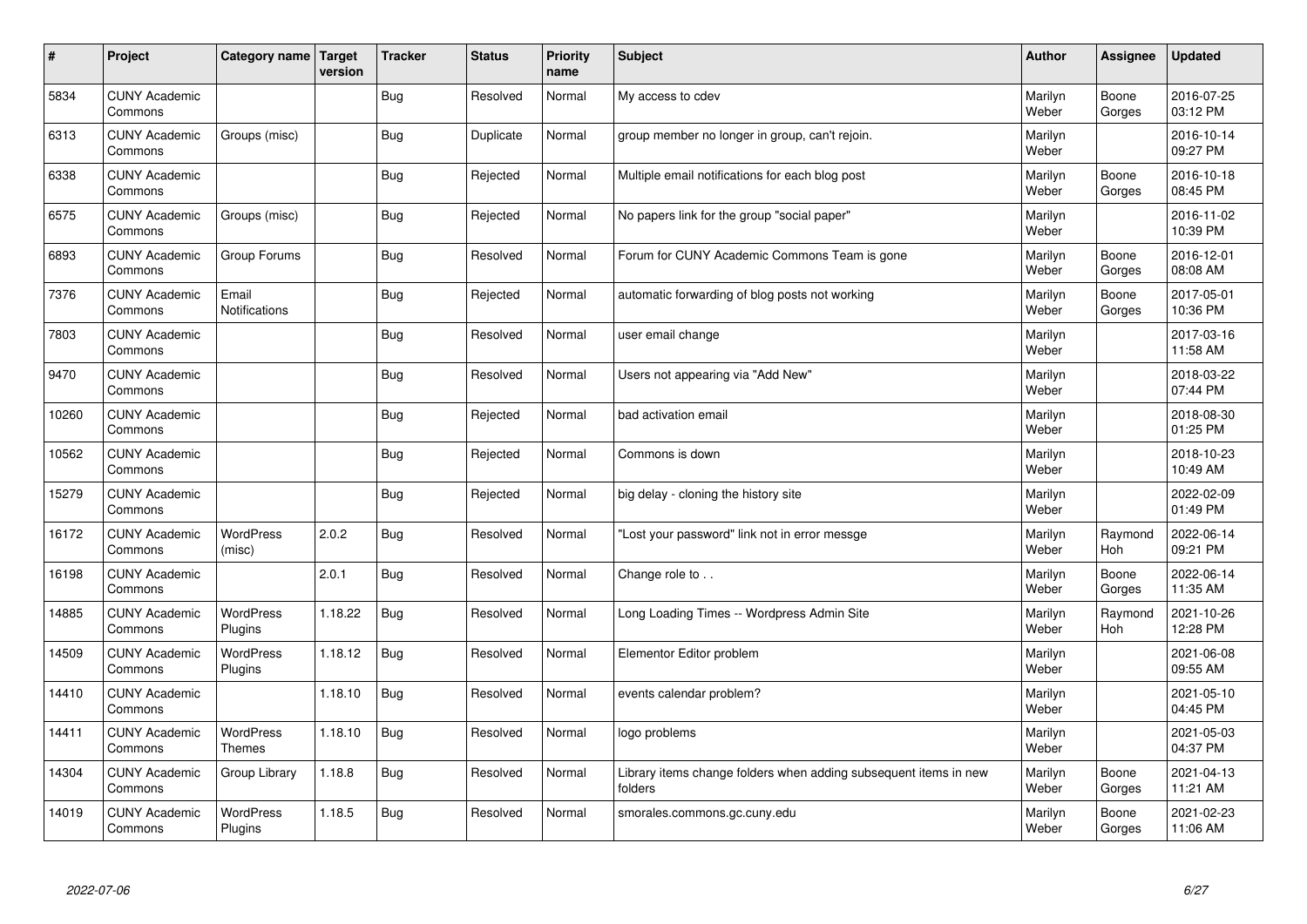| $\sharp$ | Project                         | Category name               | Target<br>version | <b>Tracker</b> | <b>Status</b> | <b>Priority</b><br>name | <b>Subject</b>                                                       | <b>Author</b>    | Assignee              | <b>Updated</b>         |
|----------|---------------------------------|-----------------------------|-------------------|----------------|---------------|-------------------------|----------------------------------------------------------------------|------------------|-----------------------|------------------------|
| 13947    | <b>CUNY Academic</b><br>Commons | <b>WordPress</b><br>Plugins | 1.18.4            | Bug            | Resolved      | Normal                  | Elementor plugin problem                                             | Marilyn<br>Weber | Raymond<br><b>Hoh</b> | 2021-02-08<br>09:34 PM |
| 13827    | <b>CUNY Academic</b><br>Commons | Group Forums                | 1.18.3            | Bug            | Resolved      | Normal                  | more forum post problems                                             | Marilyn<br>Weber | Raymond<br>Hoh        | 2021-01-22<br>08:19 PM |
| 13378    | <b>CUNY Academic</b><br>Commons |                             | 1.17.5            | Bug            | Resolved      | Normal                  | problem on one of my sites                                           | Marilyn<br>Weber |                       | 2020-09-24<br>05:27 PM |
| 13341    | <b>CUNY Academic</b><br>Commons | Group Forums                | 1.17.4            | Bug            | Resolved      | Normal                  | Forum reply problems                                                 | Marilyn<br>Weber | Raymond<br><b>Hoh</b> | 2020-09-22<br>12:08 PM |
| 12487    | <b>CUNY Academic</b><br>Commons | Group Forums                | 1.16.7            | Bug            | Resolved      | Normal                  | group posting problems?                                              | Marilyn<br>Weber | Raymond<br>Hoh        | 2020-03-10<br>11:40 AM |
| 12038    | <b>CUNY Academic</b><br>Commons |                             | 1.15.13           | Bug            | Resolved      | Normal                  | admin visibility problem at careerplan.commons.gc.cuny.edu           | Marilyn<br>Weber |                       | 2019-11-12<br>10:20 AM |
| 11964    | <b>CUNY Academic</b><br>Commons | Layout                      | 1.15.12           | <b>Bug</b>     | Resolved      | Normal                  | https://commons.gc.cuny.edu/create/ not displaying correctly in Edge | Marilyn<br>Weber | Raymond<br>Hoh        | 2019-10-22<br>11:54 AM |
| 11865    | <b>CUNY Academic</b><br>Commons | Onboarding                  | 1.15.10           | Bug            | Resolved      | Normal                  | Site name not appearing in "Membership" lists of Invitation modal    | Marilyn<br>Weber | Boone<br>Gorges       | 2019-09-24<br>11:09 AM |
| 11567    | <b>CUNY Academic</b><br>Commons | Group Files                 | 1.15.4            | Bug            | Resolved      | Normal                  | Group files pagination doesn't work properly in folders              | Marilyn<br>Weber | Boone<br>Gorges       | 2019-06-25<br>04:22 PM |
| 11453    | <b>CUNY Academic</b><br>Commons | WordPress<br>(misc)         | 1.15.2            | Bug            | Resolved      | Normal                  | 403 error on Firefox                                                 | Marilyn<br>Weber | Raymond<br>Hoh        | 2019-05-28<br>11:46 AM |
| 11483    | <b>CUNY Academic</b><br>Commons |                             | 1.15.2            | <b>Bug</b>     | Resolved      | Normal                  | 'Add New user" not working                                           | Marilyn<br>Weber |                       | 2019-05-21<br>02:26 PM |
| 10772    | <b>CUNY Academic</b><br>Commons | Groups (misc)               | 1.14.2            | Bug            | Resolved      | Normal                  | can't create groups                                                  | Marilyn<br>Weber |                       | 2018-12-04<br>10:42 AM |
| 10810    | <b>CUNY Academic</b><br>Commons | <b>WordPress</b><br>(misc)  | 1.14.2            | Bug            | Resolved      | Normal                  | Sites set as public are becoming private                             | Marilyn<br>Weber |                       | 2018-12-11<br>10:15 AM |
| 10361    | <b>CUNY Academic</b><br>Commons | Group Forums                | 1.13.10           | Bug            | Resolved      | Normal                  | forum post pending oddity                                            | Marilyn<br>Weber |                       | 2018-09-25<br>10:45 AM |
| 10101    | <b>CUNY Academic</b><br>Commons |                             | 1.13.7            | Bug            | Resolved      | Normal                  | URL changes within Manage section of groups                          | Marilyn<br>Weber |                       | 2018-08-03<br>01:54 PM |
| 9992     | <b>CUNY Academic</b><br>Commons |                             | 1.13.6            | Bug            | Resolved      | Normal                  | ACERT website down again                                             | Marilyn<br>Weber |                       | 2018-07-10<br>12:15 PM |
| 9330     | <b>CUNY Academic</b><br>Commons | WordPress<br>Plugins        | 1.12.10           | Bug            | Resolved      | Normal                  | part 2 of problems with the Leaflet plug -in                         | Marilyn<br>Weber |                       | 2018-03-04<br>05:58 PM |
| 9335     | <b>CUNY Academic</b><br>Commons | WordPress<br><b>Themes</b>  | 1.12.10           | Bug            | Resolved      | Normal                  | clone http://digitalscholarship.ccny.cuny.edu site?                  | Marilyn<br>Weber | Boone<br>Gorges       | 2018-03-14<br>12:43 PM |
| 9340     | <b>CUNY Academic</b><br>Commons | <b>WordPress</b><br>Plugins | 1.12.10           | Bug            | Resolved      | Normal                  | change the web preview?                                              | Marilyn<br>Weber | Raymond<br>Hoh        | 2018-03-13<br>11:50 AM |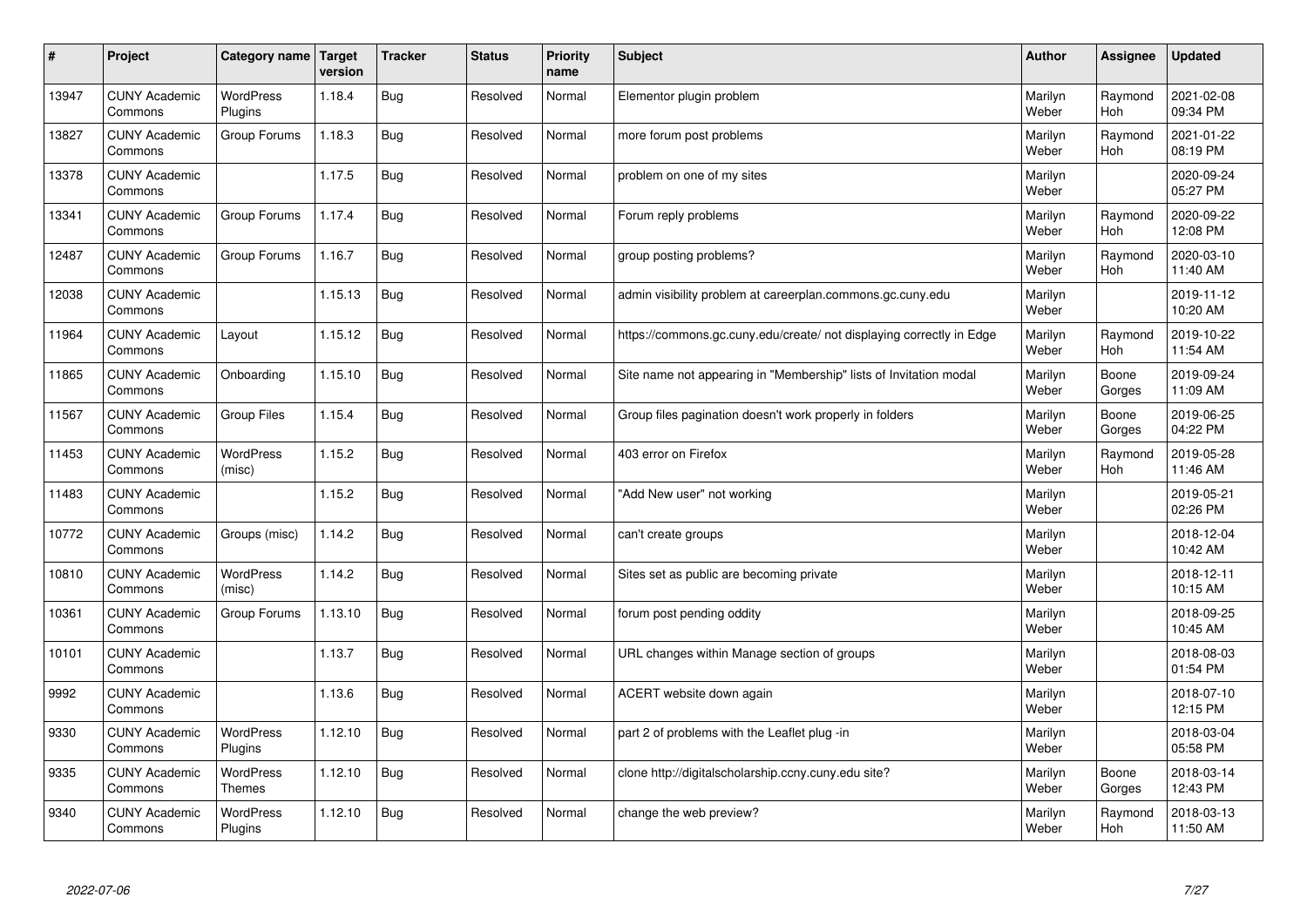| $\sharp$ | Project                         | Category name   Target      | version | <b>Tracker</b> | <b>Status</b> | <b>Priority</b><br>name | <b>Subject</b>                                                              | <b>Author</b>    | <b>Assignee</b>       | <b>Updated</b>         |
|----------|---------------------------------|-----------------------------|---------|----------------|---------------|-------------------------|-----------------------------------------------------------------------------|------------------|-----------------------|------------------------|
| 9282     | <b>CUNY Academic</b><br>Commons | Group Forums                | 1.12.9  | Bug            | Resolved      | Normal                  | 'Forum ID is missing" error?                                                | Marilyn<br>Weber |                       | 2018-02-27<br>10:32 AM |
| 9154     | <b>CUNY Academic</b><br>Commons | Events                      | 1.12.8  | <b>Bug</b>     | Resolved      | Normal                  | problem with group calendar                                                 | Marilyn<br>Weber | Raymond<br><b>Hoh</b> | 2018-02-13<br>10:49 AM |
| 9192     | <b>CUNY Academic</b><br>Commons | WordPress<br>Plugins        | 1.12.8  | <b>Bug</b>     | Resolved      | Normal                  | problems with the Leaflet plug -in                                          | Marilyn<br>Weber | Boone<br>Gorges       | 2018-02-13<br>11:07 AM |
| 8924     | <b>CUNY Academic</b><br>Commons | <b>WordPress</b><br>Plugins | 1.12.4  | Bug            | Resolved      | Normal                  | auto-remove feature on http://pcp.gc.cuny.edu                               | Marilyn<br>Weber | <b>Matt Gold</b>      | 2017-12-04<br>10:18 AM |
| 6860     | <b>CUNY Academic</b><br>Commons | User<br>Onboarding          | 1.12    | Bug            | Resolved      | Normal                  | Invitation to join a group is appearing as an invitiation to join the site! | Marilyn<br>Weber | Boone<br>Gorges       | 2017-10-30<br>10:03 AM |
| 8721     | <b>CUNY Academic</b><br>Commons | WordPress<br>Plugins        | 1.11.13 | Bug            | Resolved      | Normal                  | more problems with Events calendar                                          | Marilyn<br>Weber |                       | 2017-09-21<br>10:35 AM |
| 8638     | <b>CUNY Academic</b><br>Commons | Group Blogs                 | 1.11.11 | <b>Bug</b>     | Resolved      | Normal                  | members not syncing from group to site                                      | Marilyn<br>Weber |                       | 2017-09-01<br>03:50 PM |
| 8552     | <b>CUNY Academic</b><br>Commons | WordPress<br>Plugins        | 1.11.10 | Bug            | Resolved      | Normal                  | Events Calendar problem                                                     | Marilyn<br>Weber |                       | 2017-08-18<br>04:36 PM |
| 8131     | <b>CUNY Academic</b><br>Commons | WordPress<br>Plugins        | 1.11    | Bug            | Resolved      | Normal                  | Newsletters plug-in                                                         | Marilyn<br>Weber | Boone<br>Gorges       | 2017-05-11<br>09:42 PM |
| 7310     | <b>CUNY Academic</b><br>Commons |                             | 1.10.7  | <b>Bug</b>     | Resolved      | Normal                  | Friendship request mystery.                                                 | Marilyn<br>Weber | Boone<br>Gorges       | 2017-01-05<br>03:12 PM |
| 5448     | <b>CUNY Academic</b><br>Commons | Email<br>Notifications      | 1.10.2  | Bug            | Rejected      | Normal                  | garbled CAC activity digests                                                | Marilyn<br>Weber | Raymond<br>Hoh        | 2016-11-20<br>02:38 AM |
| 6626     | <b>CUNY Academic</b><br>Commons | <b>Group Files</b>          | 1.10.1  | Bug            | Resolved      | Normal                  | Files from non-member showing up in private group                           | Marilyn<br>Weber | Boone<br>Gorges       | 2016-11-07<br>03:54 PM |
| 5969     | <b>CUNY Academic</b><br>Commons | Registration                | 1.9.27  | Bug            | Resolved      | Normal                  | Queens students unable to join                                              | Marilyn<br>Weber | Boone<br>Gorges       | 2016-09-04<br>09:41 PM |
| 5667     | <b>CUNY Academic</b><br>Commons | Public Portfolio            | 1.9.18  | <b>Bug</b>     | Resolved      | Normal                  | publication section on my public portfolio won't update                     | Marilyn<br>Weber | Boone<br>Gorges       | 2016-06-12<br>10:19 AM |
| 5346     | <b>CUNY Academic</b><br>Commons | Toolbar                     | 1.9.11  | Bug            | Resolved      | Normal                  | possible dynamic HTML code bug?                                             | Marilyn<br>Weber | Boone<br>Gorges       | 2016-03-22<br>10:53 AM |
| 5176     | <b>CUNY Academic</b><br>Commons | Public Portfolio            | 1.9.6   | Bug            | Resolved      | Normal                  | Widgets in Profile not saving                                               | Marilyn<br>Weber | Boone<br>Gorges       | 2016-02-01<br>11:07 AM |
| 5177     | <b>CUNY Academic</b><br>Commons | Toolbar                     | 1.9.6   | Bug            | Resolved      | Normal                  | No "My Papers" tab                                                          | Marilyn<br>Weber | Raymond<br><b>Hoh</b> | 2016-01-29<br>08:37 AM |
| 4831     | <b>CUNY Academic</b><br>Commons | Public Portfolio            | 1.9.4   | Bug            | Resolved      | Normal                  | User cannot update profile                                                  | Marilyn<br>Weber | Boone<br>Gorges       | 2016-01-11<br>10:46 PM |
| 4542     | <b>CUNY Academic</b><br>Commons | <b>WordPress</b><br>Plugins | 1.8.10  | <b>Bug</b>     | Resolved      | Normal                  | Emailing group users problem                                                | Marilyn<br>Weber | Boone<br>Gorges       | 2015-09-11<br>11:16 AM |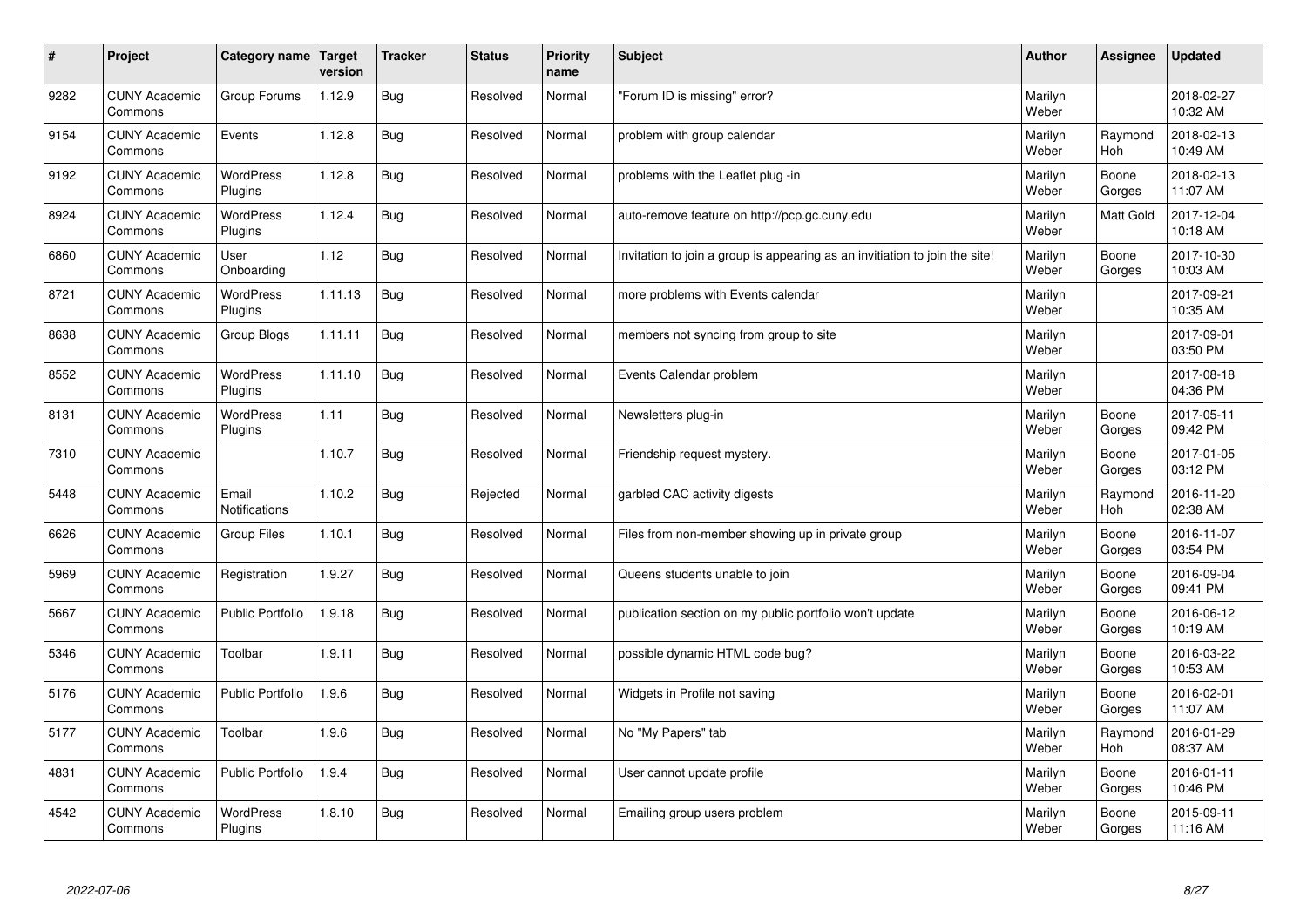| #     | Project                         | Category name                     | Target<br>version | <b>Tracker</b> | <b>Status</b>        | <b>Priority</b><br>name | <b>Subject</b>                                        | <b>Author</b>    | Assignee            | Updated                |
|-------|---------------------------------|-----------------------------------|-------------------|----------------|----------------------|-------------------------|-------------------------------------------------------|------------------|---------------------|------------------------|
| 4496  | <b>CUNY Academic</b><br>Commons | cuny.is                           | 1.8.9             | Bug            | Resolved             | Normal                  | Quick links broken?                                   | Marilyn<br>Weber | Boone<br>Gorges     | 2015-08-28<br>10:39 AM |
| 4012  | <b>CUNY Academic</b><br>Commons |                                   | 1.7.20            | Bug            | Resolved             | Normal                  | Two users reporting same Forbidden 403 error message. | Marilyn<br>Weber |                     | 2015-05-01<br>08:13 PM |
| 3197  | <b>CUNY Academic</b><br>Commons | Groups (misc)                     | 1.6.4             | Bug            | Resolved             | Normal                  | trying to set up a hidden group blog with no RSS feed | Marilyn<br>Weber | Boone<br>Gorges     | 2014-05-21<br>09:39 PM |
| 3071  | <b>CUNY Academic</b><br>Commons | <b>WordPress</b><br><b>Themes</b> | 1.5.22            | Bug            | Resolved             | Normal                  | Twenty Fourteen theme differences                     | Marilyn<br>Weber | Boone<br>Gorges     | 2014-04-01<br>08:18 PM |
| 11971 | <b>CUNY Academic</b><br>Commons | Email<br>Notifications            | Future<br>release | Bug            | Reporter<br>Feedback | Low                     | Pictures obscured in emailed post notifications       | Marilyn<br>Weber | Raymond<br>Hoh      | 2019-11-21<br>01:14 PM |
| 3533  | <b>CUNY Academic</b><br>Commons | Group<br>Invitations              | 1.7.8             | Bug            | Resolved             | Low                     | Trying to invite member to a new group                | Marilyn<br>Weber | Boone<br>Gorges     | 2015-04-01<br>09:13 PM |
| 4965  | <b>CUNY Academic</b><br>Commons | <b>WordPress</b><br><b>Themes</b> | Not<br>tracked    | Feature        | Resolved             | Normal                  | Theme requested                                       | Marilyn<br>Weber | Boone<br>Gorges     | 2016-02-24<br>09:46 PM |
| 5799  | <b>CUNY Academic</b><br>Commons | <b>Blogs</b><br>(BuddyPress)      | Not<br>tracked    | Feature        | Resolved             | Normal                  | removing one's own access to sites?                   | Marilyn<br>Weber | Boone<br>Gorges     | 2016-07-26<br>01:55 PM |
| 7607  | <b>CUNY Academic</b><br>Commons | <b>WordPress</b><br>(misc)        | Not<br>tracked    | Feature        | Resolved             | Normal                  | mp4 files                                             | Marilyn<br>Weber |                     | 2017-02-15<br>07:37 PM |
| 7608  | <b>CUNY Academic</b><br>Commons | Registration                      | Not<br>tracked    | Feature        | Resolved             | Normal                  | create an account                                     | Marilyn<br>Weber |                     | 2017-02-15<br>10:45 PM |
| 5199  | <b>CUNY Academic</b><br>Commons | Social Paper                      | Future<br>release | Feature        | New                  | Normal                  | add tables to the SP editor                           | Marilyn<br>Weber |                     | 2016-10-24<br>11:27 AM |
| 5205  | <b>CUNY Academic</b><br>Commons | Social Paper                      | Future<br>release | Feature        | <b>New</b>           | Normal                  | Social Paper folders                                  | Marilyn<br>Weber |                     | 2016-02-11<br>10:24 PM |
| 5397  | <b>CUNY Academic</b><br>Commons | Social Paper                      | Future<br>release | Feature        | <b>New</b>           | Normal                  | frustrating to have to enable/disable in SP           | Marilyn<br>Weber | Samantha<br>Raddatz | 2016-04-20<br>03:39 PM |
| 5992  | <b>CUNY Academic</b><br>Commons | Email<br>Notifications            | Future<br>release | Feature        | New                  | Normal                  | Changing the From line of autogenerated blog emails   | Marilyn<br>Weber |                     | 2018-09-27<br>05:19 PM |
| 5072  | <b>CUNY Academic</b><br>Commons |                                   |                   | Feature        | Duplicate            | Normal                  | redirect shortcode handler                            | Marilyn<br>Weber | Boone<br>Gorges     | 2016-01-07<br>12:34 PM |
| 6118  | <b>CUNY Academic</b><br>Commons | cuny.is                           |                   | Feature        | Resolved             | Normal                  | Cuny. Is request from Javier Otero Peña               | Marilyn<br>Weber | Sarah<br>Morgano    | 2016-10-04<br>07:02 PM |
| 15545 | <b>CUNY Academic</b><br>Commons | WordPress<br>Plugins              | 1.19.5            | Feature        | Resolved             | Normal                  | 'ZI Hide Featured Image" plugin request               | Marilyn<br>Weber | Boone<br>Gorges     | 2022-03-09<br>10:09 AM |
| 9224  | <b>CUNY Academic</b><br>Commons | <b>Group Files</b>                | 1.13              | Feature        | Resolved             | Normal                  | attachments to forum posts clutter up Files area      | Marilyn<br>Weber | Boone<br>Gorges     | 2018-03-22<br>03:34 PM |
| 5657  | <b>CUNY Academic</b><br>Commons | <b>WordPress</b><br>Plugins       | 1.9.18            | Feature        | Resolved             | Normal                  | Plugin Request - Instagram Feed WD                    | Marilyn<br>Weber | Boone<br>Gorges     | 2016-06-08<br>12:36 PM |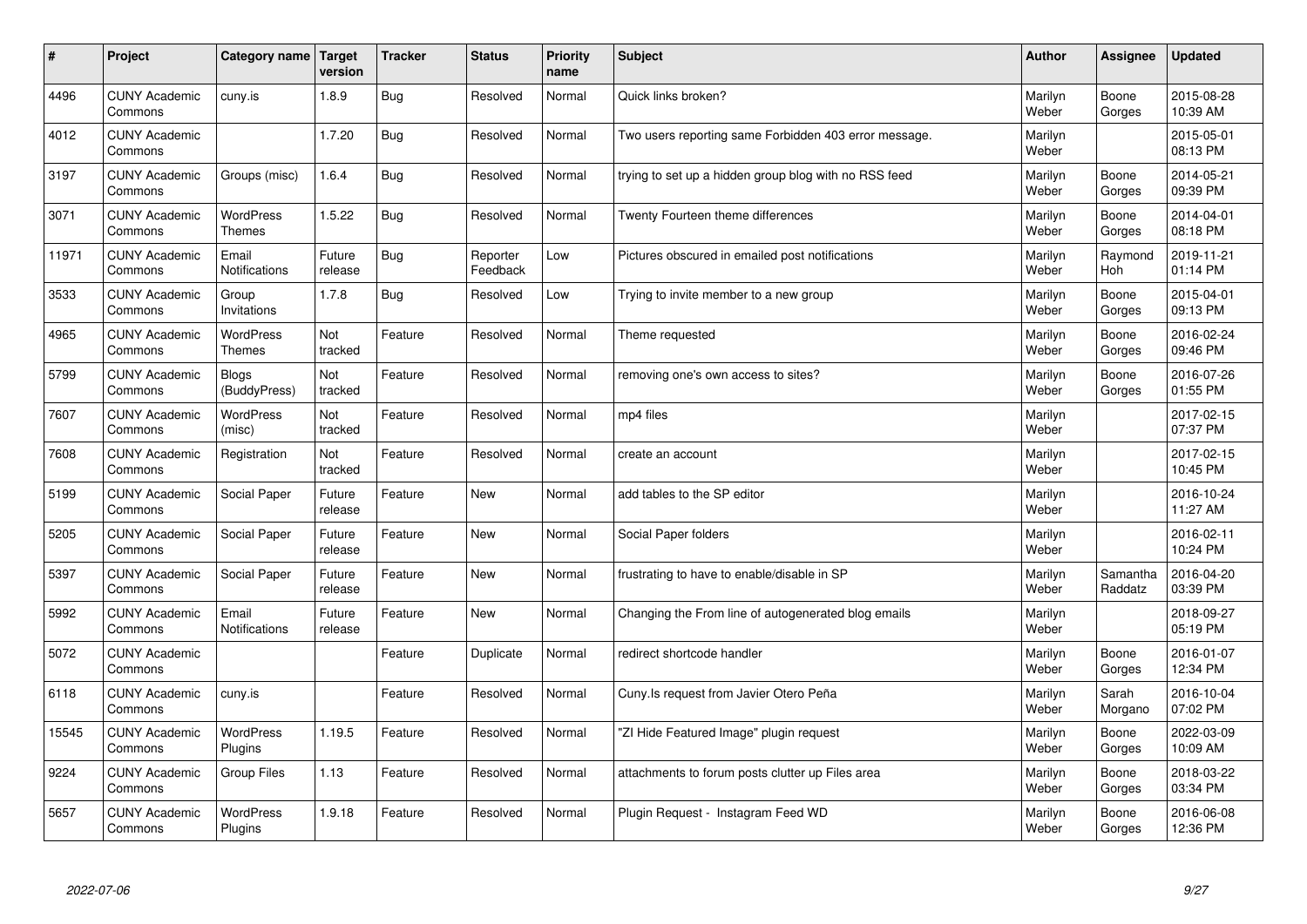| $\pmb{\sharp}$ | Project                         | Category name                     | <b>Target</b><br>version | <b>Tracker</b> | <b>Status</b> | <b>Priority</b><br>name | <b>Subject</b>                                                                                                                                  | <b>Author</b>    | Assignee              | <b>Updated</b>         |
|----------------|---------------------------------|-----------------------------------|--------------------------|----------------|---------------|-------------------------|-------------------------------------------------------------------------------------------------------------------------------------------------|------------------|-----------------------|------------------------|
| 5345           | <b>CUNY Academic</b><br>Commons | Social Paper                      | 1.9.17                   | Feature        | Rejected      | Normal                  | Plus symbol problem in SP                                                                                                                       | Marilyn<br>Weber | Christian<br>Wach     | 2016-05-27<br>04:26 AM |
| 5621           | <b>CUNY Academic</b><br>Commons | <b>WordPress</b><br>Plugins       | 1.9.17                   | Feature        | Resolved      | Normal                  | Taxonomy plugin request                                                                                                                         | Marilyn<br>Weber | Boone<br>Gorges       | 2016-06-01<br>11:28 PM |
| 5630           | <b>CUNY Academic</b><br>Commons | <b>WordPress</b><br><b>Themes</b> | 1.9.17                   | Feature        | Resolved      | Normal                  | Bavota magazine Pro theme                                                                                                                       | Marilyn<br>Weber | Boone<br>Gorges       | 2016-06-02<br>12:09 AM |
| 5522           | <b>CUNY Academic</b><br>Commons | <b>WordPress</b><br>Plugins       | 1.9.15                   | Feature        | Resolved      | Normal                  | plugin request                                                                                                                                  | Marilyn<br>Weber | Boone<br>Gorges       | 2016-05-09<br>10:36 AM |
| 5302           | <b>CUNY Academic</b><br>Commons | <b>WordPress</b><br>Plugins       | 1.9.10                   | Feature        | Resolved      | Normal                  | request for WP Gallery Custom Links plug-in                                                                                                     | Marilyn<br>Weber | Boone<br>Gorges       | 2016-03-11<br>09:20 PM |
| 4997           | <b>CUNY Academic</b><br>Commons | WordPress<br>Plugins              | 1.9.4                    | Feature        | Resolved      | Normal                  | ability to embed maps from StoryMapJS?                                                                                                          | Marilyn<br>Weber | Boone<br>Gorges       | 2016-01-07<br>12:34 PM |
| 5036           | <b>CUNY Academic</b><br>Commons | WordPress<br>Plugins              | 1.9.1.1                  | Feature        | Resolved      | Normal                  | Embeds request                                                                                                                                  | Marilyn<br>Weber | Boone<br>Gorges       | 2015-12-18<br>10:12 PM |
| 4340           | <b>CUNY Academic</b><br>Commons | WordPress -<br>Media              | 1.8.14                   | Feature        | Resolved      | Normal                  | embedding a video                                                                                                                               | Marilyn<br>Weber | Daniel<br>Jones       | 2015-10-20<br>12:01 AM |
| 3466           | <b>CUNY Academic</b><br>Commons | Membership                        | 1.6.16                   | Feature        | Resolved      | Normal                  | restricting undergrad registration                                                                                                              | Marilyn<br>Weber | Boone<br>Gorges       | 2014-09-18<br>12:02 AM |
| 13912          | <b>CUNY Academic</b><br>Commons |                                   | <b>Not</b><br>tracked    | Feature        | Hold          | Low                     | posting "missed schedule"                                                                                                                       | Marilyn<br>Weber |                       | 2021-02-23<br>10:46 AM |
| 5050           | <b>CUNY Academic</b><br>Commons | <b>Social Paper</b>               | Future<br>release        | Feature        | New           | Low                     | Making comments visible in SP editing mode (SP suggestion #1)                                                                                   | Marilyn<br>Weber | Samantha<br>Raddatz   | 2019-09-17<br>11:10 PM |
| 5052           | <b>CUNY Academic</b><br>Commons | Social Paper                      | Future<br>release        | Feature        | New           | Low                     | Sentence by sentence or line by line comments (SP suggestion #3)                                                                                | Marilyn<br>Weber | Boone<br>Gorges       | 2016-02-11<br>10:24 PM |
| 5053           | <b>CUNY Academic</b><br>Commons | Social Paper                      | Future<br>release        | Feature        | New           | Low                     | Scrollable menu to add readers (SP suggestion #4)                                                                                               | Marilyn<br>Weber | Samantha<br>Raddatz   | 2016-04-21<br>05:21 PM |
| 5058           | <b>CUNY Academic</b><br>Commons | Social Paper                      | Future<br>release        | Feature        | <b>New</b>    | Low                     | Can there be a clearer signal that even when comments have already<br>been made you add comments by clicking on the side? (SP suggestion<br>#5) | Marilyn<br>Weber | Samantha<br>Raddatz   | 2016-02-11<br>10:24 PM |
| 5051           | <b>CUNY Academic</b><br>Commons | Social Paper                      |                          | Feature        | Rejected      | Low                     | Visual cues for comments (SP suggestion #2)                                                                                                     | Marilyn<br>Weber | Samantha<br>Raddatz   | 2016-02-10<br>10:01 AM |
| 11665          | <b>CUNY Academic</b><br>Commons |                                   |                          | Support        | Resolved      | Immediate               | "My Groups" conflating two groups                                                                                                               | Marilyn<br>Weber |                       | 2019-07-24<br>10:43 PM |
| 10245          | <b>CUNY Academic</b><br>Commons | Email<br><b>Notifications</b>     | 1.13.8                   | Support        | Resolved      | Urgent                  | Placeholders in action emails (activation, password reset) not being<br>properly swapped                                                        | Marilyn<br>Weber | Raymond<br><b>Hoh</b> | 2018-08-30<br>04:02 PM |
| 4880           | <b>CUNY Academic</b><br>Commons | Password<br>Reset                 | Not<br>tracked           | Support        | Resolved      | High                    | CUNY Central person having password trouble                                                                                                     | Marilyn<br>Weber |                       | 2015-11-10<br>12:40 PM |
| 12393          | <b>CUNY Academic</b><br>Commons | <b>WordPress</b><br>(misc)        |                          | Support        | Resolved      | High                    | size limit for files                                                                                                                            | Marilyn<br>Weber |                       | 2020-02-18<br>10:13 AM |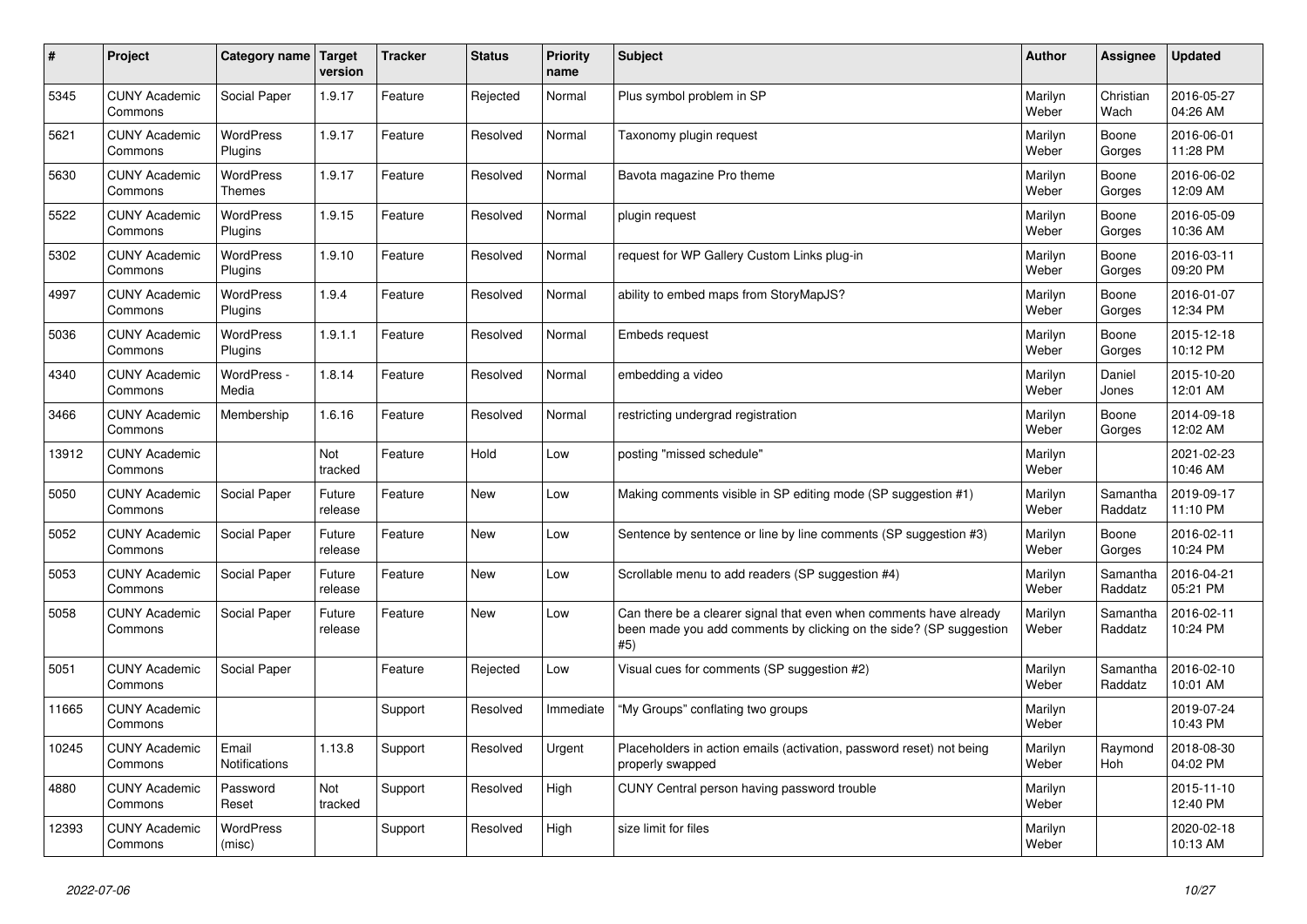| #     | Project                         | Category name   Target     | version        | <b>Tracker</b> | <b>Status</b> | <b>Priority</b><br>name | <b>Subject</b>                                                                        | <b>Author</b>    | Assignee         | <b>Updated</b>         |
|-------|---------------------------------|----------------------------|----------------|----------------|---------------|-------------------------|---------------------------------------------------------------------------------------|------------------|------------------|------------------------|
| 15022 | <b>CUNY Academic</b><br>Commons |                            |                | Support        | Rejected      | High                    | ArabStages                                                                            | Marilyn<br>Weber |                  | 2021-12-06<br>10:16 AM |
| 15685 | <b>CUNY Academic</b><br>Commons |                            |                | Support        | New           | High                    | problem with chrome?                                                                  | Marilyn<br>Weber |                  | 2022-04-25<br>03:40 PM |
| 14799 | <b>CUNY Academic</b><br>Commons |                            | 1.18.19        | Support        | Resolved      | High                    | install the official Classic Widgets?                                                 | Marilyn<br>Weber |                  | 2021-09-22<br>02:17 PM |
| 13878 | <b>CUNY Academic</b><br>Commons | Group cloning              | 1.18.4         | Support        | Resolved      | High                    | When creating Group + Site and choosing 'Clone existing', cannot<br>advance to step 2 | Marilyn<br>Weber | Jeremy<br>Felt   | 2021-02-02<br>11:02 AM |
| 13173 | <b>CUNY Academic</b><br>Commons | Group Library              | 1.17.1         | Support        | Resolved      | High                    | all uploads to the library are silent                                                 | Marilyn<br>Weber |                  | 2020-08-10<br>04:12 PM |
| 8934  | <b>CUNY Academic</b><br>Commons | Reply By Email             | 1.12.4         | Support        | Resolved      | High                    | RBE "could not post" email should have info about attempted From<br>address           | Marilyn<br>Weber | Raymond<br>Hoh   | 2017-12-12<br>11:25 AM |
| 3001  | <b>CUNY Academic</b><br>Commons | <b>WordPress</b><br>(misc) | Not<br>tracked | Support        | Resolved      | Normal                  | shortlink requested                                                                   | Marilyn<br>Weber | Boone<br>Gorges  | 2014-01-30<br>01:26 PM |
| 3029  | <b>CUNY Academic</b><br>Commons | cuny.is                    | Not<br>tracked | Support        | Resolved      | Normal                  | shortlink request                                                                     | Marilyn<br>Weber | Boone<br>Gorges  | 2014-02-12<br>10:03 AM |
| 5019  | <b>CUNY Academic</b><br>Commons | Registration               | Not<br>tracked | Support        | Resolved      | Normal                  | Forgotten password for user with new email address                                    | Marilyn<br>Weber | Marilyn<br>Weber | 2015-12-11<br>04:18 PM |
| 5037  | <b>CUNY Academic</b><br>Commons | Registration               | Not<br>tracked | Support        | Resolved      | Normal                  | Another Forgotten password for user with new email address                            | Marilyn<br>Weber | Boone<br>Gorges  | 2015-12-22<br>05:24 PM |
| 5753  | <b>CUNY Academic</b><br>Commons | <b>WordPress</b><br>(misc) | Not<br>tracked | Support        | Resolved      | Normal                  | merging blogs and groups                                                              | Marilyn<br>Weber | Boone<br>Gorges  | 2016-08-29<br>03:09 PM |
| 5772  | <b>CUNY Academic</b><br>Commons | Membership                 | Not<br>tracked | Support        | Resolved      | Normal                  | User email change and forgotten password                                              | Marilyn<br>Weber | <b>Matt Gold</b> | 2017-11-15<br>06:18 PM |
| 5844  | <b>CUNY Academic</b><br>Commons |                            | Not<br>tracked | Support        | Resolved      | Normal                  | edit Host Files on Windows 10 problems                                                | Marilyn<br>Weber |                  | 2016-07-27<br>09:08 AM |
| 5985  | <b>CUNY Academic</b><br>Commons | Support                    | Not<br>tracked | Support        | Resolved      | Normal                  | change user's email address (she cannot access old)                                   | Marilyn<br>Weber | Boone<br>Gorges  | 2016-09-07<br>01:43 PM |
| 6656  | <b>CUNY Academic</b><br>Commons | Support                    | Not<br>tracked | Support        | Resolved      | Normal                  | Remove user profile                                                                   | Marilyn<br>Weber | Matt Gold        | 2016-11-10<br>02:18 PM |
| 6812  | <b>CUNY Academic</b><br>Commons |                            | Not<br>tracked | Support        | Resolved      | Normal                  | User cannot change email                                                              | Marilyn<br>Weber | <b>Matt Gold</b> | 2016-12-01<br>06:24 PM |
| 6815  | <b>CUNY Academic</b><br>Commons | Password<br>Reset          | Not<br>tracked | Support        | Resolved      | Normal                  | password reset requested                                                              | Marilyn<br>Weber | <b>Matt Gold</b> | 2016-11-22<br>10:30 AM |
| 6851  | <b>CUNY Academic</b><br>Commons | Redmine                    | Not<br>tracked | Support        | Resolved      | Normal                  | How do I help users join Redmine?                                                     | Marilyn<br>Weber | Matt Gold        | 2016-11-28<br>10:16 AM |
| 6857  | <b>CUNY Academic</b><br>Commons | Blogs<br>(BuddyPress)      | Not<br>tracked | Support        | Resolved      | Normal                  | Committee on Religion website                                                         | Marilyn<br>Weber | Boone<br>Gorges  | 2017-08-17<br>10:24 AM |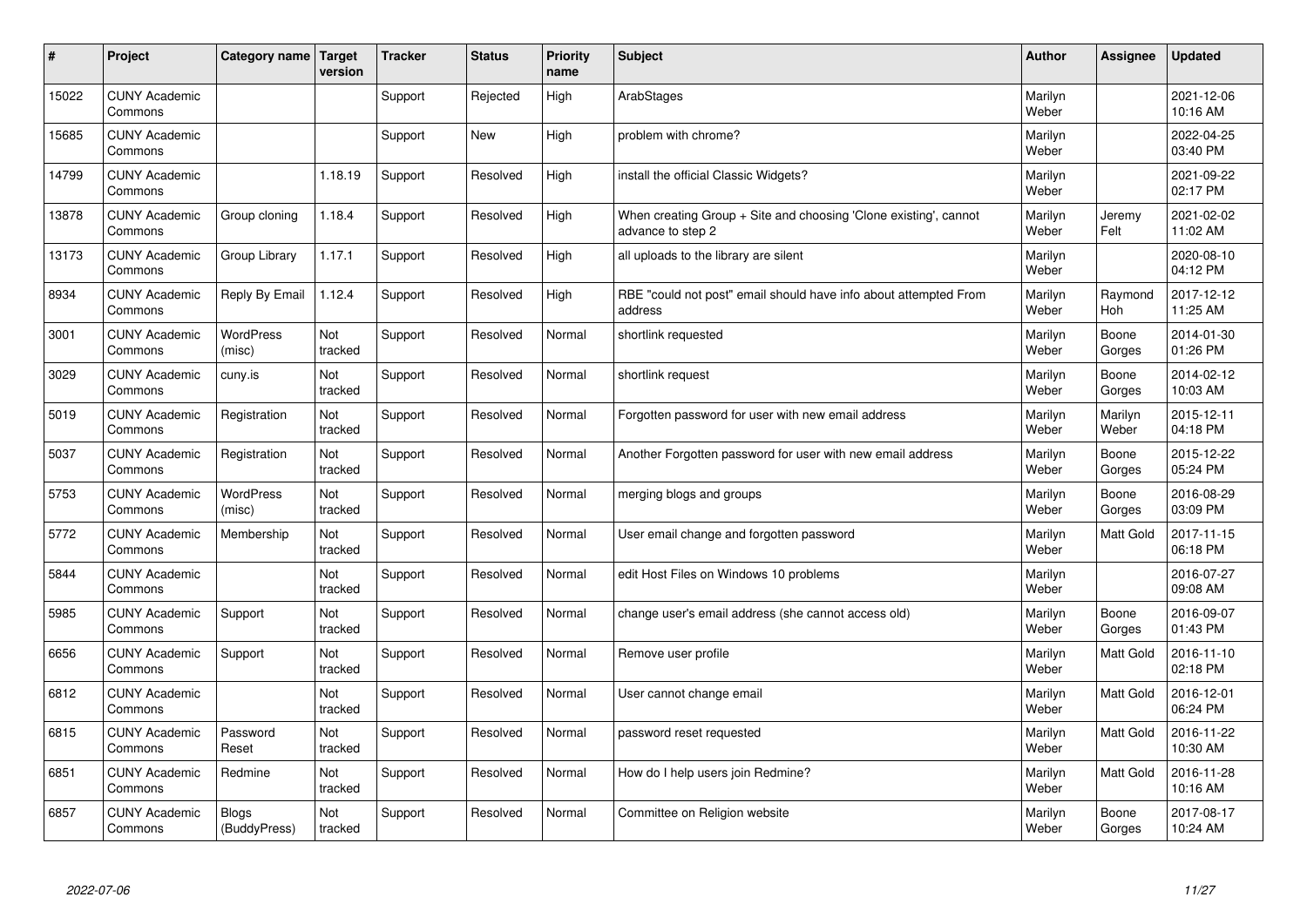| $\vert$ # | Project                         | Category name        | <b>Target</b><br>version | <b>Tracker</b> | <b>Status</b> | <b>Priority</b><br>name | <b>Subject</b>                                              | <b>Author</b>    | <b>Assignee</b>  | <b>Updated</b>         |
|-----------|---------------------------------|----------------------|--------------------------|----------------|---------------|-------------------------|-------------------------------------------------------------|------------------|------------------|------------------------|
| 6866      | <b>CUNY Academic</b><br>Commons |                      | Not<br>tracked           | Support        | Resolved      | Normal                  | User would like to have her account deleted                 | Marilyn<br>Weber | <b>Matt Gold</b> | 2017-11-15<br>05:49 PM |
| 6899      | <b>CUNY Academic</b><br>Commons | Account<br>settings  | Not<br>tracked           | Support        | Resolved      | Normal                  | New user has misspelled her own name                        | Marilyn<br>Weber | Boone<br>Gorges  | 2016-12-01<br>05:10 PM |
| 7486      | <b>CUNY Academic</b><br>Commons | Membership           | Not<br>tracked           | Support        | Resolved      | Normal                  | changed email address                                       | Marilyn<br>Weber |                  | 2017-01-24<br>10:00 PM |
| 7613      | <b>CUNY Academic</b><br>Commons | Registration         | Not<br>tracked           | Support        | Resolved      | Normal                  | non-matriculated students                                   | Marilyn<br>Weber | Boone<br>Gorges  | 2017-11-15<br>11:03 AM |
| 7619      | <b>CUNY Academic</b><br>Commons | Membership           | Not<br>tracked           | Support        | Resolved      | Normal                  | outside users for a site that isn't a class?                | Marilyn<br>Weber | Matt Gold        | 2017-11-15<br>06:18 PM |
| 7678      | <b>CUNY Academic</b><br>Commons | Groups (misc)        | Not<br>tracked           | Support        | Resolved      | Normal                  | add admin to student group                                  | Marilyn<br>Weber | Boone<br>Gorges  | 2017-02-15<br>11:58 AM |
| 7685      | <b>CUNY Academic</b><br>Commons | Password<br>Reset    | Not<br>tracked           | Support        | Resolved      | Normal                  | temporary password                                          | Marilyn<br>Weber | Boone<br>Gorges  | 2017-02-15<br>07:36 PM |
| 7700      | <b>CUNY Academic</b><br>Commons |                      | Not<br>tracked           | Support        | Abandoned     | Normal                  | slow loading Page on site                                   | Marilyn<br>Weber | Boone<br>Gorges  | 2017-11-15<br>11:02 AM |
| 7724      | <b>CUNY Academic</b><br>Commons |                      | Not<br>tracked           | Support        | Abandoned     | Normal                  | User name confusion                                         | Marilyn<br>Weber | Boone<br>Gorges  | 2017-11-15<br>11:12 AM |
| 7771      | <b>CUNY Academic</b><br>Commons | Membership           | Not<br>tracked           | Support        | Resolved      | Normal                  | User would like to be uncoupled from sites                  | Marilyn<br>Weber | Boone<br>Gorges  | 2017-03-09<br>12:38 PM |
| 7775      | <b>CUNY Academic</b><br>Commons | Membership           | Not<br>tracked           | Support        | Resolved      | Normal                  | Email change                                                | Marilyn<br>Weber |                  | 2017-03-08<br>10:09 PM |
| 7785      | <b>CUNY Academic</b><br>Commons |                      | Not<br>tracked           | Support        | Resolved      | Normal                  | ftp access or files?                                        | Marilyn<br>Weber | Boone<br>Gorges  | 2017-03-13<br>02:34 PM |
| 7836      | <b>CUNY Academic</b><br>Commons | Social Paper         | Not<br>tracked           | Support        | Resolved      | Normal                  | missing Social Paper                                        | Marilyn<br>Weber |                  | 2017-11-15<br>01:31 PM |
| 7922      | <b>CUNY Academic</b><br>Commons | Membership           | Not<br>tracked           | Support        | Resolved      | Normal                  | add me as an admin to the MALs alumni site?                 | Marilyn<br>Weber |                  | 2017-04-06<br>05:19 PM |
| 7972      | <b>CUNY Academic</b><br>Commons |                      | Not<br>tracked           | Support        | Resolved      | Normal                  | expand the memory limit for videos?                         | Marilyn<br>Weber |                  | 2017-04-20<br>10:07 AM |
| 8071      | <b>CUNY Academic</b><br>Commons | WordPress<br>Plugins | Not<br>tracked           | Support        | Rejected      | Normal                  | Anthologize                                                 | Marilyn<br>Weber |                  | 2017-05-10<br>10:15 AM |
| 8120      | <b>CUNY Academic</b><br>Commons | Membership           | Not<br>tracked           | Support        | Resolved      | Normal                  | add me as an admin to https://nyslavery.commons.gc.cuny.edu | Marilyn<br>Weber |                  | 2017-05-10<br>02:19 PM |
| 8222      | <b>CUNY Academic</b><br>Commons | Membership           | Not<br>tracked           | Support        | Resolved      | Normal                  | Admin for iletc.commons.gc.cuny.edu                         | Marilyn<br>Weber | Boone<br>Gorges  | 2017-06-08<br>10:06 AM |
| 8289      | <b>CUNY Academic</b><br>Commons |                      | Not<br>tracked           | Support        | Resolved      | Normal                  | removing my access to sites                                 | Marilyn<br>Weber | Luke<br>Waltzer  | 2017-06-19<br>12:40 PM |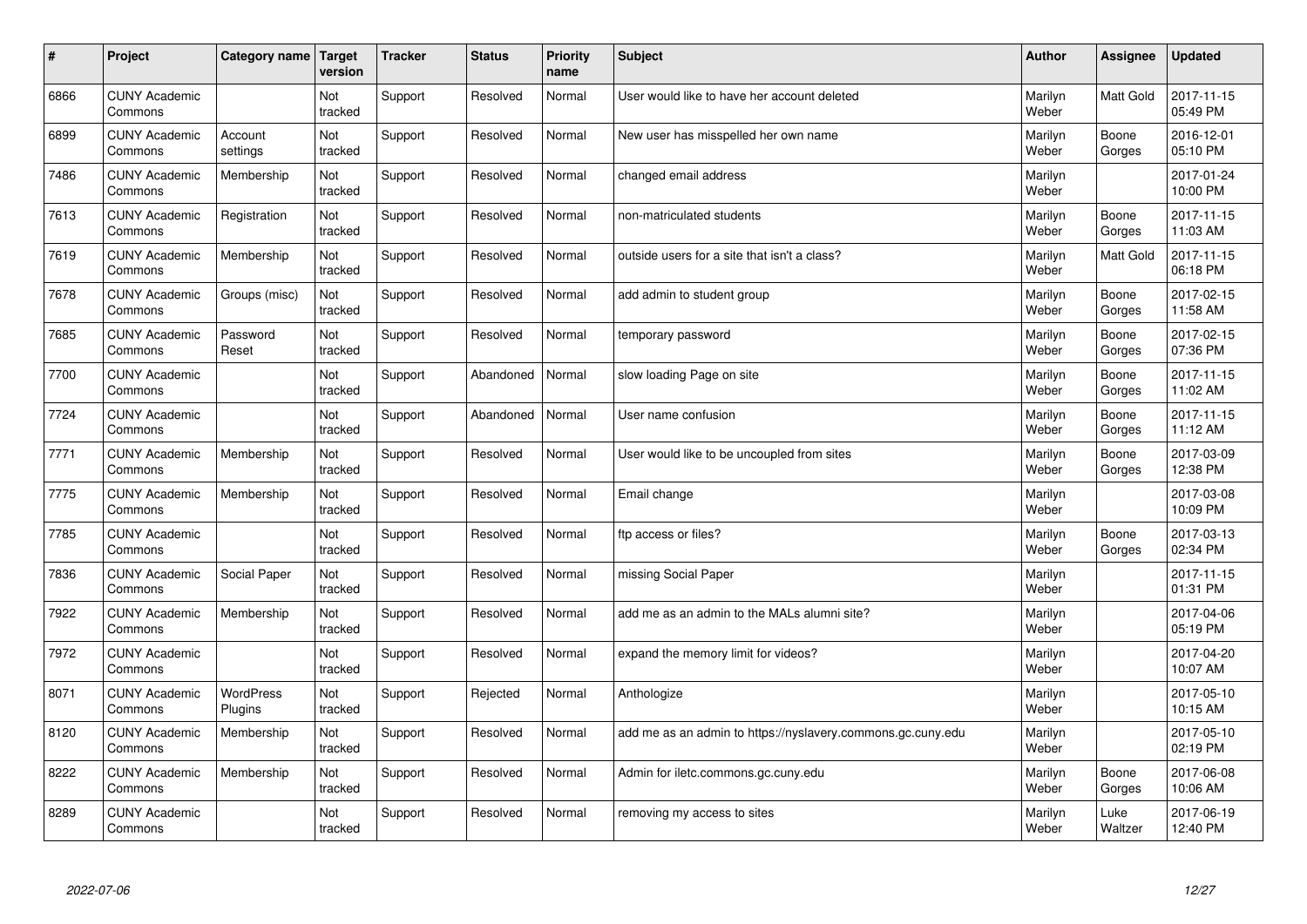| $\sharp$ | Project                         | Category name   Target      | version        | <b>Tracker</b> | <b>Status</b> | <b>Priority</b><br>name | <b>Subject</b>                                             | <b>Author</b>    | Assignee         | Updated                |
|----------|---------------------------------|-----------------------------|----------------|----------------|---------------|-------------------------|------------------------------------------------------------|------------------|------------------|------------------------|
| 8308     | <b>CUNY Academic</b><br>Commons | <b>WordPress</b><br>Plugins | Not<br>tracked | Support        | Resolved      | Normal                  | <b>WP Migration plugin</b>                                 | Marilyn<br>Weber |                  | 2017-11-15<br>01:27 PM |
| 8379     | <b>CUNY Academic</b><br>Commons |                             | Not<br>tracked | Support        | Resolved      | Normal                  | request for site build help                                | Marilyn<br>Weber |                  | 2017-07-01<br>10:48 AM |
| 8401     | <b>CUNY Academic</b><br>Commons | Membership                  | Not<br>tracked | Support        | Resolved      | Normal                  | add me as an admin                                         | Marilyn<br>Weber | Boone<br>Gorges  | 2017-07-11<br>11:40 AM |
| 8429     | <b>CUNY Academic</b><br>Commons | Membership                  | Not<br>tracked | Support        | Resolved      | Normal                  | Please make me an admin of https://arc.commons.gc.cuny.edu | Marilyn<br>Weber | Boone<br>Gorges  | 2017-07-24<br>03:33 PM |
| 8464     | <b>CUNY Academic</b><br>Commons |                             | Not<br>tracked | Support        | Resolved      | Normal                  | WP UI                                                      | Marilyn<br>Weber |                  | 2017-10-11<br>11:23 AM |
| 8471     | <b>CUNY Academic</b><br>Commons |                             | Not<br>tracked | Support        | Resolved      | Normal                  | admin at https://commons.gc.cuny.edu/                      | Marilyn<br>Weber |                  | 2017-09-06<br>01:50 PM |
| 8481     | <b>CUNY Academic</b><br>Commons | Membership                  | Not<br>tracked | Support        | Resolved      | Normal                  | admin of http://swipanalytic.org/organizers/               | Marilyn<br>Weber |                  | 2019-02-19<br>01:58 PM |
| 8529     | <b>CUNY Academic</b><br>Commons |                             | Not<br>tracked | Support        | Resolved      | Normal                  | Iframe regiest?                                            | Marilyn<br>Weber |                  | 2017-08-16<br>04:40 PM |
| 8531     | <b>CUNY Academic</b><br>Commons | Membership                  | Not<br>tracked | Support        | Resolved      | Normal                  | admin of https://admissions.commons.gc.cuny.edu            | Marilyn<br>Weber |                  | 2017-08-15<br>04:20 PM |
| 8553     | <b>CUNY Academic</b><br>Commons |                             | Not<br>tracked | Support        | Resolved      | Normal                  | storage limits?                                            | Marilyn<br>Weber |                  | 2017-08-18<br>04:36 PM |
| 8566     | <b>CUNY Academic</b><br>Commons | Membership                  | Not<br>tracked | Support        | Resolved      | Normal                  | user email change                                          | Marilyn<br>Weber |                  | 2017-11-15<br>01:27 PM |
| 8577     | <b>CUNY Academic</b><br>Commons | Membership                  | Not<br>tracked | Support        | Resolved      | Normal                  | another user email change                                  | Marilyn<br>Weber |                  | 2017-08-25<br>10:23 AM |
| 8607     | <b>CUNY Academic</b><br>Commons |                             | Not<br>tracked | Support        | <b>New</b>    | Normal                  | Paypal?                                                    | Marilyn<br>Weber | <b>Matt Gold</b> | 2018-05-15<br>01:37 PM |
| 8630     | <b>CUNY Academic</b><br>Commons | Membership                  | Not<br>tracked | Support        | Resolved      | Normal                  | Change in email/campus                                     | Marilyn<br>Weber |                  | 2017-08-30<br>03:48 PM |
| 8729     | <b>CUNY Academic</b><br>Commons |                             | Not<br>tracked | Support        | Resolved      | Normal                  | email change                                               | Marilyn<br>Weber |                  | 2017-09-25<br>02:14 PM |
| 8768     | <b>CUNY Academic</b><br>Commons |                             | Not<br>tracked | Support        | Resolved      | Normal                  | unsafe redirect?                                           | Marilyn<br>Weber |                  | 2017-10-06<br>12:14 PM |
| 8848     | <b>CUNY Academic</b><br>Commons |                             | Not<br>tracked | Support        | Resolved      | Normal                  | email change request                                       | Marilyn<br>Weber |                  | 2017-10-24<br>11:19 AM |
| 8855     | <b>CUNY Academic</b><br>Commons |                             | Not<br>tracked | Support        | Resolved      | Normal                  | another email change request                               | Marilyn<br>Weber |                  | 2017-10-25<br>10:55 AM |
| 8873     | <b>CUNY Academic</b><br>Commons |                             | Not<br>tracked | Support        | Resolved      | Normal                  | maximum file upload size?                                  | Marilyn<br>Weber |                  | 2017-10-30<br>11:23 AM |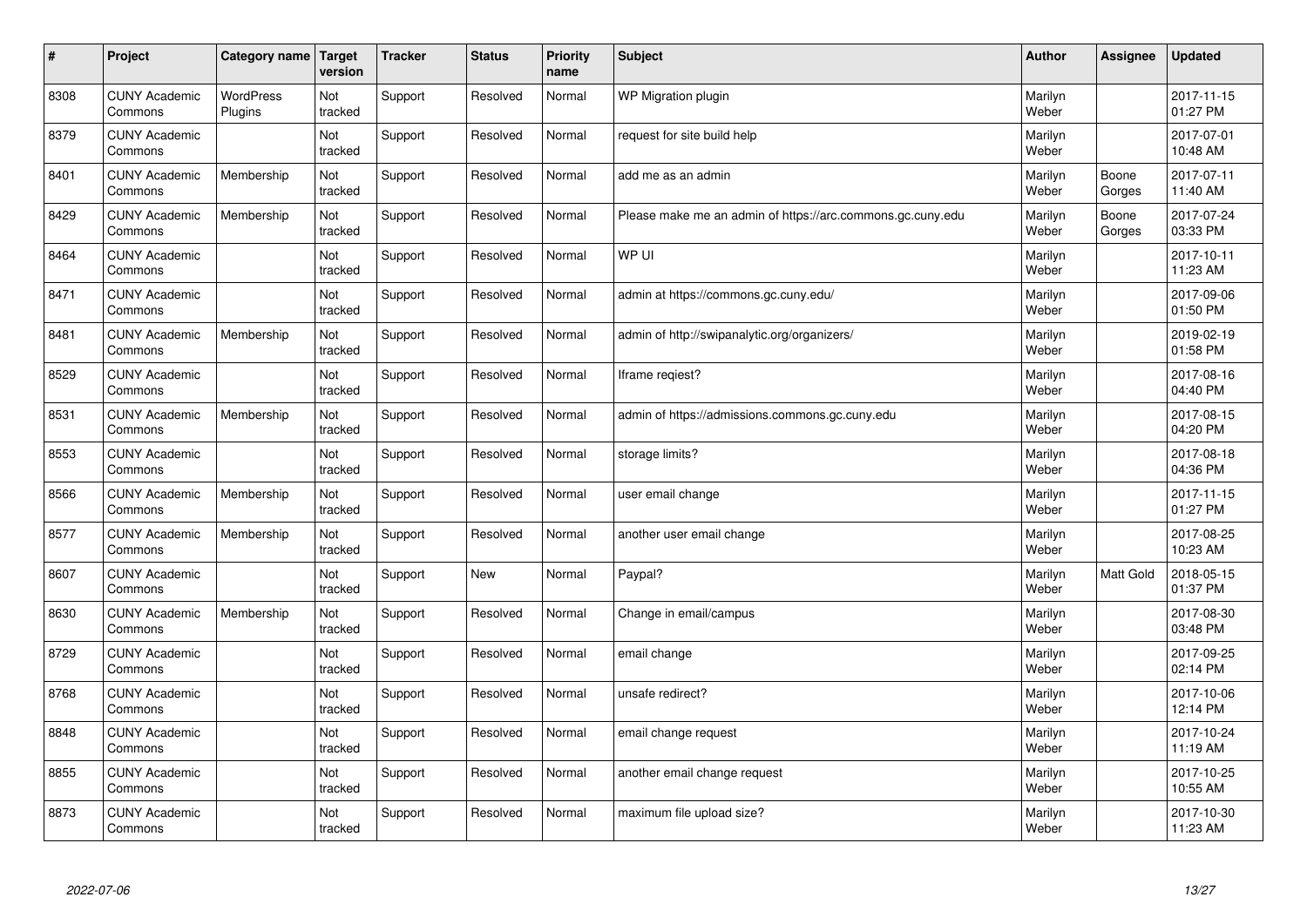| $\sharp$ | Project                         | Category name   Target     | version        | <b>Tracker</b> | <b>Status</b> | <b>Priority</b><br>name | <b>Subject</b>                                    | <b>Author</b>    | Assignee              | <b>Updated</b>         |
|----------|---------------------------------|----------------------------|----------------|----------------|---------------|-------------------------|---------------------------------------------------|------------------|-----------------------|------------------------|
| 8882     | <b>CUNY Academic</b><br>Commons |                            | Not<br>tracked | Support        | Resolved      | Normal                  | question about search engines                     | Marilyn<br>Weber |                       | 2017-11-01<br>03:26 PM |
| 8906     | <b>CUNY Academic</b><br>Commons | Redmine                    | Not<br>tracked | Support        | Resolved      | Normal                  | Redmine access?                                   | Marilyn<br>Weber | <b>Matt Gold</b>      | 2017-11-13<br>06:02 PM |
| 8978     | <b>CUNY Academic</b><br>Commons | Groups (misc)              | Not<br>tracked | Support        | Resolved      | Normal                  | removing old groups                               | Marilyn<br>Weber |                       | 2018-12-10<br>03:52 PM |
| 9004     | <b>CUNY Academic</b><br>Commons | Membership                 | Not<br>tracked | Support        | Resolved      | Normal                  | email change request                              | Marilyn<br>Weber |                       | 2017-12-14<br>12:27 PM |
| 9134     | <b>CUNY Academic</b><br>Commons | Membership                 | Not<br>tracked | Support        | Abandoned     | Normal                  | former user                                       | Marilyn<br>Weber | <b>Matt Gold</b>      | 2019-09-18<br>10:26 AM |
| 9162     | <b>CUNY Academic</b><br>Commons | Registration               | Not<br>tracked | Support        | Resolved      | Normal                  | email change due to user error                    | Marilyn<br>Weber | Matt Gold             | 2018-02-13<br>11:11 AM |
| 9223     | <b>CUNY Academic</b><br>Commons |                            | Not<br>tracked | Support        | Resolved      | Normal                  | moving wordpress sites                            | Marilyn<br>Weber |                       | 2018-02-18<br>08:44 PM |
| 9355     | <b>CUNY Academic</b><br>Commons |                            | Not<br>tracked | Support        | Resolved      | Normal                  | 14gb of video?                                    | Marilyn<br>Weber |                       | 2018-03-13<br>11:56 AM |
| 9499     | <b>CUNY Academic</b><br>Commons | WordPress<br>(misc)        | Not<br>tracked | Support        | Resolved      | Normal                  | tiny question - preventing dates on posts?        | Marilyn<br>Weber | Raymond<br>Hoh        | 2018-04-04<br>03:55 PM |
| 9518     | <b>CUNY Academic</b><br>Commons |                            | Not<br>tracked | Support        | Rejected      | Normal                  | problems with site on Internet Explorer           | Marilyn<br>Weber | Raymond<br><b>Hoh</b> | 2019-03-11<br>11:18 PM |
| 9535     | <b>CUNY Academic</b><br>Commons |                            | Not<br>tracked | Support        | Resolved      | Normal                  | admin for https://video.commons.gc.cuny.edu/?     | Marilyn<br>Weber | Matt Gold             | 2018-04-13<br>05:06 PM |
| 9541     | <b>CUNY Academic</b><br>Commons | <b>WordPress</b><br>(misc) | Not<br>tracked | Support        | Resolved      | Normal                  | repeating header banner                           | Marilyn<br>Weber | Raymond<br><b>Hoh</b> | 2018-04-06<br>12:33 PM |
| 9604     | <b>CUNY Academic</b><br>Commons |                            | Not<br>tracked | Support        | Resolved      | Normal                  | I (Marilyn) can only log into cdev as teststudent | Marilyn<br>Weber |                       | 2018-04-21<br>10:20 AM |
| 9725     | <b>CUNY Academic</b><br>Commons |                            | Not<br>tracked | Support        | Resolved      | Normal                  | problems with deleting a site                     | Marilyn<br>Weber |                       | 2018-05-07<br>10:24 PM |
| 9726     | <b>CUNY Academic</b><br>Commons | WordPress<br>Plugins       | Not<br>tracked | Support        | Abandoned     | Normal                  | technical error on Contact page                   | Marilyn<br>Weber |                       | 2018-12-10<br>03:53 PM |
| 9767     | <b>CUNY Academic</b><br>Commons | Registration               | Not<br>tracked | Support        | Resolved      | Normal                  | user deleted account but now needs one            | Marilyn<br>Weber |                       | 2018-05-11<br>02:39 PM |
| 9779     | <b>CUNY Academic</b><br>Commons | Membership                 | Not<br>tracked | Support        | Resolved      | Normal                  | user not sure if she is registered.               | Marilyn<br>Weber |                       | 2018-12-10<br>03:53 PM |
| 9780     | <b>CUNY Academic</b><br>Commons |                            | Not<br>tracked | Support        | Resolved      | Normal                  | remove the phone number on this profile?          | Marilyn<br>Weber |                       | 2018-05-15<br>10:35 AM |
| 9823     | <b>CUNY Academic</b><br>Commons | Account<br>settings        | Not<br>tracked | Support        | Resolved      | Normal                  | email change                                      | Marilyn<br>Weber | <b>Matt Gold</b>      | 2018-05-23<br>01:58 PM |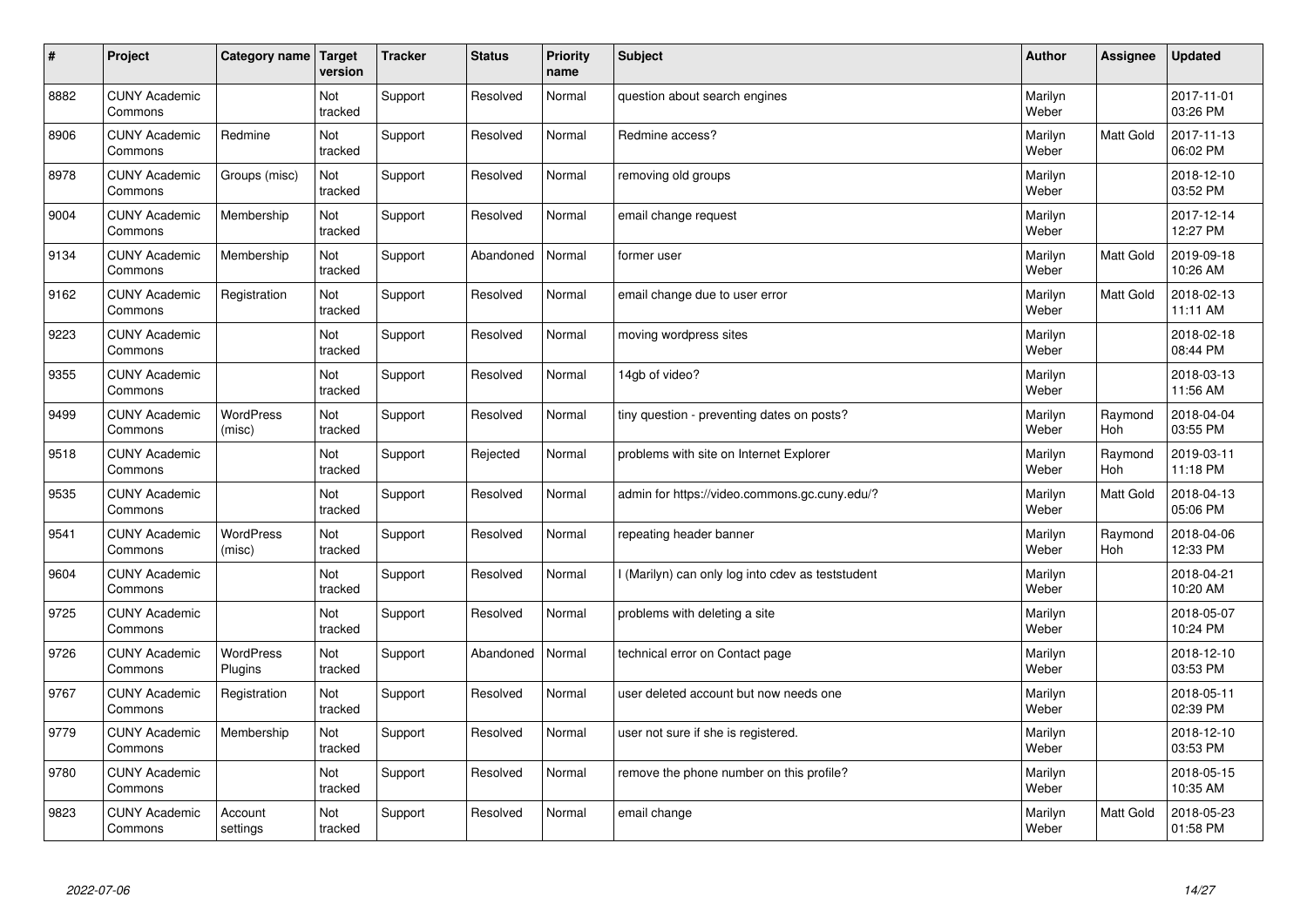| $\vert$ # | Project                         | Category name              | Target<br>version | <b>Tracker</b> | <b>Status</b>        | <b>Priority</b><br>name | <b>Subject</b>                                          | <b>Author</b>    | <b>Assignee</b> | <b>Updated</b>         |
|-----------|---------------------------------|----------------------------|-------------------|----------------|----------------------|-------------------------|---------------------------------------------------------|------------------|-----------------|------------------------|
| 9886      | <b>CUNY Academic</b><br>Commons | cuny.is                    | Not<br>tracked    | Support        | Resolved             | Normal                  | cuny.is SSL                                             | Marilyn<br>Weber |                 | 2018-10-26<br>02:07 PM |
| 9889      | <b>CUNY Academic</b><br>Commons |                            | Not<br>tracked    | Support        | Resolved             | Normal                  | remove comments from activity feed?                     | Marilyn<br>Weber |                 | 2018-12-10<br>03:53 PM |
| 9927      | <b>CUNY Academic</b><br>Commons | Membership                 | Not<br>tracked    | Support        | Resolved             | Normal                  | wrong email used                                        | Marilyn<br>Weber | Matt Gold       | 2018-06-14<br>10:21 AM |
| 9996      | <b>CUNY Academic</b><br>Commons | Membership                 | Not<br>tracked    | Support        | Rejected             | Normal                  | user email change request                               | Marilyn<br>Weber |                 | 2018-07-16<br>10:49 AM |
| 10006     | <b>CUNY Academic</b><br>Commons | Membership                 | Not<br>tracked    | Support        | Resolved             | Normal                  | another email change request                            | Marilyn<br>Weber |                 | 2018-07-13<br>12:36 PM |
| 10059     | <b>CUNY Academic</b><br>Commons | WordPress<br><b>Themes</b> | Not<br>tracked    | Support        | Resolved             | Normal                  | Magazine Premium theme for new site                     | Marilyn<br>Weber |                 | 2020-02-17<br>03:39 PM |
| 10066     | <b>CUNY Academic</b><br>Commons | Membership                 | Not<br>tracked    | Support        | Resolved             | Normal                  | add me as an admin to https://pkms.commons.gc.cuny.edu/ | Marilyn<br>Weber |                 | 2018-07-26<br>11:54 AM |
| 10133     | <b>CUNY Academic</b><br>Commons | WordPress<br>(misc)        | Not<br>tracked    | Support        | Resolved             | Normal                  | two Commons sites to be migrated elsewhere              | Marilyn<br>Weber |                 | 2018-12-10<br>03:54 PM |
| 10239     | <b>CUNY Academic</b><br>Commons |                            | Not<br>tracked    | Support        | Resolved             | Normal                  | musicroombooking.commons.gc.cuny.edu                    | Marilyn<br>Weber |                 | 2018-08-29<br>03:06 PM |
| 10257     | <b>CUNY Academic</b><br>Commons | Membership                 | Not<br>tracked    | Support        | Resolved             | Normal                  | change the email from @login.cuny.edu to campu email    | Marilyn<br>Weber |                 | 2018-12-10<br>03:55 PM |
| 10273     | <b>CUNY Academic</b><br>Commons | Registration               | Not<br>tracked    | Support        | Reporter<br>Feedback | Normal                  | users combining CF and campus address                   | Marilyn<br>Weber |                 | 2019-09-18<br>10:58 AM |
| 10298     | <b>CUNY Academic</b><br>Commons |                            | Not<br>tracked    | Support        | Resolved             | Normal                  | RSS feed to itunes problem                              | Marilyn<br>Weber |                 | 2018-12-10<br>03:57 PM |
| 10387     | <b>CUNY Academic</b><br>Commons | Membership                 | Not<br>tracked    | Support        | Resolved             | Normal                  | remove user page                                        | Marilyn<br>Weber |                 | 2018-09-28<br>02:26 PM |
| 10407     | <b>CUNY Academic</b><br>Commons |                            | Not<br>tracked    | Support        | Resolved             | Normal                  | toolbar problem                                         | Marilyn<br>Weber | Boone<br>Gorges | 2018-10-23<br>10:52 AM |
| 10440     | <b>CUNY Academic</b><br>Commons |                            | Not<br>tracked    | Support        | Resolved             | Normal                  | Acert post problem                                      | Marilyn<br>Weber |                 | 2018-12-10<br>03:57 PM |
| 10571     | <b>CUNY Academic</b><br>Commons |                            | Not<br>tracked    | Support        | Abandoned            | Normal                  | newsletter queue problem                                | Marilyn<br>Weber |                 | 2018-12-10<br>03:58 PM |
| 10606     | <b>CUNY Academic</b><br>Commons | cdev.gc.cuny.ed<br>u       | Not<br>tracked    | Support        | Resolved             | Normal                  | problems with testing environment                       | Marilyn<br>Weber |                 | 2018-11-02<br>10:27 AM |
| 10657     | <b>CUNY Academic</b><br>Commons |                            | Not<br>tracked    | Support        | Reporter<br>Feedback | Normal                  | child theme problems                                    | Marilyn<br>Weber |                 | 2018-11-08<br>01:19 PM |
| 10820     | <b>CUNY Academic</b><br>Commons |                            | Not<br>tracked    | Support        | Resolved             | Normal                  | retrieve deleted pages/posts                            | Marilyn<br>Weber |                 | 2018-12-13<br>06:33 PM |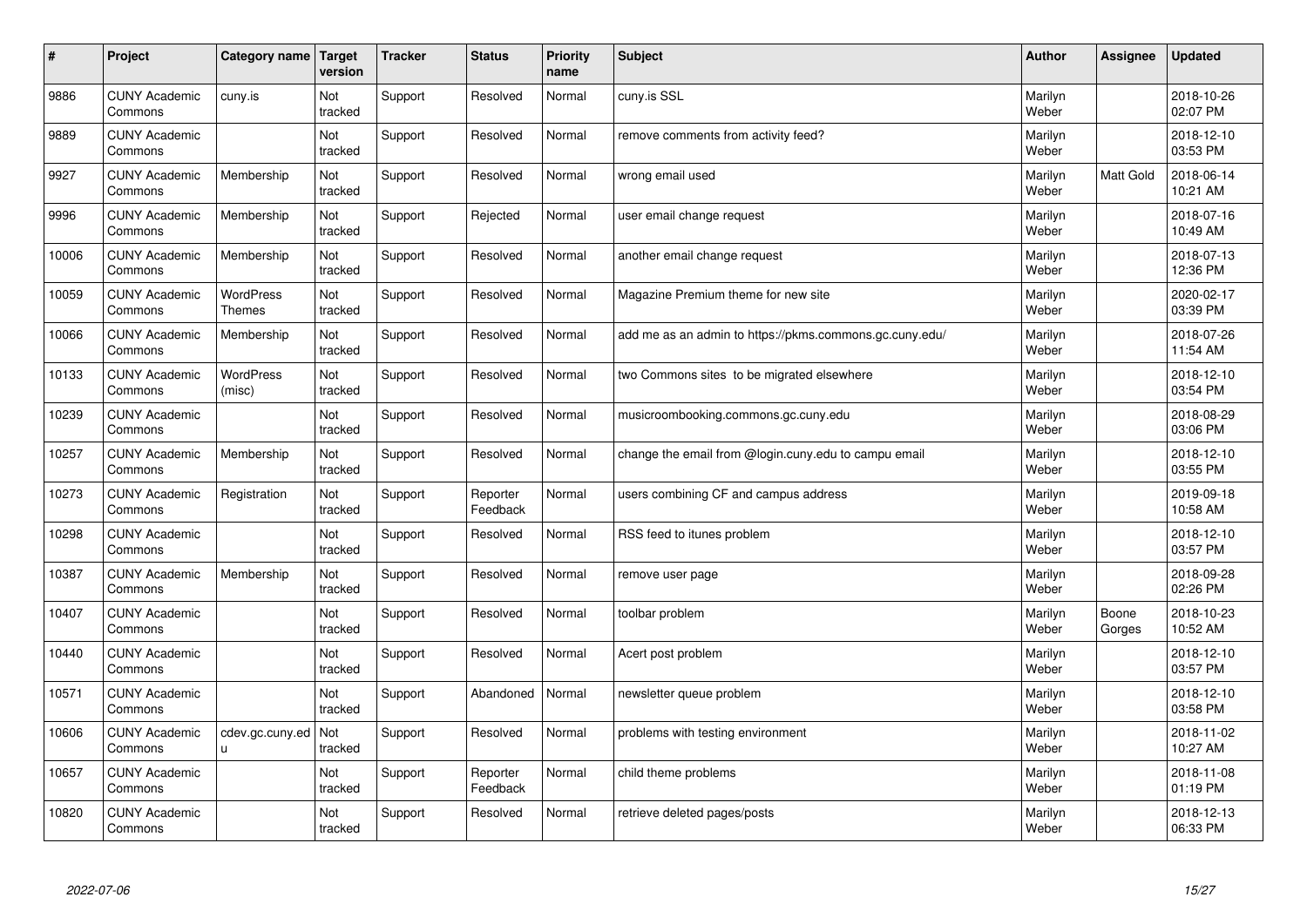| $\sharp$ | Project                         | Category name               | Target<br>version | <b>Tracker</b> | <b>Status</b>        | <b>Priority</b><br>name | <b>Subject</b>                          | <b>Author</b>    | Assignee       | <b>Updated</b>         |
|----------|---------------------------------|-----------------------------|-------------------|----------------|----------------------|-------------------------|-----------------------------------------|------------------|----------------|------------------------|
| 10910    | <b>CUNY Academic</b><br>Commons | Membership                  | Not<br>tracked    | Support        | Resolved             | Normal                  | request to be an admin to a prof's site | Marilyn<br>Weber |                | 2019-01-04<br>10:45 AM |
| 10941    | <b>CUNY Academic</b><br>Commons | Membership                  | Not<br>tracked    | Support        | Resolved             | Normal                  | update user email                       | Marilyn<br>Weber |                | 2019-02-13<br>02:24 PM |
| 10986    | <b>CUNY Academic</b><br>Commons |                             | Not<br>tracked    | Support        | Resolved             | Normal                  | PDF embedder provoking error            | Marilyn<br>Weber |                | 2019-03-29<br>04:28 PM |
| 11002    | <b>CUNY Academic</b><br>Commons |                             | Not<br>tracked    | Support        | Resolved             | Normal                  | open link in a new tab not working      | Marilyn<br>Weber |                | 2019-06-03<br>07:57 PM |
| 11003    | <b>CUNY Academic</b><br>Commons |                             | Not<br>tracked    | Support        | Resolved             | Normal                  | user email change                       | Marilyn<br>Weber |                | 2019-01-24<br>02:50 PM |
| 11017    | <b>CUNY Academic</b><br>Commons |                             | Not<br>tracked    | Support        | Resolved             | Normal                  | site didn't save?                       | Marilyn<br>Weber |                | 2019-01-25<br>03:47 PM |
| 11031    | <b>CUNY Academic</b><br>Commons |                             | Not<br>tracked    | Support        | Resolved             | Normal                  | new group with seemingly old topics     | Marilyn<br>Weber |                | 2019-02-11<br>12:17 PM |
| 11127    | <b>CUNY Academic</b><br>Commons | Membership                  | Not<br>tracked    | Support        | Resolved             | Normal                  | user with new campus affiliation        | Marilyn<br>Weber |                | 2019-02-19<br>02:09 PM |
| 11147    | <b>CUNY Academic</b><br>Commons | Membership                  | Not<br>tracked    | Support        | Resolved             | Normal                  | employee email change                   | Marilyn<br>Weber |                | 2019-03-12<br>03:58 PM |
| 11149    | <b>CUNY Academic</b><br>Commons |                             | Not<br>tracked    | Support        | Reporter<br>Feedback | Normal                  | comments getting blocked                | Marilyn<br>Weber | Raymond<br>Hoh | 2019-03-26<br>11:40 AM |
| 11198    | <b>CUNY Academic</b><br>Commons |                             | Not<br>tracked    | Support        | Resolved             | Normal                  | former CUNY employee                    | Marilyn<br>Weber |                | 2019-03-07<br>02:21 PM |
| 11205    | <b>CUNY Academic</b><br>Commons | <b>WordPress</b><br>Plugins | Not<br>tracked    | Support        | Resolved             | Normal                  | problems with Google calendar           | Marilyn<br>Weber | Raymond<br>Hoh | 2019-03-11<br>02:17 PM |
| 11210    | <b>CUNY Academic</b><br>Commons | Membership                  | Not<br>tracked    | Support        | Resolved             | Normal                  | Please change the email                 | Marilyn<br>Weber |                | 2019-03-11<br>04:16 PM |
| 11217    | <b>CUNY Academic</b><br>Commons | Membership                  | Not<br>tracked    | Support        | Resolved             | Normal                  | Another email update                    | Marilyn<br>Weber |                | 2019-03-12<br>03:37 PM |
| 11225    | <b>CUNY Academic</b><br>Commons |                             | Not<br>tracked    | Support        | Resolved             | Normal                  | bulk upload?                            | Marilyn<br>Weber |                | 2019-09-18<br>10:31 AM |
| 11294    | <b>CUNY Academic</b><br>Commons | Account<br>settings         | Not<br>tracked    | Support        | Resolved             | Normal                  | student emgail change                   | Marilyn<br>Weber | Matt Gold      | 2019-04-07<br>09:11 PM |
| 11509    | <b>CUNY Academic</b><br>Commons |                             | Not<br>tracked    | Support        | Reporter<br>Feedback | Normal                  | deleted Page causing a Menu problem?    | Marilyn<br>Weber |                | 2019-06-04<br>09:54 AM |
| 11516    | <b>CUNY Academic</b><br>Commons | Membership                  | Not<br>tracked    | Support        | Resolved             | Normal                  | request for email change                | Marilyn<br>Weber |                | 2019-06-04<br>01:48 PM |
| 11519    | <b>CUNY Academic</b><br>Commons |                             | Not<br>tracked    | Support        | Assigned             | Normal                  | comment option not appearing            | Marilyn<br>Weber |                | 2019-09-24<br>10:28 AM |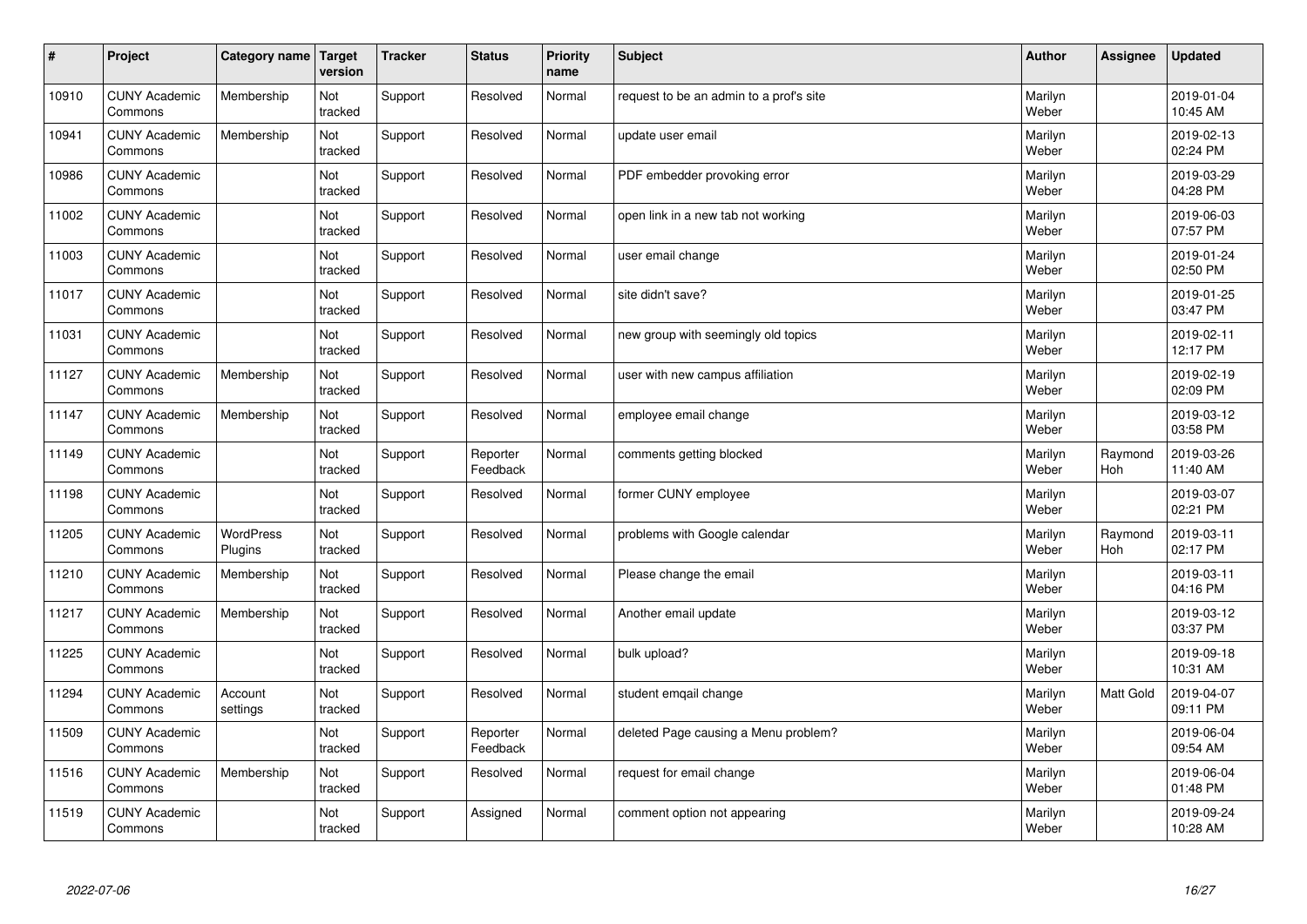| #     | Project                         | Category name                     | <b>Target</b><br>version | <b>Tracker</b> | <b>Status</b>        | Priority<br>name | <b>Subject</b>                                                                                         | <b>Author</b>    | Assignee         | <b>Updated</b>         |
|-------|---------------------------------|-----------------------------------|--------------------------|----------------|----------------------|------------------|--------------------------------------------------------------------------------------------------------|------------------|------------------|------------------------|
| 11650 | <b>CUNY Academic</b><br>Commons |                                   | Not<br>tracked           | Support        | Resolved             | Normal           | https://commons.gc.cuny.edu/groups/introduction-to-literary-studies-engl<br>ish-252-at-hunter-college/ | Marilyn<br>Weber |                  | 2019-07-18<br>02:28 PM |
| 11771 | <b>CUNY Academic</b><br>Commons |                                   | Not<br>tracked           | Support        | Reporter<br>Feedback | Normal           | post displays in sections                                                                              | Marilyn<br>Weber |                  | 2019-08-20<br>10:34 AM |
| 11787 | <b>CUNY Academic</b><br>Commons |                                   | Not<br>tracked           | Support        | Reporter<br>Feedback | Normal           | automated comments notifications on ZenDesk                                                            | Marilyn<br>Weber |                  | 2019-08-26<br>06:18 PM |
| 11811 | <b>CUNY Academic</b><br>Commons |                                   | Not<br>tracked           | Support        | Duplicate            | Normal           | Content of Publications widget on profile page being erased on save                                    | Marilyn<br>Weber |                  | 2019-10-08<br>11:16 AM |
| 11848 | <b>CUNY Academic</b><br>Commons |                                   | Not<br>tracked           | Support        | Hold                 | Normal           | a Dean of Faculty wants to share a large file                                                          | Marilyn<br>Weber |                  | 2019-09-24<br>08:44 AM |
| 11896 | <b>CUNY Academic</b><br>Commons |                                   | Not<br>tracked           | Support        | Resolved             | Normal           | https://thenurseswritingproject.commons.gc.cuny.edu                                                    | Marilyn<br>Weber |                  | 2019-09-24<br>08:09 AM |
| 11915 | <b>CUNY Academic</b><br>Commons |                                   | Not<br>tracked           | Support        | Resolved             | Normal           | User not in list                                                                                       | Marilyn<br>Weber |                  | 2019-10-28<br>10:13 AM |
| 11922 | <b>CUNY Academic</b><br>Commons | Membership                        | Not<br>tracked           | Support        | Resolved             | Normal           | https://commons.gc.cuny.edu/members/cunyhealthequity/                                                  | Marilyn<br>Weber |                  | 2019-10-02<br>04:05 PM |
| 11961 | <b>CUNY Academic</b><br>Commons | Membership                        | Not<br>tracked           | Support        | Resolved             | Normal           | switch email for student user                                                                          | Marilyn<br>Weber |                  | 2019-10-09<br>01:56 PM |
| 11976 | <b>CUNY Academic</b><br>Commons | <b>WordPress</b><br><b>Themes</b> | Not<br>tracked           | Support        | Resolved             | Normal           | ColorMag request                                                                                       | Marilyn<br>Weber |                  | 2021-02-01<br>10:25 AM |
| 11977 | <b>CUNY Academic</b><br>Commons |                                   | Not<br>tracked           | Support        | Resolved             | Normal           | please remove me from many sites                                                                       | Marilyn<br>Weber |                  | 2019-11-21<br>01:05 PM |
| 12137 | <b>CUNY Academic</b><br>Commons | WordPress<br><b>Themes</b>        | Not<br>tracked           | Support        | Resolved             | Normal           | media player problem                                                                                   | Marilyn<br>Weber |                  | 2019-12-12<br>08:52 PM |
| 12156 | <b>CUNY Academic</b><br>Commons | <b>Blogs</b><br>(BuddyPress)      | Not<br>tracked           | Support        | Resolved             | Normal           | My Sites list (Commons Profile or Sites directory) doesn't match toolbar<br>dropdown                   | Marilyn<br>Weber |                  | 2019-12-11<br>10:20 AM |
| 12165 | <b>CUNY Academic</b><br>Commons | <b>BuddyPress</b><br>(misc)       | Not<br>tracked           | Support        | Resolved             | Normal           | two reports of Profile problems                                                                        | Marilyn<br>Weber | Boone<br>Gorges  | 2019-12-04<br>05:06 PM |
| 12176 | <b>CUNY Academic</b><br>Commons |                                   | Not<br>tracked           | Support        | Resolved             | Normal           | Mp4s?                                                                                                  | Marilyn<br>Weber |                  | 2019-12-05<br>11:04 AM |
| 12190 | <b>CUNY Academic</b><br>Commons | <b>Blogs</b><br>(BuddyPress)      | Not<br>tracked           | Support        | Resolved             | Normal           | Site avatar in directory is not what user expects                                                      | Marilyn<br>Weber |                  | 2019-12-12<br>08:51 PM |
| 12350 | <b>CUNY Academic</b><br>Commons | <b>Blogs</b><br>(BuddyPress)      | Not<br>tracked           | Support        | Reporter<br>Feedback | Normal           | URL creation problem                                                                                   | Marilyn<br>Weber |                  | 2020-02-03<br>11:27 AM |
| 12352 | <b>CUNY Academic</b><br>Commons |                                   | Not<br>tracked           | Support        | New                  | Normal           | "posts list" page builder block option                                                                 | Marilyn<br>Weber |                  | 2020-02-03<br>01:29 PM |
| 12382 | <b>CUNY Academic</b><br>Commons | Membership                        | Not<br>tracked           | Support        | <b>New</b>           | Normal           | Email request change                                                                                   | Marilyn<br>Weber | Marilyn<br>Weber | 2020-02-06<br>12:56 PM |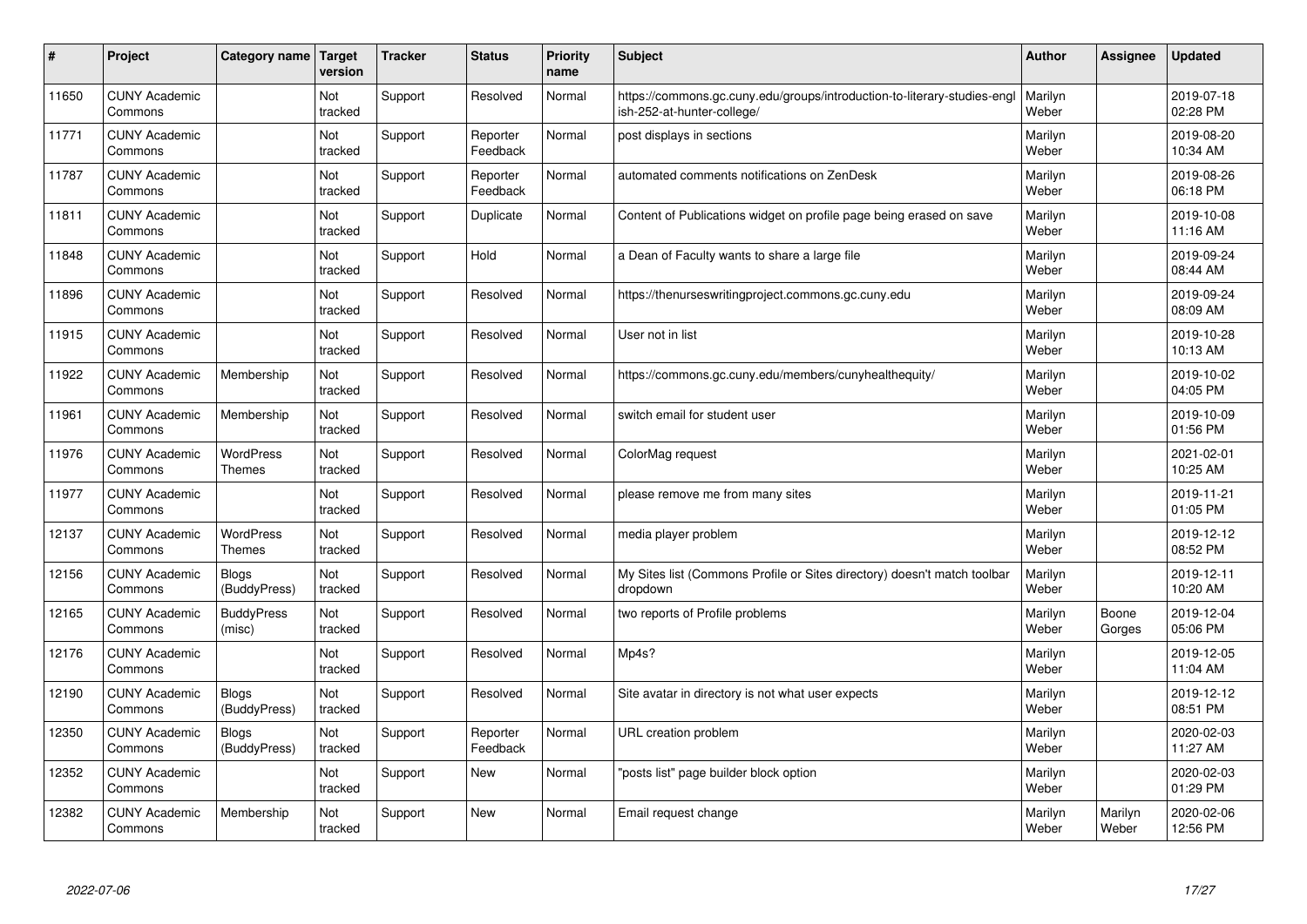| $\sharp$ | Project                         | Category name               | Target<br>version | <b>Tracker</b> | <b>Status</b>        | <b>Priority</b><br>name | <b>Subject</b>                                                | <b>Author</b>    | Assignee              | Updated                |
|----------|---------------------------------|-----------------------------|-------------------|----------------|----------------------|-------------------------|---------------------------------------------------------------|------------------|-----------------------|------------------------|
| 12395    | <b>CUNY Academic</b><br>Commons | Spam/Spam<br>Prevention     | Not<br>tracked    | Support        | Resolved             | Normal                  | comments again being blocked                                  | Marilyn<br>Weber | Raymond<br><b>Hoh</b> | 2020-03-10<br>11:13 AM |
| 12427    | <b>CUNY Academic</b><br>Commons |                             | Not<br>tracked    | Support        | Resolved             | Normal                  | organizing PDF on a site?                                     | Marilyn<br>Weber | scott voth            | 2020-03-10<br>11:11 AM |
| 12543    | <b>CUNY Academic</b><br>Commons | <b>Public Portfolio</b>     | Not<br>tracked    | Support        | Resolved             | Normal                  | User cannot find profile edit button                          | Marilyn<br>Weber | scott voth            | 2020-03-22<br>02:49 PM |
| 12741    | <b>CUNY Academic</b><br>Commons | <b>WordPress</b><br>Plugins | Not<br>tracked    | Support        | Reporter<br>Feedback | Normal                  | Tableau Public Viz Block                                      | Marilyn<br>Weber | Raymond<br><b>Hoh</b> | 2020-05-12<br>11:00 AM |
| 13034    | <b>CUNY Academic</b><br>Commons |                             | Not<br>tracked    | Support        | Reporter<br>Feedback | Normal                  | a site is asking people to join the Commons to get a download | Marilyn<br>Weber |                       | 2020-07-12<br>07:23 AM |
| 13065    | <b>CUNY Academic</b><br>Commons |                             | Not<br>tracked    | Support        | Resolved             | Normal                  | can't invite new user to group                                | Marilyn<br>Weber |                       | 2020-07-22<br>04:24 PM |
| 13085    | <b>CUNY Academic</b><br>Commons | Domain<br>Mapping           | Not<br>tracked    | Support        | Resolved             | Normal                  | domain mapping request                                        | Marilyn<br>Weber | Matt Gold             | 2020-07-28<br>03:33 PM |
| 13138    | <b>CUNY Academic</b><br>Commons | Group Library               | Not<br>tracked    | Support        | Resolved             | Normal                  | moving Library contents for Steve Brier                       | Marilyn<br>Weber |                       | 2020-08-03<br>04:00 PM |
| 13159    | <b>CUNY Academic</b><br>Commons | Group Library               | Not<br>tracked    | Support        | Resolved             | Normal                  | changing folder names?                                        | Marilyn<br>Weber | Boone<br>Gorges       | 2020-08-27<br>08:59 AM |
| 13255    | <b>CUNY Academic</b><br>Commons |                             | Not<br>tracked    | Support        | Reporter<br>Feedback | Normal                  | Accessibility problems                                        | Marilyn<br>Weber |                       | 2020-09-01<br>05:48 PM |
| 13286    | <b>CUNY Academic</b><br>Commons |                             | Not<br>tracked    | Support        | <b>New</b>           | Normal                  | problem connecting with WordPress app                         | Marilyn<br>Weber | Raymond<br><b>Hoh</b> | 2020-09-08<br>11:16 AM |
| 13295    | <b>CUNY Academic</b><br>Commons |                             | Not<br>tracked    | Support        | Resolved             | Normal                  | can't find new user                                           | Marilyn<br>Weber |                       | 2020-09-08<br>10:18 AM |
| 13541    | <b>CUNY Academic</b><br>Commons |                             | Not<br>tracked    | Support        | Resolved             | Normal                  | add a page template to OER site.                              | Marilyn<br>Weber |                       | 2020-11-11<br>11:12 AM |
| 13699    | <b>CUNY Academic</b><br>Commons |                             | Not<br>tracked    | Support        | Resolved             | Normal                  | Martin Segal Center site down                                 | Marilyn<br>Weber | Raymond<br><b>Hoh</b> | 2020-12-22<br>03:03 PM |
| 13710    | <b>CUNY Academic</b><br>Commons |                             | Not<br>tracked    | Support        | Resolved             | Normal                  | small change to Hosting Partner Handbook                      | Marilyn<br>Weber |                       | 2020-12-16<br>04:29 PM |
| 13918    | <b>CUNY Academic</b><br>Commons |                             | Not<br>tracked    | Support        | Rejected             | Normal                  | MailPoet Newsletters Premium plugin                           | Marilyn<br>Weber |                       | 2021-02-09<br>11:01 AM |
| 13975    | <b>CUNY Academic</b><br>Commons | Social Paper                | Not<br>tracked    | Support        | Reporter<br>Feedback | Normal                  | can't approve comments on Social Paper paper                  | Marilyn<br>Weber |                       | 2021-02-12<br>09:33 AM |
| 14074    | <b>CUNY Academic</b><br>Commons | WordPress<br>(misc)         | Not<br>tracked    | Support        | Reporter<br>Feedback | Normal                  | page password protection problem                              | Marilyn<br>Weber |                       | 2021-03-02<br>11:03 AM |
| 14344    | <b>CUNY Academic</b><br>Commons | Domain<br>Mapping           | Not<br>tracked    | Support        | Resolved             | Normal                  | arabstages.org site down                                      | Marilyn<br>Weber | Raymond<br>Hoh        | 2021-04-19<br>01:42 PM |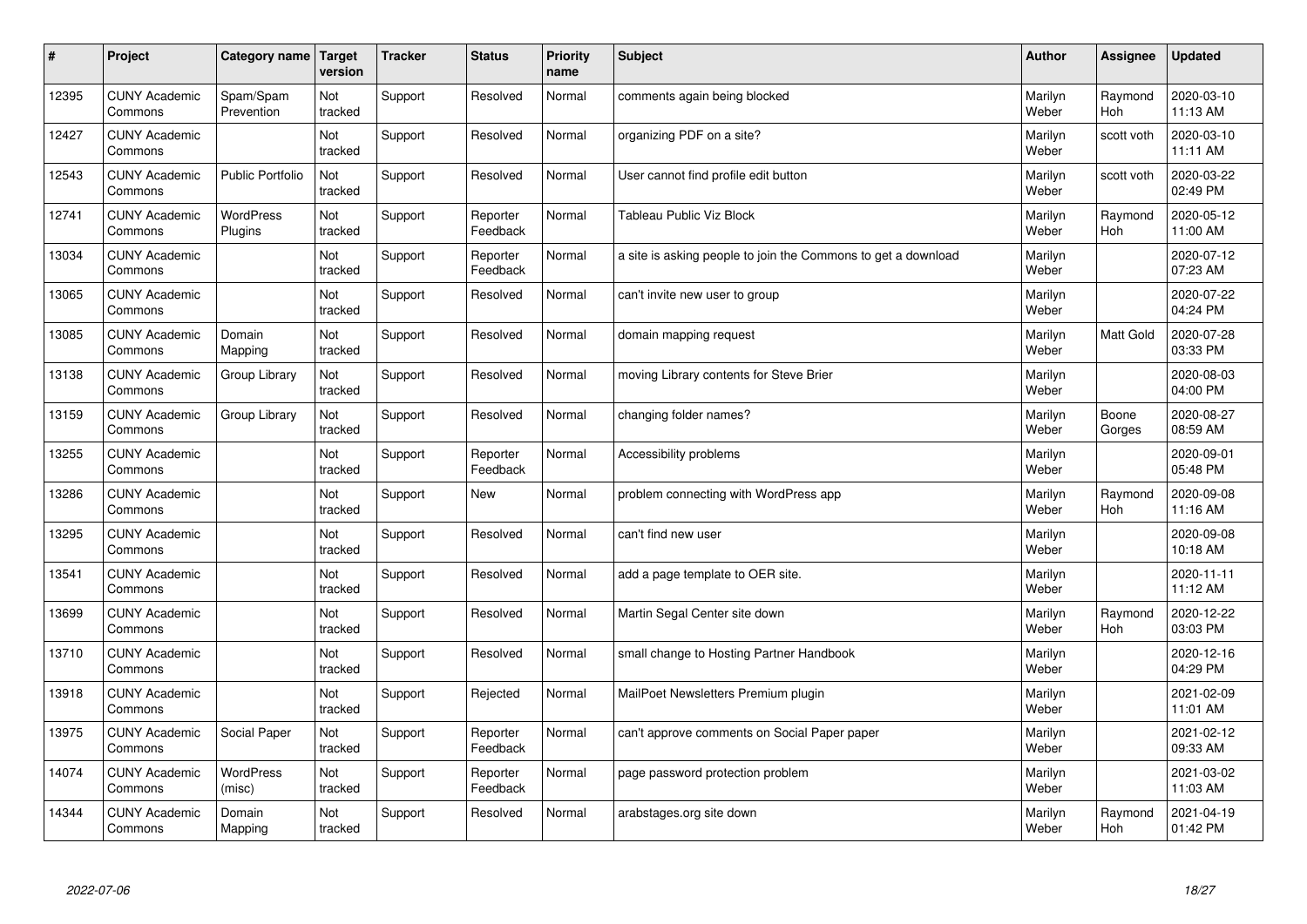| #     | Project                         | Category name                     | Target<br>version | <b>Tracker</b> | <b>Status</b>        | <b>Priority</b><br>name | <b>Subject</b>                             | <b>Author</b>    | Assignee        | <b>Updated</b>         |
|-------|---------------------------------|-----------------------------------|-------------------|----------------|----------------------|-------------------------|--------------------------------------------|------------------|-----------------|------------------------|
| 14369 | <b>CUNY Academic</b><br>Commons | WordPress -<br>Media              | Not<br>tracked    | Support        | Resolved             | Normal                  | renewed problem with ppsx files            | Marilyn<br>Weber |                 | 2021-04-27<br>12:44 PM |
| 14378 | <b>CUNY Academic</b><br>Commons |                                   | Not<br>tracked    | Support        | Resolved             | Normal                  | PPTX files unfetchable                     | Marilyn<br>Weber |                 | 2021-05-11<br>11:25 AM |
| 14398 | <b>CUNY Academic</b><br>Commons |                                   | Not<br>tracked    | Support        | Reporter<br>Feedback | Normal                  | Events plug-in notification problem        | Marilyn<br>Weber |                 | 2021-05-11<br>11:21 AM |
| 14404 | <b>CUNY Academic</b><br>Commons |                                   | Not<br>tracked    | Support        | Resolved             | Normal                  | blocked IP of user?                        | Marilyn<br>Weber |                 | 2021-05-10<br>01:00 PM |
| 14594 | <b>CUNY Academic</b><br>Commons |                                   | Not<br>tracked    | Support        | Resolved             | Normal                  | Administration email verification?         | Marilyn<br>Weber |                 | 2021-07-12<br>11:40 AM |
| 14606 | <b>CUNY Academic</b><br>Commons | <b>WordPress</b><br>(misc)        | Not<br>tracked    | Support        | Rejected             | Normal                  | calendar wrong month                       | Marilyn<br>Weber |                 | 2021-07-23<br>12:11 PM |
| 14625 | <b>CUNY Academic</b><br>Commons |                                   | Not<br>tracked    | Support        | Rejected             | Normal                  | image won't appear in slideshow.           | Marilyn<br>Weber |                 | 2021-07-27<br>10:33 AM |
| 14718 | <b>CUNY Academic</b><br>Commons |                                   | Not<br>tracked    | Support        | Resolved             | Normal                  | User wants to recover deleted account      | Marilyn<br>Weber |                 | 2021-08-30<br>02:46 PM |
| 14812 | <b>CUNY Academic</b><br>Commons |                                   | Not<br>tracked    | Support        | Resolved             | Normal                  | Custom Sidebars and Wordpress 5.6          | Marilyn<br>Weber |                 | 2021-09-30<br>10:43 AM |
| 14813 | <b>CUNY Academic</b><br>Commons |                                   | Not<br>tracked    | Support        | Resolved             | Normal                  | raise the file size limit                  | Marilyn<br>Weber |                 | 2021-09-30<br>12:02 PM |
| 14891 | <b>CUNY Academic</b><br>Commons |                                   | Not<br>tracked    | Support        | Resolved             | Normal                  | changing site template after creation?     | Marilyn<br>Weber |                 | 2022-04-27<br>04:58 PM |
| 14900 | <b>CUNY Academic</b><br>Commons |                                   | Not<br>tracked    | Support        | Reporter<br>Feedback | Normal                  | previous theme?                            | Marilyn<br>Weber |                 | 2021-10-25<br>10:31 AM |
| 14911 | <b>CUNY Academic</b><br>Commons | <b>WordPress</b><br><b>Themes</b> | Not<br>tracked    | Support        | <b>New</b>           | Normal                  | Twentytwentyone theme                      | Marilyn<br>Weber |                 | 2021-10-28<br>10:37 AM |
| 15269 | <b>CUNY Academic</b><br>Commons | Redmine                           | Not<br>tracked    | Support        | Resolved             | Normal                  | Segal Theater sites                        | Marilyn<br>Weber |                 | 2022-02-07<br>04:11 PM |
| 15610 | <b>CUNY Academic</b><br>Commons | WordPress<br>Plugins              | Not<br>tracked    | Support        | Rejected             | Normal                  | Loops & Logic plugin                       | Marilyn<br>Weber | Raymond<br>Hoh  | 2022-03-19<br>11:16 AM |
| 15816 | <b>CUNY Academic</b><br>Commons |                                   | Not<br>tracked    | Support        | <b>New</b>           | Normal                  | slow loading at SPS                        | Marilyn<br>Weber |                 | 2022-04-05<br>01:26 PM |
| 5991  | <b>CUNY Academic</b><br>Commons | Email<br>Notifications            | Future<br>release | Support        | Resolved             | Normal                  | change format of autogenerated blog emails | Marilyn<br>Weber | Paige<br>Dupont | 2018-01-12<br>02:55 PM |
| 9207  | <b>CUNY Academic</b><br>Commons |                                   | Future<br>release | Support        | Reporter<br>Feedback | Normal                  | display dashboards made in Tableau?        | Marilyn<br>Weber | Boone<br>Gorges | 2018-04-10<br>10:42 AM |
| 5988  | <b>CUNY Academic</b><br>Commons | Support                           |                   | Support        | Rejected             | Normal                  | Forbidden error when trying to join        | Marilyn<br>Weber | Boone<br>Gorges | 2016-09-08<br>01:42 PM |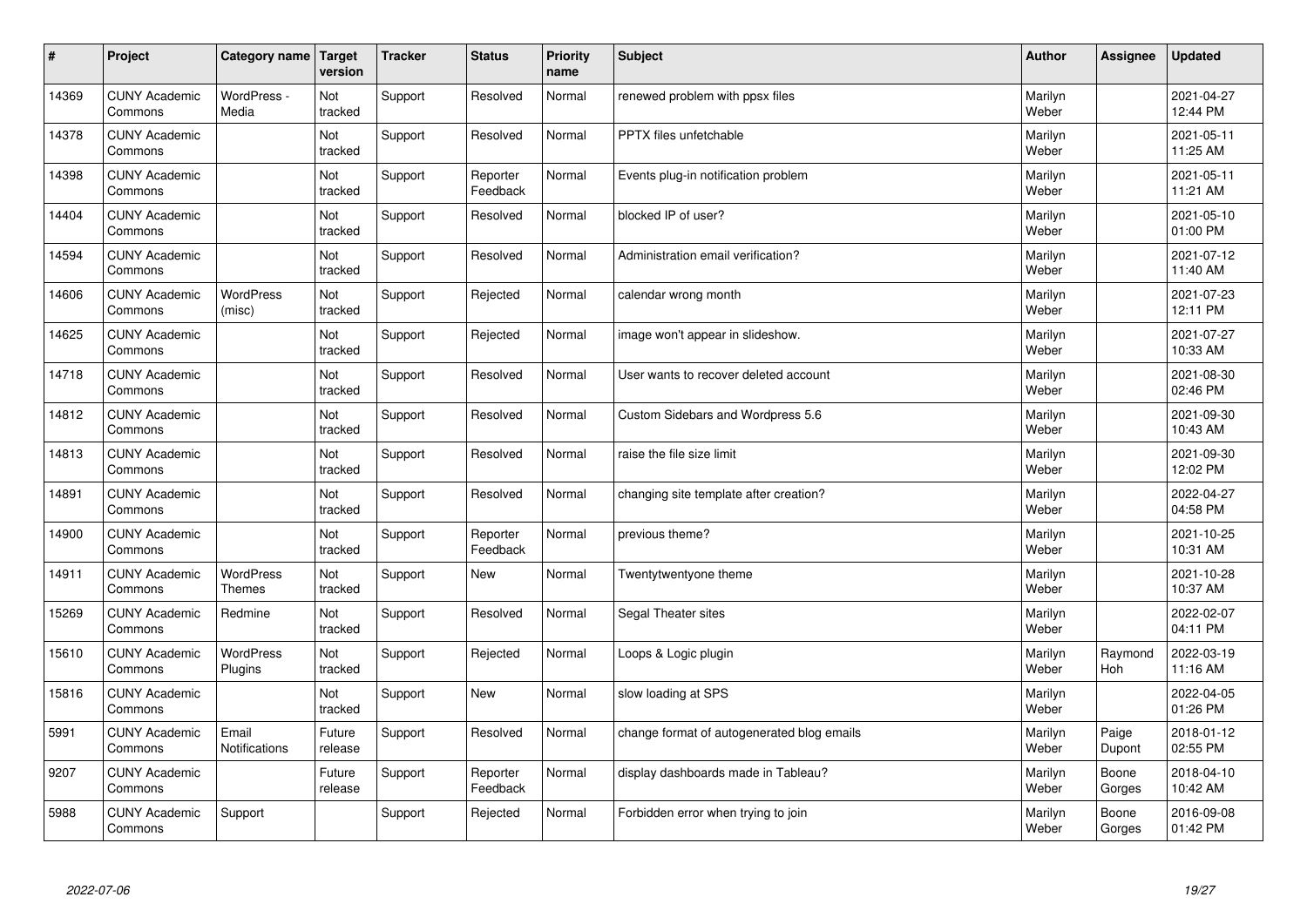| $\sharp$ | Project                         | Category name   Target      | version | <b>Tracker</b> | <b>Status</b> | <b>Priority</b><br>name | <b>Subject</b>                                           | <b>Author</b>    | Assignee         | <b>Updated</b>         |
|----------|---------------------------------|-----------------------------|---------|----------------|---------------|-------------------------|----------------------------------------------------------|------------------|------------------|------------------------|
| 6175     | <b>CUNY Academic</b><br>Commons | Account<br>settings         |         | Support        | Resolved      | Normal                  | Email address (user cannot access old)                   | Marilyn<br>Weber | <b>Matt Gold</b> | 2016-11-29<br>06:31 PM |
| 7668     | <b>CUNY Academic</b><br>Commons | <b>WordPress</b><br>Plugins |         | Support        | Rejected      | Normal                  | Iframes question                                         | Marilyn<br>Weber |                  | 2017-04-11<br>09:29 PM |
| 8195     | <b>CUNY Academic</b><br>Commons |                             |         | Support        | Rejected      | Normal                  | possible to make the Profile pic semi-hidden?            | Marilyn<br>Weber |                  | 2017-05-24<br>11:00 PM |
| 8693     | <b>CUNY Academic</b><br>Commons | <b>WordPress</b><br>Plugins |         | Support        | Resolved      | Normal                  | Existing blog wants to replace Mailpoet with Newsletters | Marilyn<br>Weber |                  | 2017-09-12<br>02:24 PM |
| 8726     | <b>CUNY Academic</b><br>Commons |                             |         | Support        | Resolved      | Normal                  | Redirect problem                                         | Marilyn<br>Weber |                  | 2017-09-21<br>12:14 PM |
| 9033     | <b>CUNY Academic</b><br>Commons |                             |         | Support        | Rejected      | Normal                  | Site search terms                                        | Marilyn<br>Weber |                  | 2017-12-22<br>01:10 PM |
| 9131     | <b>CUNY Academic</b><br>Commons |                             |         | Support        | Resolved      | Normal                  | webrecorder.io via Firefox                               | Marilyn<br>Weber |                  | 2018-01-29<br>11:11 AM |
| 9133     | <b>CUNY Academic</b><br>Commons |                             |         | Support        | Duplicate     | Normal                  | webrecorder.io                                           | Marilyn<br>Weber |                  | 2018-01-29<br>10:34 AM |
| 9275     | <b>CUNY Academic</b><br>Commons |                             |         | Support        | Rejected      | Normal                  | soft chalk page?                                         | Marilyn<br>Weber | Boone<br>Gorges  | 2018-04-09<br>10:37 AM |
| 9477     | <b>CUNY Academic</b><br>Commons | Account<br>settings         |         | Support        | Resolved      | Normal                  | email change request                                     | Marilyn<br>Weber | Matt Gold        | 2018-03-24<br>08:53 AM |
| 9587     | <b>CUNY Academic</b><br>Commons |                             |         | Support        | Rejected      | Normal                  | possible request for the "PDF Poster" plugin             | Marilyn<br>Weber |                  | 2018-04-24<br>10:52 AM |
| 9659     | <b>CUNY Academic</b><br>Commons | Account<br>settings         |         | Support        | Resolved      | Normal                  | user email change                                        | Marilyn<br>Weber | <b>Matt Gold</b> | 2018-04-24<br>12:08 PM |
| 9684     | <b>CUNY Academic</b><br>Commons |                             |         | Support        | Rejected      | Normal                  | SEO cleanup for newlaborforum.cuny.edu                   | Marilyn<br>Weber |                  | 2018-04-30<br>10:29 AM |
| 9787     | <b>CUNY Academic</b><br>Commons | Registration                |         | Support        | Resolved      | Normal                  | email change request                                     | Marilyn<br>Weber | Matt Gold        | 2018-05-16<br>09:55 PM |
| 9834     | <b>CUNY Academic</b><br>Commons |                             |         | Support        | Duplicate     | Normal                  | add a "like" function                                    | Marilyn<br>Weber |                  | 2018-05-25<br>10:38 AM |
| 9885     | <b>CUNY Academic</b><br>Commons |                             |         | Support        | Rejected      | Normal                  | Publications field problem                               | Marilyn<br>Weber |                  | 2018-06-06<br>01:18 PM |
| 9928     | <b>CUNY Academic</b><br>Commons | Account<br>settings         |         | Support        | Resolved      | Normal                  | email change request from former student                 | Marilyn<br>Weber | Matt Gold        | 2018-06-14<br>10:20 AM |
| 10227    | <b>CUNY Academic</b><br>Commons |                             |         | Support        | Resolved      | Normal                  | user incorrectly entered her email address               | Marilyn<br>Weber | Matt Gold        | 2018-08-26<br>08:55 PM |
| 10256    | <b>CUNY Academic</b><br>Commons |                             |         | Support        | Resolved      | Normal                  | email change requested                                   | Marilyn<br>Weber | <b>Matt Gold</b> | 2018-08-29<br>02:52 PM |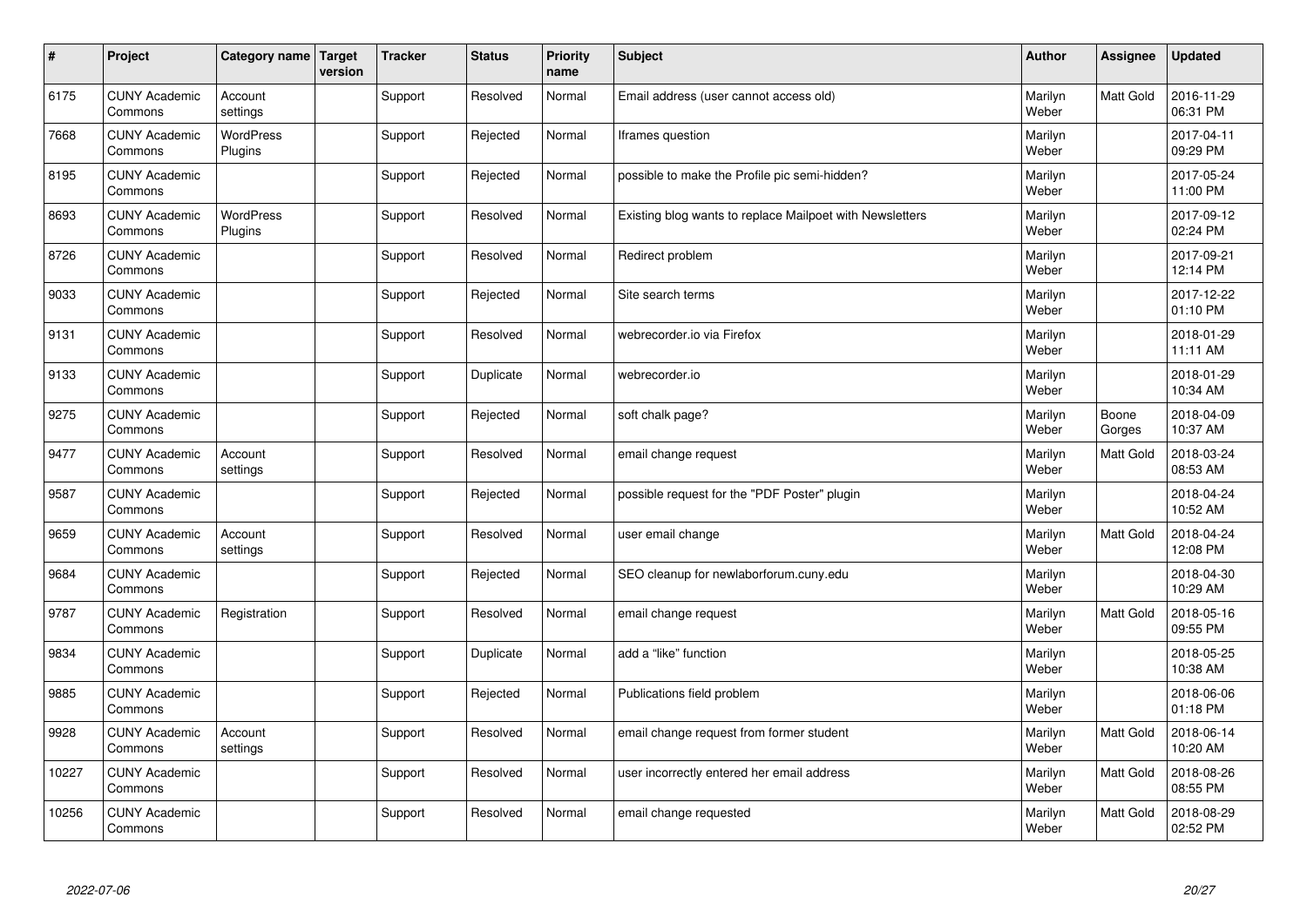| $\vert$ # | Project                         | Category name   Target | version | <b>Tracker</b> | <b>Status</b> | <b>Priority</b><br>name | <b>Subject</b>                                                                 | <b>Author</b>    | Assignee       | <b>Updated</b>         |
|-----------|---------------------------------|------------------------|---------|----------------|---------------|-------------------------|--------------------------------------------------------------------------------|------------------|----------------|------------------------|
| 10266     | <b>CUNY Academic</b><br>Commons |                        |         | Support        | Resolved      | Normal                  | GC email change requested                                                      | Marilyn<br>Weber | Matt Gold      | 2018-08-30<br>03:07 PM |
| 10850     | <b>CUNY Academic</b><br>Commons |                        |         | Support        | Rejected      | Normal                  | Gravity form being resent                                                      | Marilyn<br>Weber |                | 2018-12-20<br>10:18 PM |
| 10932     | <b>CUNY Academic</b><br>Commons |                        |         | Support        | Resolved      | Normal                  | add me as admin to meenaalexander.com                                          | Marilyn<br>Weber | Matt Gold      | 2019-01-09<br>02:12 PM |
| 11267     | <b>CUNY Academic</b><br>Commons |                        |         | Support        | Rejected      | Normal                  | signing up with a nonCUNY signup code from the Register page                   | Marilyn<br>Weber |                | 2019-03-26<br>03:00 PM |
| 11912     | <b>CUNY Academic</b><br>Commons |                        |         | Support        | Resolved      | Normal                  | influence search results?                                                      | Marilyn<br>Weber |                | 2020-02-11<br>10:51 AM |
| 12205     | <b>CUNY Academic</b><br>Commons |                        |         | Support        | Rejected      | Normal                  | possible update to the 2019 theme?                                             | Marilyn<br>Weber |                | 2020-01-14<br>12:08 PM |
| 12334     | <b>CUNY Academic</b><br>Commons |                        |         | Support        | Resolved      | Normal                  | request for a Redmine account                                                  | Marilyn<br>Weber | Matt Gold      | 2020-01-30<br>12:01 PM |
| 12346     | <b>CUNY Academic</b><br>Commons | Redmine                |         | Support        | Resolved      | Normal                  | another Redmine request                                                        | Marilyn<br>Weber | Matt Gold      | 2020-01-30<br>08:20 PM |
| 12861     | <b>CUNY Academic</b><br>Commons |                        |         | Support        | Resolved      | Normal                  | trouble with YouTube                                                           | Marilyn<br>Weber | Raymond<br>Hoh | 2020-06-09<br>11:16 AM |
| 12986     | <b>CUNY Academic</b><br>Commons |                        |         | Support        | Rejected      | Normal                  | Someone is trying to create accounts using random CUNY entity emails           | Marilyn<br>Weber |                | 2020-07-02<br>09:47 PM |
| 13012     | <b>CUNY Academic</b><br>Commons | WordPress<br>(misc)    |         | Support        | Rejected      | Normal                  | icon image associated with the teaching template's Creative Commons<br>License | Marilyn<br>Weber | Raymond<br>Hoh | 2020-08-25<br>10:56 AM |
| 13121     | <b>CUNY Academic</b><br>Commons |                        |         | Support        | Rejected      | Normal                  | embed a DropBox Paper file                                                     | Marilyn<br>Weber |                | 2020-08-25<br>10:56 AM |
| 13160     | <b>CUNY Academic</b><br>Commons |                        |         | Support        | Rejected      | Normal                  | site not working on iphone                                                     | Marilyn<br>Weber |                | 2020-08-25<br>10:58 AM |
| 13217     | <b>CUNY Academic</b><br>Commons |                        |         | Support        | Rejected      | Normal                  | upload recordings of our past webinars?                                        | Marilyn<br>Weber |                | 2020-08-25<br>07:56 AM |
| 13288     | <b>CUNY Academic</b><br>Commons |                        |         | Support        | Abandoned     | Normal                  | log in problems on iPhone 6                                                    | Marilyn<br>Weber |                | 2020-10-27<br>10:26 AM |
| 13584     | <b>CUNY Academic</b><br>Commons |                        |         | Support        | Abandoned     | Normal                  | Graphy theme question                                                          | Marilyn<br>Weber |                | 2021-09-14<br>10:41 AM |
| 13596     | <b>CUNY Academic</b><br>Commons |                        |         | Support        | Abandoned     | Normal                  | invited as Author but show as Contributor                                      | Marilyn<br>Weber |                | 2021-09-14<br>10:41 AM |
| 13637     | <b>CUNY Academic</b><br>Commons |                        |         | Support        | Abandoned     | Normal                  | All-in-One Migration plugin request                                            | Marilyn<br>Weber |                | 2020-12-08<br>10:46 AM |
| 13826     | <b>CUNY Academic</b><br>Commons |                        |         | Support        | Resolved      | Normal                  | January 14th                                                                   | Marilyn<br>Weber |                | 2021-01-26<br>04:26 PM |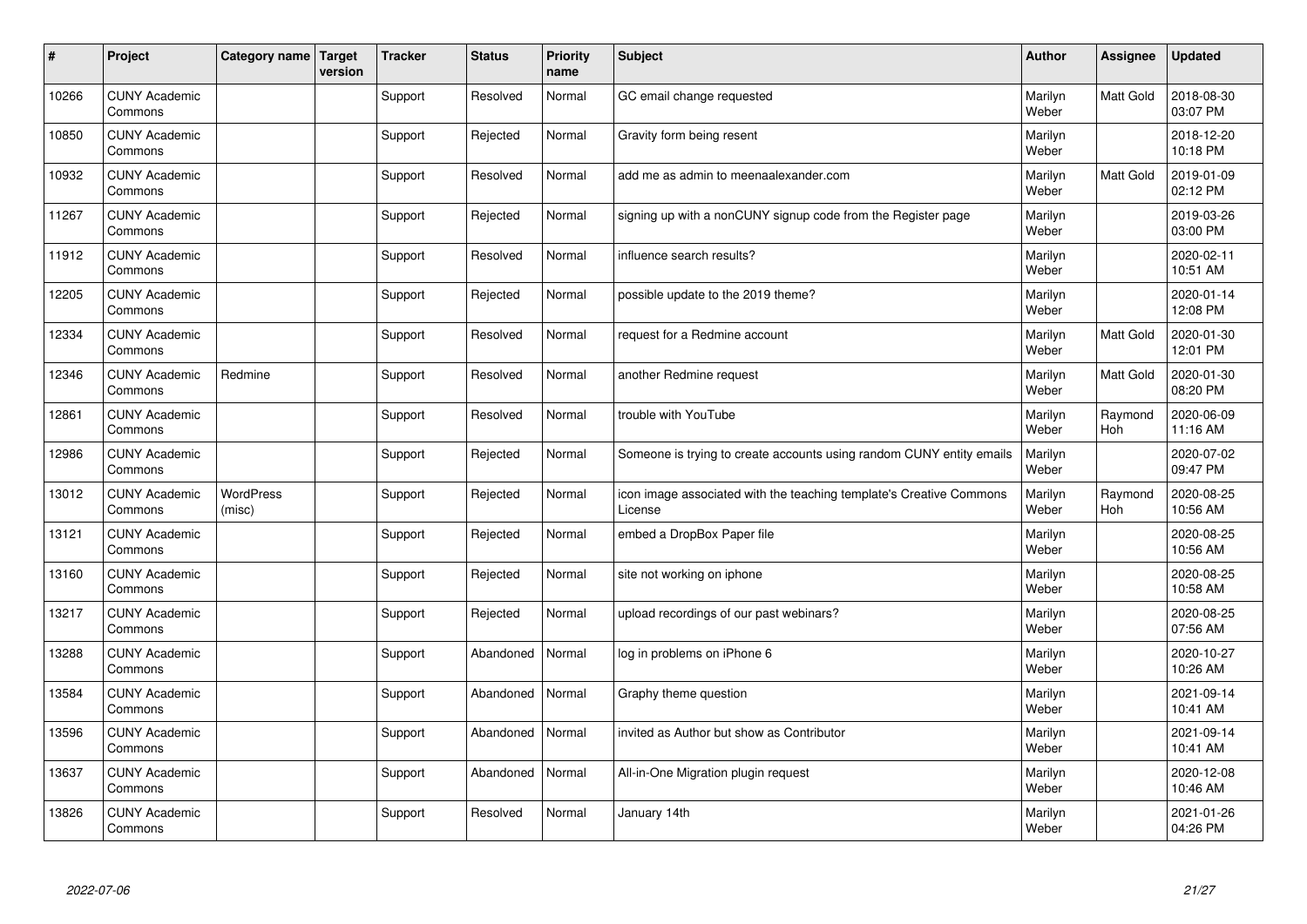| $\vert$ # | Project                         | Category name Target | version | <b>Tracker</b> | <b>Status</b>        | <b>Priority</b><br>name | <b>Subject</b>                                                  | <b>Author</b>    | Assignee | <b>Updated</b>         |
|-----------|---------------------------------|----------------------|---------|----------------|----------------------|-------------------------|-----------------------------------------------------------------|------------------|----------|------------------------|
| 13916     | <b>CUNY Academic</b><br>Commons |                      |         | Support        | Rejected             | Normal                  | <b>Custom Sidebars</b>                                          | Marilyn<br>Weber |          | 2021-02-23<br>10:45 AM |
| 14016     | <b>CUNY Academic</b><br>Commons |                      |         | Support        | Rejected             | Normal                  | PDFs not downloading                                            | Marilyn<br>Weber |          | 2021-02-22<br>11:00 AM |
| 14148     | <b>CUNY Academic</b><br>Commons |                      |         | Support        | Abandoned            | Normal                  | post notification problem                                       | Marilyn<br>Weber |          | 2021-09-14<br>10:43 AM |
| 14242     | <b>CUNY Academic</b><br>Commons |                      |         | Support        | Resolved             | Normal                  | LAILAC site missing content                                     | Marilyn<br>Weber |          | 2021-03-27<br>08:40 AM |
| 14360     | <b>CUNY Academic</b><br>Commons |                      |         | Support        | Rejected             | Normal                  | danielgerouldarchives.org?                                      | Marilyn<br>Weber |          | 2021-04-27<br>10:42 AM |
| 14389     | <b>CUNY Academic</b><br>Commons |                      |         | Support        | Abandoned            | Normal                  | WebflowIO?                                                      | Marilyn<br>Weber |          | 2021-09-14<br>10:45 AM |
| 14711     | <b>CUNY Academic</b><br>Commons |                      |         | Support        | Rejected             | Normal                  | Custom Facebook Feed plugin problem                             | Marilyn<br>Weber |          | 2022-04-27<br>04:29 PM |
| 14784     | <b>CUNY Academic</b><br>Commons |                      |         | Support        | Reporter<br>Feedback | Normal                  | User report of logo problem when using Customizer theme         | Marilyn<br>Weber |          | 2021-09-17<br>10:25 AM |
| 14850     | <b>CUNY Academic</b><br>Commons |                      |         | Support        | Abandoned            | Normal                  | brooklyn waterfront site "connection not secure"                | Marilyn<br>Weber |          | 2022-04-27<br>04:56 PM |
| 14972     | <b>CUNY Academic</b><br>Commons |                      |         | Support        | Rejected             | Normal                  | Mailchimp plugin                                                | Marilyn<br>Weber |          | 2021-11-17<br>02:13 PM |
| 14973     | <b>CUNY Academic</b><br>Commons |                      |         | Support        | Resolved             | Normal                  | <b>Mail Poet</b>                                                | Marilyn<br>Weber |          | 2021-12-06<br>10:20 AM |
| 15025     | <b>CUNY Academic</b><br>Commons |                      |         | Support        | Duplicate            | Normal                  | emails for all the papers on the commons that have been changed | Marilyn<br>Weber |          | 2021-12-02<br>11:57 AM |
| 15045     | <b>CUNY Academic</b><br>Commons |                      |         | Support        | New                  | Normal                  | no result for KCeL in the search box on the commons             | Marilyn<br>Weber |          | 2021-12-10<br>11:29 AM |
| 15120     | <b>CUNY Academic</b><br>Commons |                      |         | Support        | Resolved             | Normal                  | embed Zoom recordings in a post?                                | Marilyn<br>Weber |          | 2021-12-29<br>08:15 AM |
| 15260     | <b>CUNY Academic</b><br>Commons |                      |         | Support        | Reporter<br>Feedback | Normal                  | Diacritical markings   European Stages                          | Marilyn<br>Weber |          | 2022-02-04<br>08:16 AM |
| 15266     | <b>CUNY Academic</b><br>Commons |                      |         | Support        | Resolved             | Normal                  | Just an appreciation                                            | Marilyn<br>Weber |          | 2022-02-07<br>10:42 AM |
| 15370     | <b>CUNY Academic</b><br>Commons |                      |         | Support        | Reporter<br>Feedback | Normal                  | All-in-One Event Calendar?                                      | Marilyn<br>Weber |          | 2022-02-17<br>11:03 AM |
| 15565     | <b>CUNY Academic</b><br>Commons |                      |         | Support        | <b>New</b>           | Normal                  | Events - send updates to an email listserv                      | Marilyn<br>Weber |          | 2022-03-10<br>01:06 PM |
| 16099     | <b>CUNY Academic</b><br>Commons |                      |         | Support        | Reporter<br>Feedback | Normal                  | request for Newsletter Glue                                     | Marilyn<br>Weber |          | 2022-05-13<br>12:14 PM |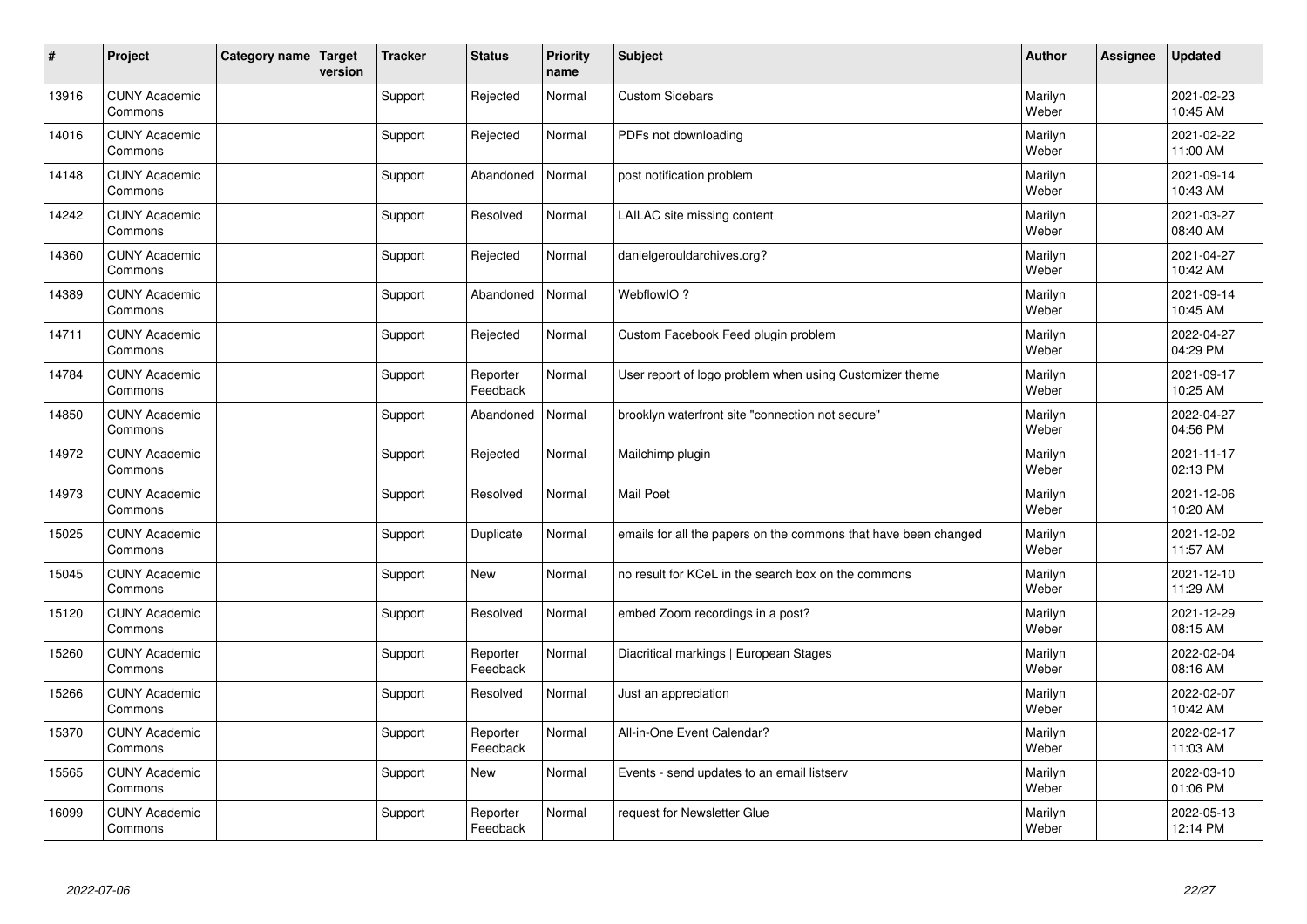| #     | Project                         | Category name                     | Target<br>version | <b>Tracker</b> | <b>Status</b>        | <b>Priority</b><br>name | <b>Subject</b>                                                                          | <b>Author</b>    | Assignee              | Updated                |
|-------|---------------------------------|-----------------------------------|-------------------|----------------|----------------------|-------------------------|-----------------------------------------------------------------------------------------|------------------|-----------------------|------------------------|
| 16110 | <b>CUNY Academic</b><br>Commons |                                   |                   | Support        | Reporter<br>Feedback | Normal                  | remove Creative Commons license from pages?                                             | Marilyn<br>Weber | Raymond<br><b>Hoh</b> | 2022-05-17<br>06:11 PM |
| 15169 | <b>CUNY Academic</b><br>Commons |                                   | 2.0.3             | Support        | Reporter<br>Feedback | Normal                  | new Prelude website zipfiles for custom theme and other files.                          | Marilyn<br>Weber |                       | 2022-06-29<br>11:32 AM |
| 15655 | <b>CUNY Academic</b><br>Commons |                                   | 2.0.3             | Support        | Reporter<br>Feedback | Normal                  | Event Aggregator plugin?                                                                | Marilyn<br>Weber |                       | 2022-06-29<br>11:32 AM |
| 15978 | <b>CUNY Academic</b><br>Commons | WordPress -<br>Media              | 2.0.2             | Support        | Resolved             | Normal                  | tex files?                                                                              | Marilyn<br>Weber | Raymond<br><b>Hoh</b> | 2022-06-28<br>09:09 PM |
| 16291 | <b>CUNY Academic</b><br>Commons | Site cloning                      | 2.0.2             | Support        | Resolved             | Normal                  | Images coming up blank in Media Library                                                 | Marilyn<br>Weber | Raymond<br>Hoh        | 2022-06-29<br>11:31 AM |
| 15654 | <b>CUNY Academic</b><br>Commons | WordPress<br>Plugins              | 1.19.6            | Support        | Resolved             | Normal                  | Numerous Copies of Events showing up                                                    | Marilyn<br>Weber | Boone<br>Gorges       | 2022-03-22<br>11:30 AM |
| 15211 | <b>CUNY Academic</b><br>Commons | <b>Blogs</b><br>(BuddyPress)      | 1.19.2            | Support        | Resolved             | Normal                  | No good error reporting for already-used domain name when creating a<br>site in Firefox | Marilyn<br>Weber | Boone<br>Gorges       | 2022-01-25<br>11:33 AM |
| 14889 | <b>CUNY Academic</b><br>Commons | Events                            | 1.19.0            | Support        | Resolved             | Normal                  | events in group - can they be edited by all admins?                                     | Marilyn<br>Weber | Raymond<br>Hoh        | 2021-12-13<br>03:31 PM |
| 14734 | <b>CUNY Academic</b><br>Commons | <b>WordPress</b><br><b>Themes</b> | 1.18.18           | Support        | Resolved             | Normal                  | missing section of Sujatha Fernandes' site                                              | Marilyn<br>Weber | Raymond<br><b>Hoh</b> | 2021-09-06<br>04:15 PM |
| 14534 | <b>CUNY Academic</b><br>Commons | WordPress<br>Plugins              | 1.18.12           | Support        | Resolved             | Normal                  | Share This Image plugin?                                                                | Marilyn<br>Weber |                       | 2021-06-08<br>11:50 AM |
| 14265 | <b>CUNY Academic</b><br>Commons | <b>WordPress</b><br>Plugins       | 1.18.10           | Support        | Resolved             | Normal                  | separate the tag cloud in the blog sidebar                                              | Marilyn<br>Weber | Boone<br>Gorges       | 2021-05-12<br>05:19 PM |
| 14246 | <b>CUNY Academic</b><br>Commons |                                   | 1.18.8            | Support        | Resolved             | Normal                  | 'Weekly jQuery Migrate Status Update"                                                   | Marilyn<br>Weber |                       | 2021-04-13<br>11:08 AM |
| 14270 | <b>CUNY Academic</b><br>Commons | WordPress<br><b>Themes</b>        | 1.18.8            | Support        | Resolved             | Normal                  | grid theme?                                                                             | Marilyn<br>Weber |                       | 2021-04-13<br>11:20 AM |
| 14077 | <b>CUNY Academic</b><br>Commons | <b>WordPress</b><br>Plugins       | 1.18.7            | Support        | Resolved             | Normal                  | Elementor Pro plugin for the slider                                                     | Marilyn<br>Weber | Raymond<br><b>Hoh</b> | 2021-03-23<br>11:43 AM |
| 14129 | <b>CUNY Academic</b><br>Commons | Onboarding                        | 1.18.6            | Support        | Resolved             | Normal                  | can only see some invites sent                                                          | Marilyn<br>Weber | Raymond<br>Hoh        | 2021-04-09<br>09:00 AM |
| 14012 | <b>CUNY Academic</b><br>Commons | <b>WordPress</b><br>Plugins       | 1.18.5            | Support        | Resolved             | Normal                  | Open External Links in a New Window plugin?                                             | Marilyn<br>Weber | Boone<br>Gorges       | 2021-03-02<br>02:07 PM |
| 13929 | <b>CUNY Academic</b><br>Commons |                                   | 1.18.4            | Support        | Resolved             | Normal                  | update error message                                                                    | Marilyn<br>Weber | Boone<br>Gorges       | 2021-02-09<br>11:05 AM |
| 13944 | <b>CUNY Academic</b><br>Commons | <b>WordPress</b><br>Plugins       | 1.18.4            | Support        | Resolved             | Normal                  | 3D FlipBook request                                                                     | Marilyn<br>Weber |                       | 2021-02-09<br>11:05 AM |
| 13958 | <b>CUNY Academic</b><br>Commons |                                   | 1.18.4            | Support        | Resolved             | Normal                  | calendar widget problem                                                                 | Marilyn<br>Weber |                       | 2021-02-09<br>11:05 AM |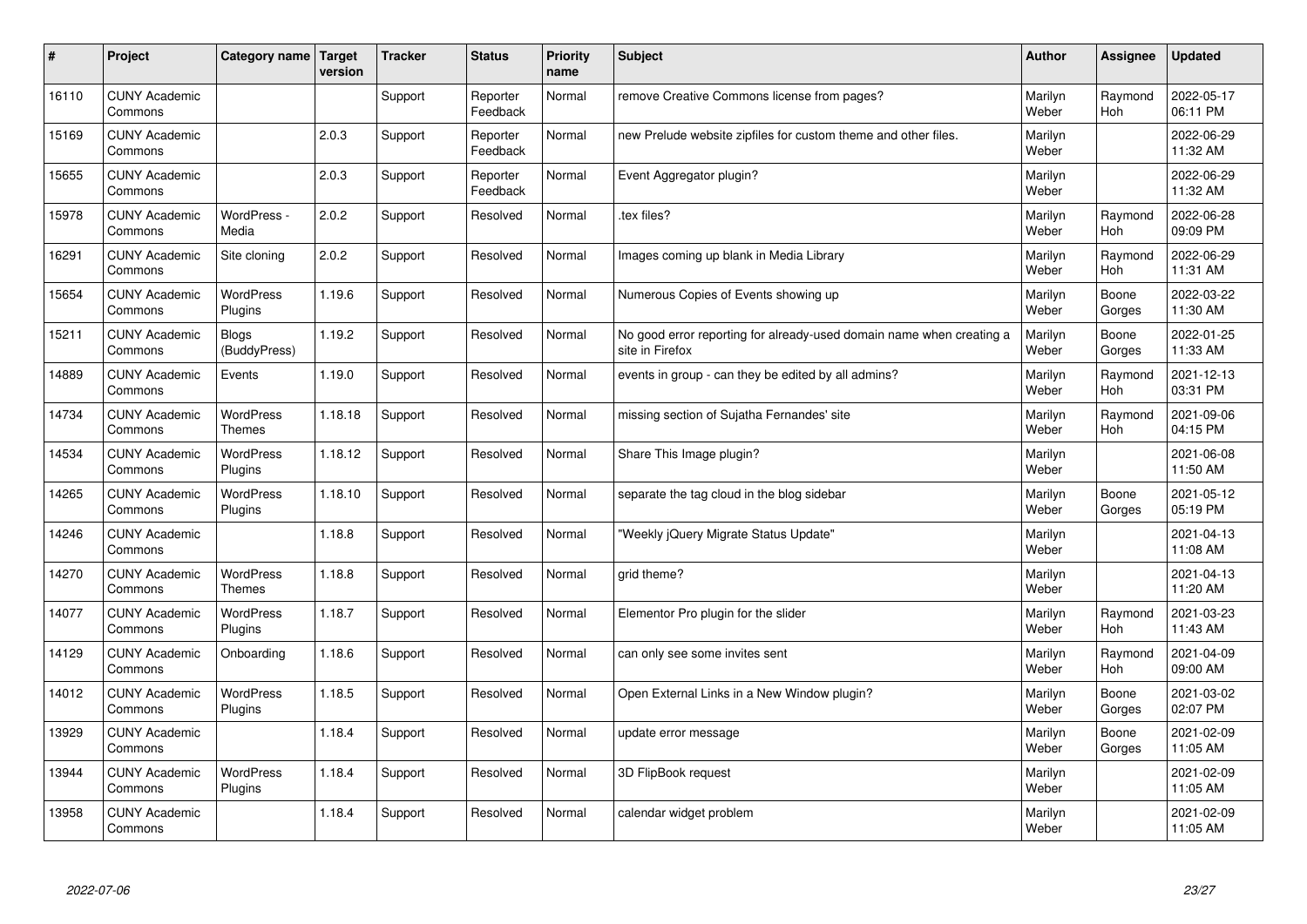| $\sharp$ | Project                         | Category name   Target            | version | <b>Tracker</b> | <b>Status</b> | <b>Priority</b><br>name | <b>Subject</b>                                            | <b>Author</b>    | <b>Assignee</b>       | <b>Updated</b>         |
|----------|---------------------------------|-----------------------------------|---------|----------------|---------------|-------------------------|-----------------------------------------------------------|------------------|-----------------------|------------------------|
| 13741    | <b>CUNY Academic</b><br>Commons | <b>WordPress</b><br>Plugins       | 1.18.3  | Support        | Resolved      | Normal                  | Ensemble Video Plugin                                     | Marilyn<br>Weber |                       | 2021-01-26<br>04:43 PM |
| 13841    | <b>CUNY Academic</b><br>Commons | <b>WordPress</b><br>Plugins       | 1.18.3  | Support        | Resolved      | Normal                  | Folders plugin request                                    | Marilyn<br>Weber | Boone<br>Gorges       | 2021-01-26<br>04:43 PM |
| 13846    | <b>CUNY Academic</b><br>Commons | <b>WordPress</b><br>Plugins       | 1.18.3  | Support        | Resolved      | Normal                  | Yoast SEO plugin problem                                  | Marilyn<br>Weber |                       | 2021-01-19<br>05:34 PM |
| 13641    | <b>CUNY Academic</b><br>Commons |                                   | 1.18.2  | Support        | Resolved      | Normal                  | follow up to migration request                            | Marilyn<br>Weber | Boone<br>Gorges       | 2021-01-12<br>10:59 AM |
| 13783    | <b>CUNY Academic</b><br>Commons |                                   | 1.18.2  | Support        | Resolved      | Normal                  | new CUNY OneSearch url                                    | Marilyn<br>Weber |                       | 2021-01-14<br>04:53 PM |
| 12999    | <b>CUNY Academic</b><br>Commons |                                   | 1.18.1  | Support        | Resolved      | Normal                  | request for Dentist theme                                 | Marilyn<br>Weber | Boone<br>Gorges       | 2020-12-22<br>03:31 PM |
| 13738    | <b>CUNY Academic</b><br>Commons |                                   | 1.18.1  | Support        | Resolved      | Normal                  | theme requests from a non-CUY person                      | Marilyn<br>Weber |                       | 2020-12-23<br>11:34 AM |
| 11908    | <b>CUNY Academic</b><br>Commons | Spam/Spam<br>Prevention           | 1.17.7  | Support        | Resolved      | Normal                  | overeager spam filter                                     | Marilyn<br>Weber | Raymond<br>Hoh        | 2020-11-05<br>04:36 PM |
| 13512    | <b>CUNY Academic</b><br>Commons | <b>WordPress</b><br><b>Themes</b> | 1.17.7  | Support        | Resolved      | Normal                  | theme update                                              | Marilyn<br>Weber |                       | 2020-11-16<br>04:46 PM |
| 13521    | <b>CUNY Academic</b><br>Commons | Onboarding                        | 1.17.7  | Support        | Resolved      | Normal                  | sent invitations page                                     | Marilyn<br>Weber | Raymond<br>Hoh        | 2020-11-10<br>10:31 AM |
| 13441    | <b>CUNY Academic</b><br>Commons |                                   | 1.17.5  | Support        | Resolved      | Normal                  | ongoing user problems with daily digests                  | Marilyn<br>Weber |                       | 2020-10-13<br>10:02 AM |
| 13169    | <b>CUNY Academic</b><br>Commons |                                   | 1.17.4  | Support        | Rejected      | Normal                  | footer logo image has no alt-text                         | Marilyn<br>Weber |                       | 2020-09-22<br>10:18 AM |
| 13238    | <b>CUNY Academic</b><br>Commons | WordPress -<br>Media              | 1.17.3  | Support        | Resolved      | Normal                  | allow ppsx file?                                          | Marilyn<br>Weber | Raymond<br>Hoh        | 2020-09-10<br>11:46 AM |
| 13184    | <b>CUNY Academic</b><br>Commons | WordPress<br>Plugins              | 1.17.2  | Support        | Resolved      | Normal                  | google translate plugin                                   | Marilyn<br>Weber |                       | 2020-08-25<br>11:36 AM |
| 13185    | <b>CUNY Academic</b><br>Commons | <b>WordPress</b><br><b>Themes</b> | 1.17.2  | Support        | Resolved      | Normal                  | Less theme?                                               | Marilyn<br>Weber |                       | 2020-08-25<br>11:26 AM |
| 13116    | <b>CUNY Academic</b><br>Commons | ZenDesk                           | 1.17.1  | Support        | Resolved      | Normal                  | support/send us a message link obscured                   | Marilyn<br>Weber | Raymond<br><b>Hoh</b> | 2020-07-29<br>09:33 PM |
| 13134    | <b>CUNY Academic</b><br>Commons | Site cloning                      | 1.17.1  | Support        | Resolved      | Normal                  | New site (a clone) point to old dashboard                 | Marilyn<br>Weber |                       | 2020-08-12<br>03:22 PM |
| 13091    | <b>CUNY Academic</b><br>Commons |                                   | 1.17.0  | Support        | Resolved      | Normal                  | problem with latex (math equations)                       | Marilyn<br>Weber |                       | 2020-07-28<br>11:09 AM |
| 13016    | <b>CUNY Academic</b><br>Commons | Shortcodes and<br>embeds          | 1.16.15 | Support        | Resolved      | Normal                  | possible to run code examples, like in Jupyter Notebooks? | Marilyn<br>Weber |                       | 2020-07-16<br>11:52 AM |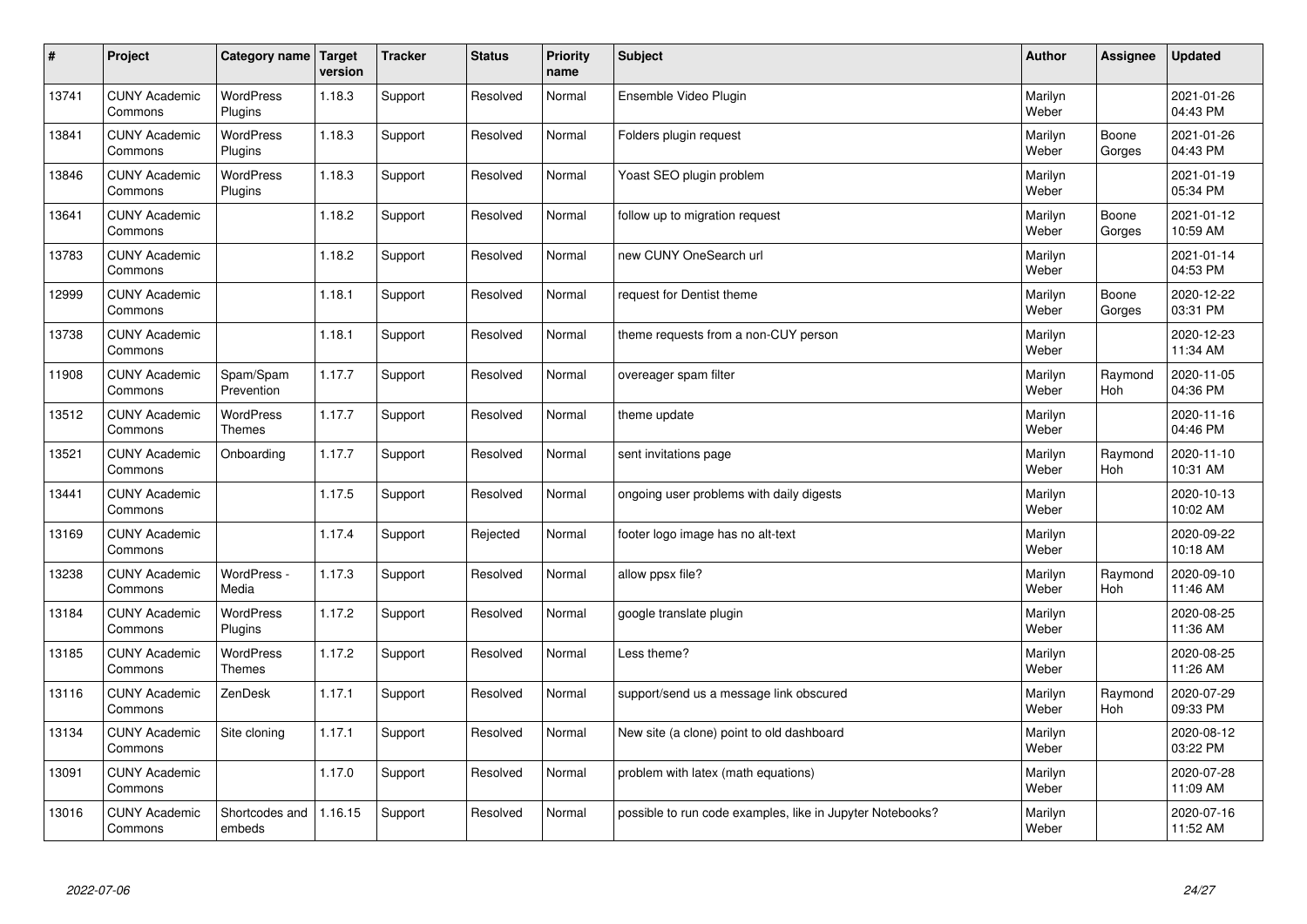| $\sharp$ | Project                         | Category name   Target            | version | <b>Tracker</b> | <b>Status</b> | <b>Priority</b><br>name | <b>Subject</b>                                                  | <b>Author</b>    | Assignee              | <b>Updated</b>         |
|----------|---------------------------------|-----------------------------------|---------|----------------|---------------|-------------------------|-----------------------------------------------------------------|------------------|-----------------------|------------------------|
| 12777    | <b>CUNY Academic</b><br>Commons |                                   | 1.16.14 | Support        | Resolved      | Normal                  | request to include custom javascript into a Commons-hosted site | Marilyn<br>Weber |                       | 2020-06-16<br>04:03 PM |
| 12905    | <b>CUNY Academic</b><br>Commons |                                   | 1.16.14 | Support        | Resolved      | Normal                  | trouble embedding a flipbook from Flipsnack                     | Marilyn<br>Weber | Boone<br>Gorges       | 2020-06-23<br>10:53 AM |
| 12960    | <b>CUNY Academic</b><br>Commons |                                   | 1.16.14 | Support        | Resolved      | Normal                  | mutiple plugin in requests                                      | Marilyn<br>Weber | Boone<br>Gorges       | 2020-06-23<br>10:53 AM |
| 12676    | <b>CUNY Academic</b><br>Commons | <b>WordPress</b><br>Plugins       | 1.16.10 | Support        | Resolved      | Normal                  | request for Require Post Category plug-in                       | Marilyn<br>Weber |                       | 2020-04-28<br>11:03 AM |
| 12515    | <b>CUNY Academic</b><br>Commons | cuny.is                           | 1.16.7  | Support        | Resolved      | Normal                  | AJAX actions on cuny is admin page are failing                  | Marilyn<br>Weber |                       | 2020-03-10<br>11:57 AM |
| 12302    | <b>CUNY Academic</b><br>Commons | <b>WordPress</b><br><b>Themes</b> | 1.16.4  | Support        | Resolved      | Normal                  | Pictorio theme request                                          | Marilyn<br>Weber | Raymond<br>Hoh        | 2020-01-28<br>11:44 AM |
| 11907    | <b>CUNY Academic</b><br>Commons | <b>Public Portfolio</b>           | 1.15.13 | Support        | Resolved      | Normal                  | more publications problems (in profile)                         | Marilyn<br>Weber |                       | 2019-11-04<br>11:16 AM |
| 11832    | <b>CUNY Academic</b><br>Commons | WordPress<br>Plugins              | 1.15.11 | Support        | Resolved      | Normal                  | Yoast SEO premium for sexgenlab.org                             | Marilyn<br>Weber |                       | 2019-10-08<br>11:22 AM |
| 11866    | <b>CUNY Academic</b><br>Commons | WordPress<br><b>Themes</b>        | 1.15.10 | Support        | Resolved      | Normal                  | problem with project widget and the 'skills' to generate tags   | Marilyn<br>Weber | Raymond<br>Hoh        | 2019-09-19<br>03:20 PM |
| 11813    | <b>CUNY Academic</b><br>Commons | <b>WordPress</b><br>Plugins       | 1.15.9  | Support        | Resolved      | Normal                  | Change Password Protected Message" plugin requests              | Marilyn<br>Weber |                       | 2019-09-10<br>05:57 PM |
| 11647    | <b>CUNY Academic</b><br>Commons |                                   | 1.15.6  | Support        | Resolved      | Normal                  | Tribulant Newsletters update                                    | Marilyn<br>Weber |                       | 2019-07-18<br>02:27 PM |
| 11609    | <b>CUNY Academic</b><br>Commons |                                   | 1.15.5  | Support        | Resolved      | Normal                  | <b>Mixed Content flag</b>                                       | Marilyn<br>Weber |                       | 2019-06-27<br>06:54 PM |
| 10838    | <b>CUNY Academic</b><br>Commons |                                   | 1.15.3  | Support        | Rejected      | Normal                  | two plugin/theme requests from a digital fellow                 | Marilyn<br>Weber |                       | 2019-06-11<br>10:31 AM |
| 11448    | <b>CUNY Academic</b><br>Commons | <b>BuddyPress</b><br>(misc)       | 1.15.1  | Support        | Resolved      | Normal                  | sole administrator listed on sites is not an admin at all?      | Marilyn<br>Weber | Raymond<br>Hoh        | 2019-05-14<br>11:15 AM |
| 11029    | <b>CUNY Academic</b><br>Commons | Authentication                    | 1.14.9  | Support        | Resolved      | Normal                  | Sujatha Fernandes cannot edit her site                          | Marilyn<br>Weber | Raymond<br><b>Hoh</b> | 2019-03-26<br>12:10 PM |
| 11233    | <b>CUNY Academic</b><br>Commons |                                   | 1.14.9  | Support        | Resolved      | Normal                  | Hotiar?                                                         | Marilyn<br>Weber |                       | 2019-03-26<br>12:10 PM |
| 11211    | <b>CUNY Academic</b><br>Commons | WordPress<br>Themes               | 1.14.8  | Support        | Resolved      | Normal                  | user needs to edit the HTML coding                              | Marilyn<br>Weber |                       | 2019-03-12<br>11:20 AM |
| 11091    | <b>CUNY Academic</b><br>Commons | <b>BuddyPress</b><br>Docs         | 1.14.7  | Support        | Resolved      | Normal                  | word limit for comments on a group doc?                         | Marilyn<br>Weber |                       | 2019-02-26<br>02:04 PM |
| 11006    | <b>CUNY Academic</b><br>Commons | Groups (misc)                     | 1.14.6  | Support        | Resolved      | Normal                  | removing members from a group isn't working                     | Marilyn<br>Weber |                       | 2019-01-24<br>03:18 PM |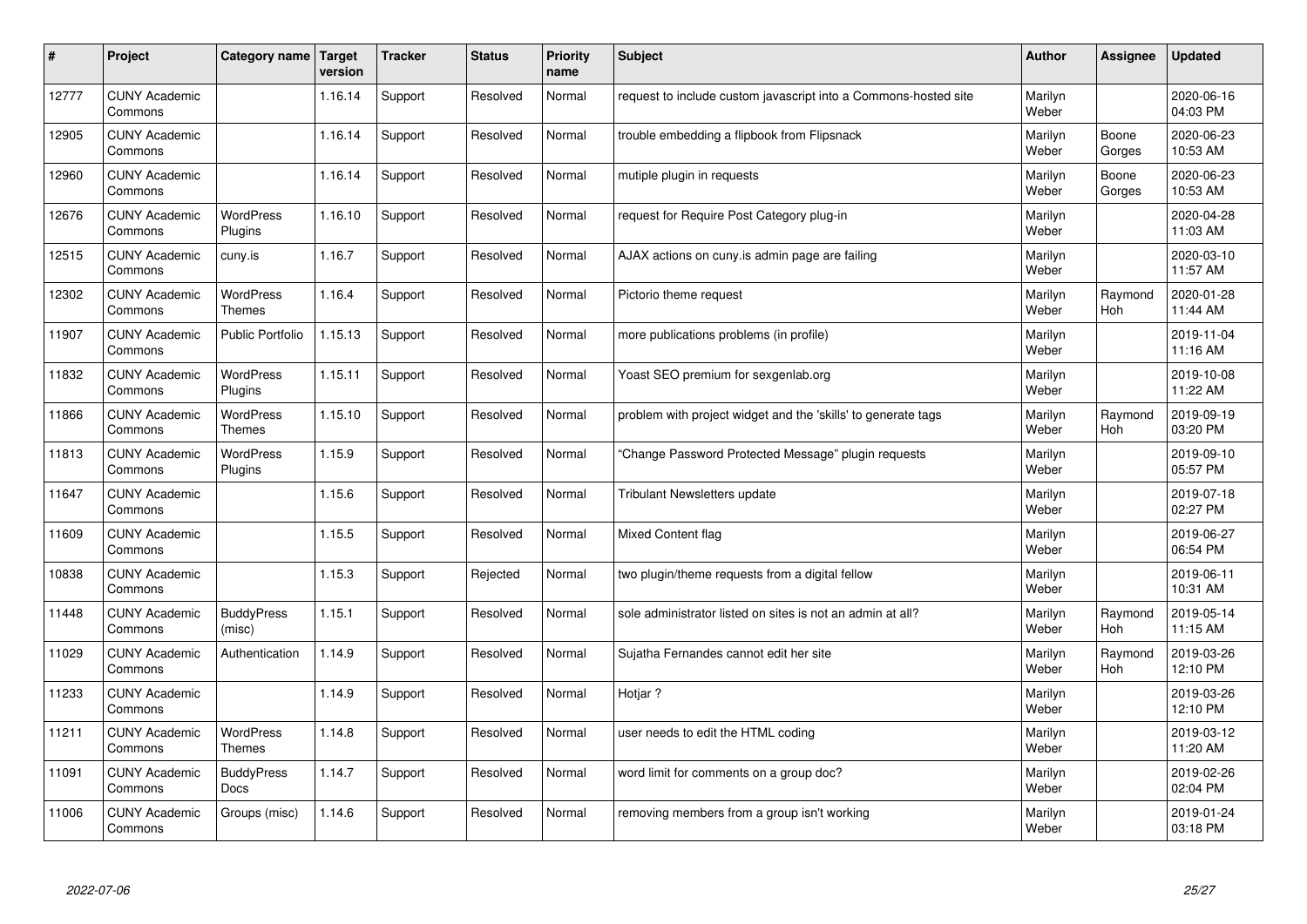| #     | Project                         | Category name Target              | version | <b>Tracker</b> | <b>Status</b> | <b>Priority</b><br>name | <b>Subject</b>                              | <b>Author</b>    | Assignee              | <b>Updated</b>         |
|-------|---------------------------------|-----------------------------------|---------|----------------|---------------|-------------------------|---------------------------------------------|------------------|-----------------------|------------------------|
| 10240 | <b>CUNY Academic</b><br>Commons | <b>WordPress</b><br>Plugins       | 1.13.8  | Support        | Resolved      | Normal                  | require-featured-image plug-in request      | Marilyn<br>Weber |                       | 2018-08-29<br>05:15 PM |
| 9949  | <b>CUNY Academic</b><br>Commons |                                   | 1.13.4  | Support        | Resolved      | Normal                  | raise storage space limit?                  | Marilyn<br>Weber | Boone<br>Gorges       | 2018-06-26<br>12:00 PM |
| 9955  | <b>CUNY Academic</b><br>Commons | <b>WordPress</b><br>Plugins       | 1.13.4  | Support        | Rejected      | Normal                  | docx converter plugin?                      | Marilyn<br>Weber |                       | 2018-06-26<br>11:39 AM |
| 9965  | <b>CUNY Academic</b><br>Commons | <b>WordPress</b><br>Plugins       | 1.13.4  | Support        | Resolved      | Normal                  | plug-in request for OneTone Companion       | Marilyn<br>Weber | Raymond<br>Hoh        | 2018-06-26<br>12:00 PM |
| 9888  | <b>CUNY Academic</b><br>Commons | <b>WordPress</b><br>Plugins       | 1.13.3  | Support        | Resolved      | Normal                  | Business directory Plug-in request          | Marilyn<br>Weber |                       | 2018-06-12<br>11:52 AM |
| 8941  | <b>CUNY Academic</b><br>Commons | <b>WordPress</b><br><b>Themes</b> | 1.13.1  | Support        | Resolved      | Normal                  | Theme request: ColorNews                    | Marilyn<br>Weber |                       | 2018-05-08<br>10:42 AM |
| 9500  | <b>CUNY Academic</b><br>Commons | <b>WordPress</b><br>Plugins       | 1.12.12 | Support        | Resolved      | Normal                  | PowerPoint in the media library?            | Marilyn<br>Weber | Raymond<br>Hoh        | 2018-04-12<br>02:28 PM |
| 9163  | <b>CUNY Academic</b><br>Commons | Layout                            | 1.12.8  | Support        | Resolved      | Normal                  | Mobile responsiveness issues                | Marilyn<br>Weber | Raymond<br><b>Hoh</b> | 2018-02-13<br>10:49 AM |
| 9078  | <b>CUNY Academic</b><br>Commons | <b>WordPress</b><br>Plugins       | 1.12.7  | Support        | Resolved      | Normal                  | arcgis web maps?                            | Marilyn<br>Weber | Raymond<br>Hoh        | 2018-01-23<br>11:11 AM |
| 9087  | <b>CUNY Academic</b><br>Commons | WordPress<br>Plugins              | 1.12.7  | Support        | Resolved      | Normal                  | request for WP Social Sharing               | Marilyn<br>Weber |                       | 2018-01-23<br>11:17 AM |
| 9026  | <b>CUNY Academic</b><br>Commons | <b>WordPress</b><br>Plugins       | 1.12.6  | Support        | Resolved      | Normal                  | plugin request from Carlos Guevara          | Marilyn<br>Weber |                       | 2018-01-03<br>09:33 AM |
| 8908  | <b>CUNY Academic</b><br>Commons | <b>WordPress</b><br>Plugins       | 1.12.2  | Support        | Resolved      | Normal                  | Plugin request from Steve Brier             | Marilyn<br>Weber |                       | 2017-11-27<br>11:39 AM |
| 8893  | <b>CUNY Academic</b><br>Commons | Social Paper                      | 1.12.1  | Support        | Resolved      | Normal                  | Social paper won't connect to group?        | Marilyn<br>Weber |                       | 2017-12-11<br>01:16 PM |
| 8446  | <b>CUNY Academic</b><br>Commons | WordPress<br>Plugins              | 1.11.14 | Support        | Resolved      | Normal                  | request for multiple accordion menu plugins | Marilyn<br>Weber |                       | 2018-05-07<br>09:57 PM |
| 8576  | <b>CUNY Academic</b><br>Commons | WordPress<br>Plugins              | 1.11.11 | Support        | Resolved      | Normal                  | Digital Measures plugin request             | Marilyn<br>Weber |                       | 2017-09-01<br>03:44 PM |
| 7745  | <b>CUNY Academic</b><br>Commons | <b>WordPress</b><br>Plugins       | 1.10.13 | Support        | Resolved      | Normal                  | Featured Video Plus plugin requested        | Marilyn<br>Weber |                       | 2017-03-03<br>01:51 PM |
| 7460  | <b>CUNY Academic</b><br>Commons | WordPress<br>Themes               | 1.10.8  | Support        | Resolved      | Normal                  | install Independent Publisher theme?        | Marilyn<br>Weber | Boone<br>Gorges       | 2017-01-21<br>09:34 PM |
| 5629  | <b>CUNY Academic</b><br>Commons | Public Portfolio                  | 1.10.4  | Support        | Resolved      | Normal                  | Title field in profile can't be edited      | Marilyn<br>Weber |                       | 2016-12-13<br>11:19 AM |
| 6818  | <b>CUNY Academic</b><br>Commons | Email<br><b>Notifications</b>     | 1.10.3  | Support        | Resolved      | Normal                  | No more email notifications?                | Marilyn<br>Weber |                       | 2016-11-22<br>02:51 PM |